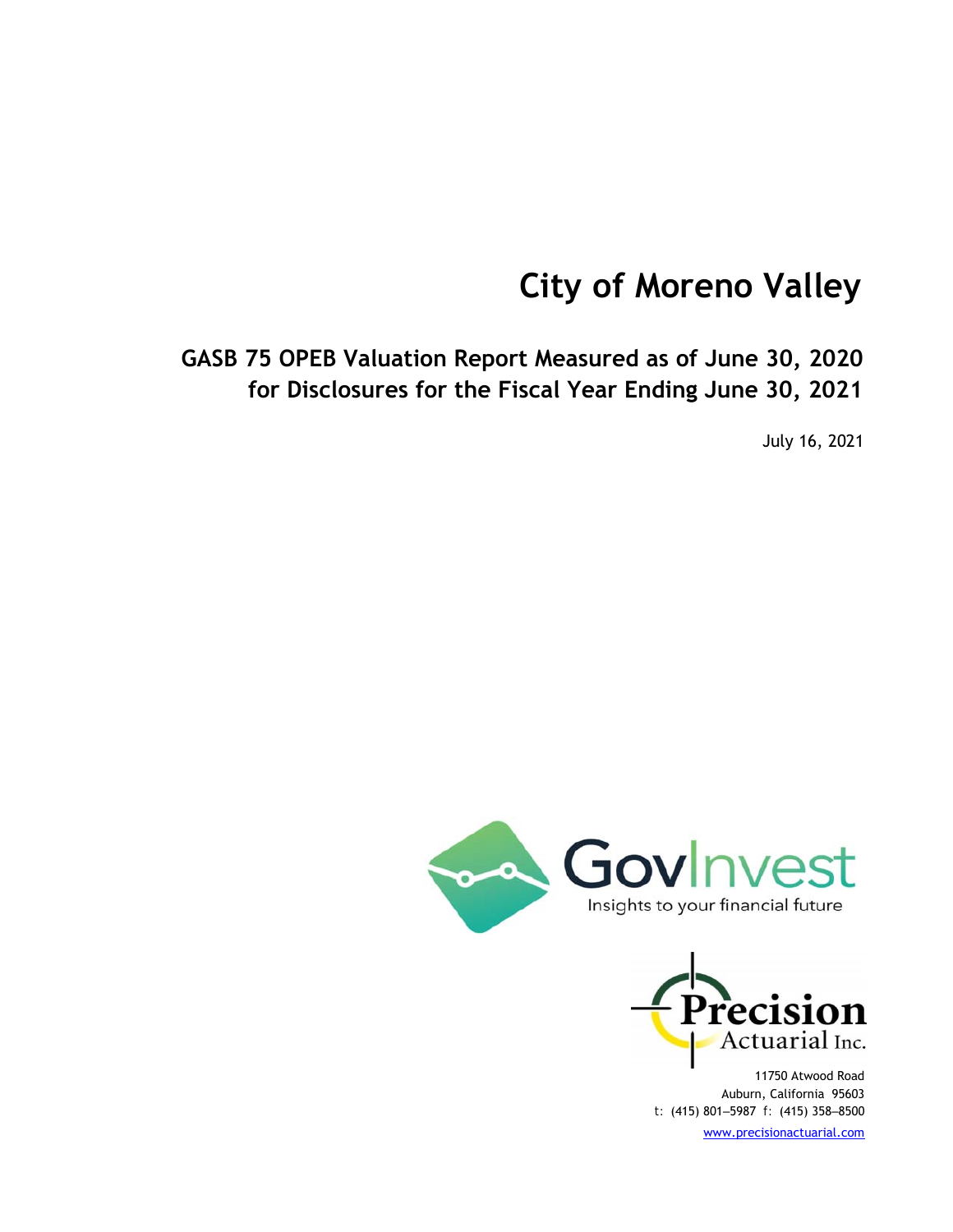

11750 Atwood Road Auburn, California 95603 www.precisionactuarial.com (415) 801‒5987

July 16, 2021

Brigitta Bartha Principal Accountant City of Moreno Valley 14177 Frederick Street Moreno Valley, California 92553

**Re: City of Moreno Valley Retiree Health Benefits Plan GASB 75 OPEB Valuation Report Measured as of June 30, 2020**

Dear Ms. Bartha:

At your request, we completed an actuarial valuation of the retiree health and welfare benefits valued as of June 30, 2020, and measured as of June 30, 2020, for the City of Moreno Valley. This is a full valuation. Please use the information in this report for your financial statements for the fiscal year ending June 30, 2021. This valuation is based on input from the City and from CalPERS, as well as our understanding of GASB Statement No. 75 "Accounting and Financial Reporting for Postemployment Benefits Other Than Pensions" (GASB 75).

We greatly appreciate your business. If you have any questions, please feel free to call us at (415) 801‒5987.

Best Regards,

Togen J Buston

Roger T. Burton, FSA, MAAA, FCA



Corporate Solutions for the Modern World Healthcare • Pension • Valuations • Life & Disability • P&C • Financial Reporting Risk Management • Reinsurance • M&A • Expert Witness DUNS: 079861610 CAGE: 7EC83 CA Supplier: 1798304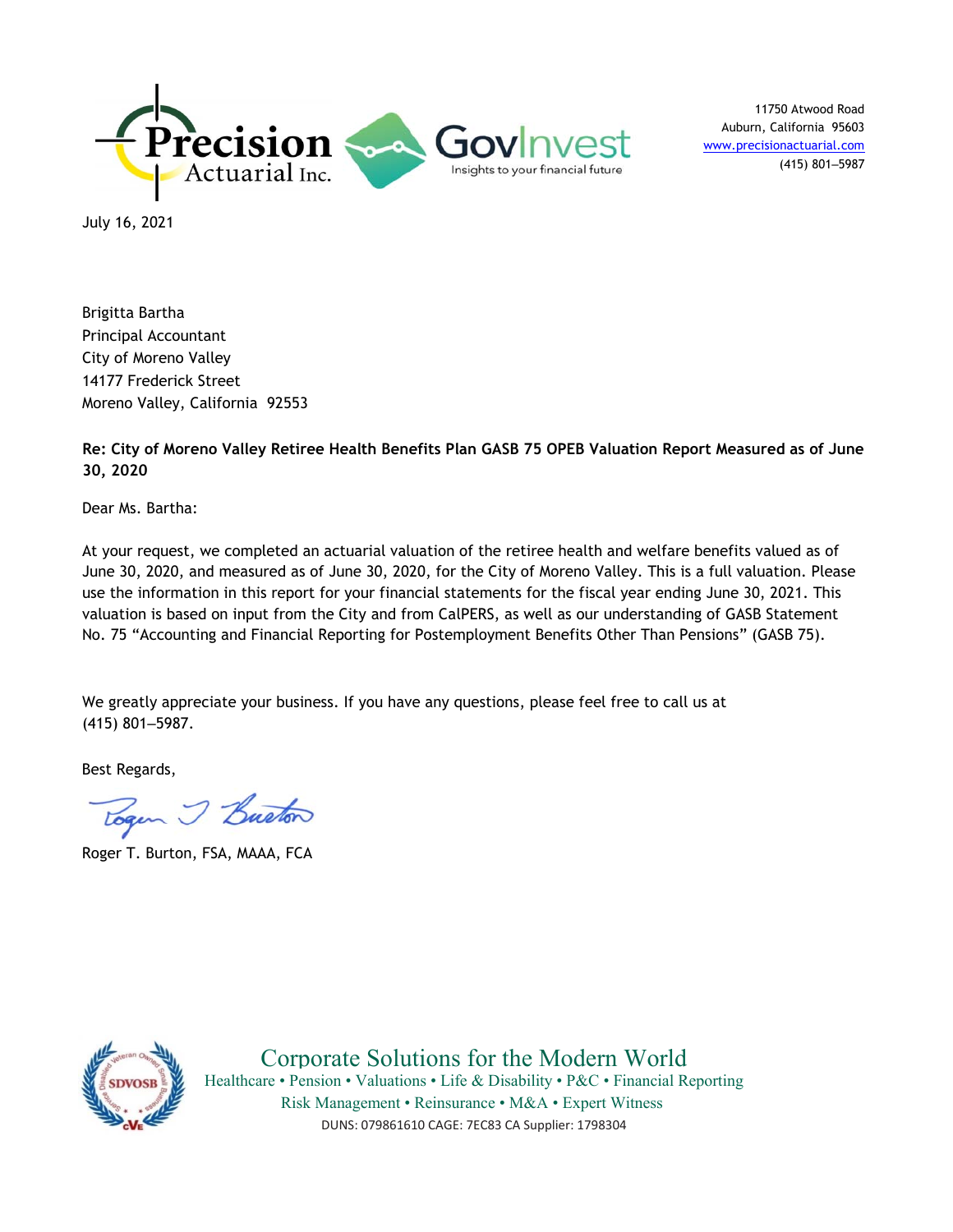| <b>Executive Summary</b>                                                 |    |
|--------------------------------------------------------------------------|----|
| Overview                                                                 | 1  |
| <b>Accounting Summary</b>                                                | 3  |
| Reconciliation of the Change in the Total OPEB Liability                 | 4  |
| <b>Accounting Information</b>                                            |    |
| <b>Statement of Fiduciary Net Position</b>                               | 5  |
| Statement of Changes to the Fiduciary Net Position                       | 6  |
| Changes in the Net OPEB Liability                                        | 7  |
| Development of Deferred Outflows and Inflows of Resources                | 8  |
| Expense and Deferred Outflows and Inflows                                | 10 |
| Impact on the Statement of Net Position                                  | 11 |
| Reconciliation of Expense                                                | 12 |
| Sample Journal Entries                                                   | 13 |
| Amortization of the Net OPEB Liability                                   | 15 |
| Actuarially Determined Contribution (ADC)                                | 16 |
| Interest on Liability and Earnings and Investment Gain/Loss              | 17 |
| Projection of Benefit Payments                                           | 18 |
| Projection of Benefit Payments Chart                                     | 19 |
| Schedule of Implicit Subsidy Liability                                   | 20 |
| Schedule of Deferred Outflows and Inflows of Resources                   | 21 |
| Schedule of Changes in the Total OPEB Liability and Related Ratios       | 22 |
| Schedule of Changes in the Total OPEB Liability and Related Ratios Chart | 23 |
| Schedule of Investment Returns                                           | 24 |
| <b>Schedule of Contributions</b>                                         | 25 |
| Draft Notes to the Financial Statements                                  | 26 |
| <b>Basis of Valuation</b>                                                |    |
| Substantive Plan                                                         | 32 |
| <b>Participant Summary</b>                                               | 33 |
| <b>Participant Summary Charts</b>                                        | 34 |
| <b>Actuarial Assumptions</b>                                             | 35 |
| Appendix                                                                 |    |
| About GASB 75                                                            | 38 |
| <b>Decrement Tables</b>                                                  | 43 |
|                                                                          |    |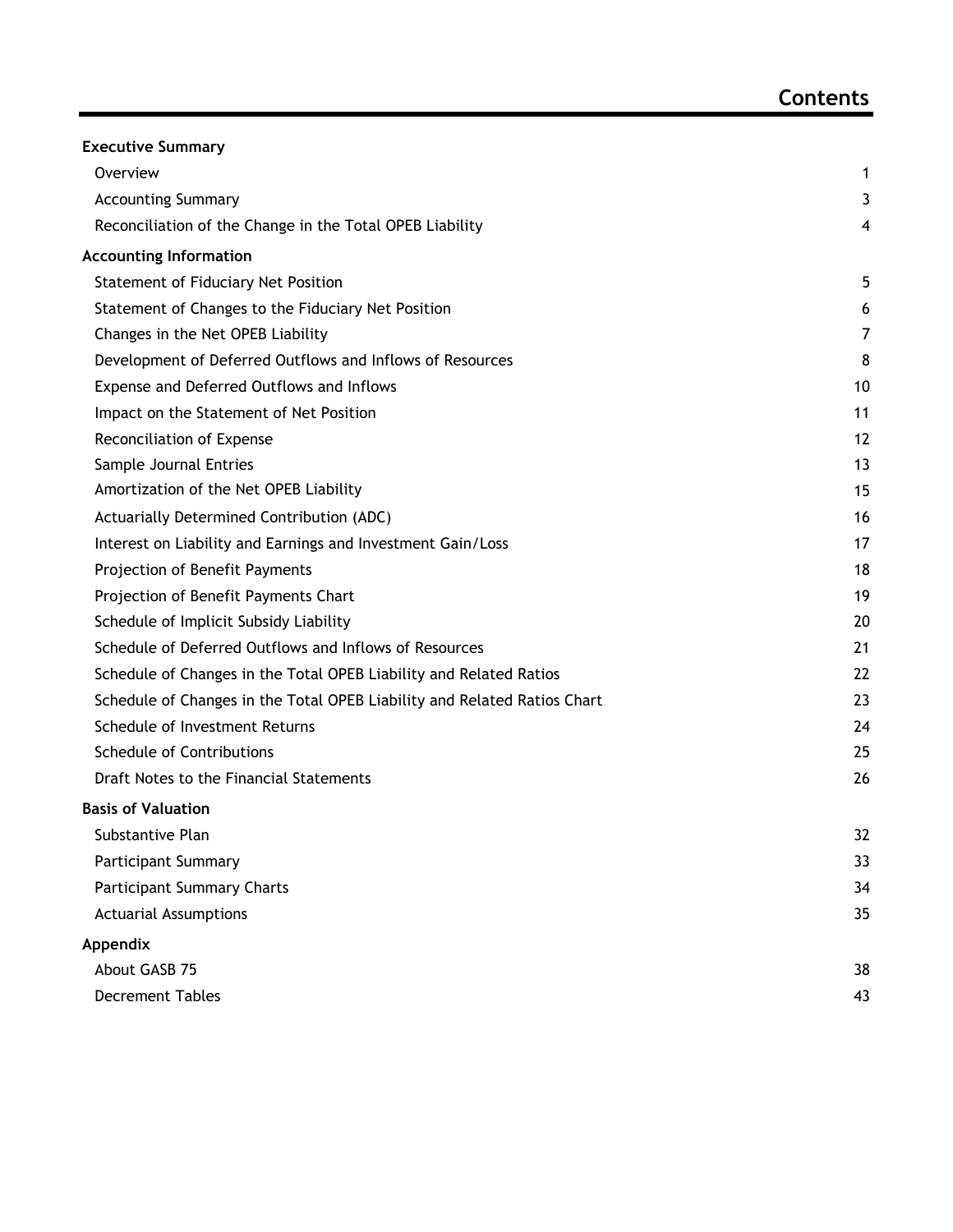#### **Purpose of the Report**

Precision Actuarial prepared this report to meet employer financial accounting requirements under GASB Statement No. 75 "Accounting and Financial Reporting for Postemployment Benefits Other Than Pensions" (GASB 75), issued in June 2015, as amended by GASB Statement No. 85. This report includes information with respect to the obligation to provide future retiree health and welfare benefits for the fiscal year ending June 30, 2021.

| <b>Valuation Date:</b>   | June 30, 2020 |
|--------------------------|---------------|
| <b>Measurement Date:</b> | June 30, 2020 |
| <b>Report Date:</b>      | June 30, 2021 |

#### **Application to Financials**

This report provides assets, liabilities, and expenses for use in the City's 2021 financial reports.

The City should use the liabilities, assets, and expense measured as of June 30, 2020, for its financial statements for the year ending June 30, 2021.

The report also provides the actuarially determined contributions (ADCs) for funding purposes for reporting for the fiscal years ending June 30 for 2021, 2022, and 2023. The ADC for the fiscal year ending June 30, 2023 is an estimate and we recommend that the City have a roll-forward report produced for the fiscal year ending June 30, 2022, that updates this estimate.

#### **Changes Since the Prior Valuation**

This valuation is a full valuation. We updated:

- Census
- Premiums
- Healthcare trends
- Benefit payments
- Contributions
- Assets

#### **Actuarial Certification**

Our determinations reflect the provisions and methods prescribed by GASB 75. In preparing this report, we relied on assets, employee census, plan design, premium rates, and administrative fees provided directly or indirectly by the plan sponsor, and demographic assumptions provided by CalPERS. CalPERS' actuaries set the premium rates using community rating. We did not attempt to verify that the community-rated premium rates represent the true cost of claims and administrative fees.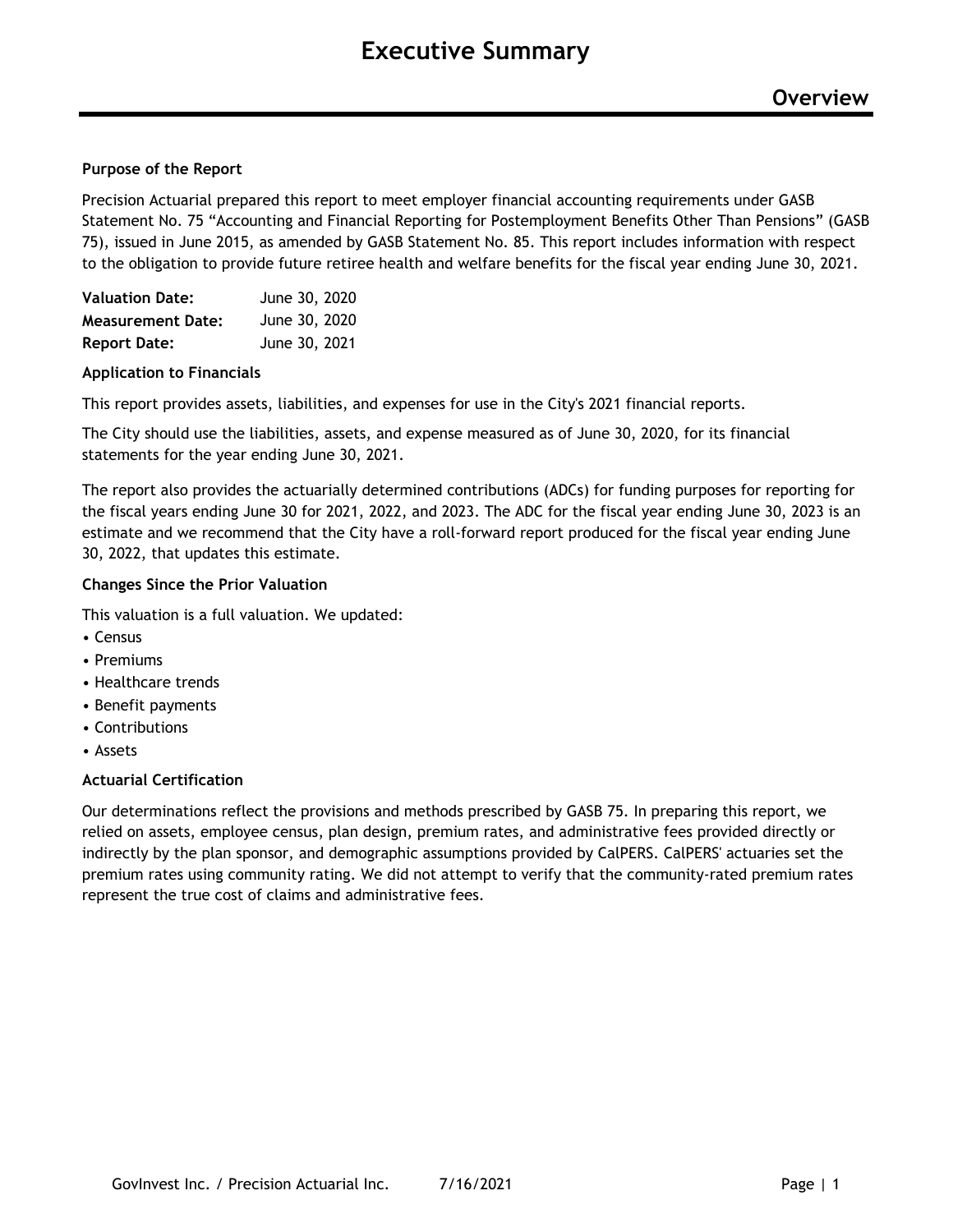#### **Actuarial Certification** *(continued)*

We based the results in this report on this information, along with the actuarial assumptions and methods used herein. In our opinion, the assumptions used represent reasonable expectations of anticipated plan experience. We reviewed the census information for reasonableness, but we did not audit it.

Actuarial computations under GASB 75 fulfill employer accounting and financial reporting requirements. The calculations are consistent with our understanding of GASB 75. Determinations for purposes other than meeting employer financial accounting requirements may be significantly different from the results in our report. Accordingly, additional determinations may be necessary for other purposes, such as judging benefit security at termination.

No third-party recipient of Precision Actuarial's work product should rely solely on Precision Actuarial's work product. Any third-party recipient should engage qualified professionals for advice appropriate to their own needs.

There is no relationship between Precision Actuarial, its owners, subcontractors, or staff; GovInvest; or the City of Moreno Valley beyond the contractual services that we perform for the City of Moreno Valley.

On the basis of the foregoing, we hereby certify that, to the best of our knowledge and belief, the report is complete and accurate and that we prepared it in accordance with generally recognized and accepted actuarial principles and practices which are consistent with the applicable "Actuarial Standards of Practice" and "Actuarial Compliance Guidelines" as promulgated by the American Academy of Actuaries.

The undersigneds are members of the American Academy of Actuaries and meet the Qualification Standards of the American Academy of Actuaries to render the actuarial opinion contained herein.

*Chief Actuary Senior Consulting Actuary*

Sintian Dougland

**Roger T. Burton, FSA, MAAA, FCA Christian M. Boughner, ASA, MAAA**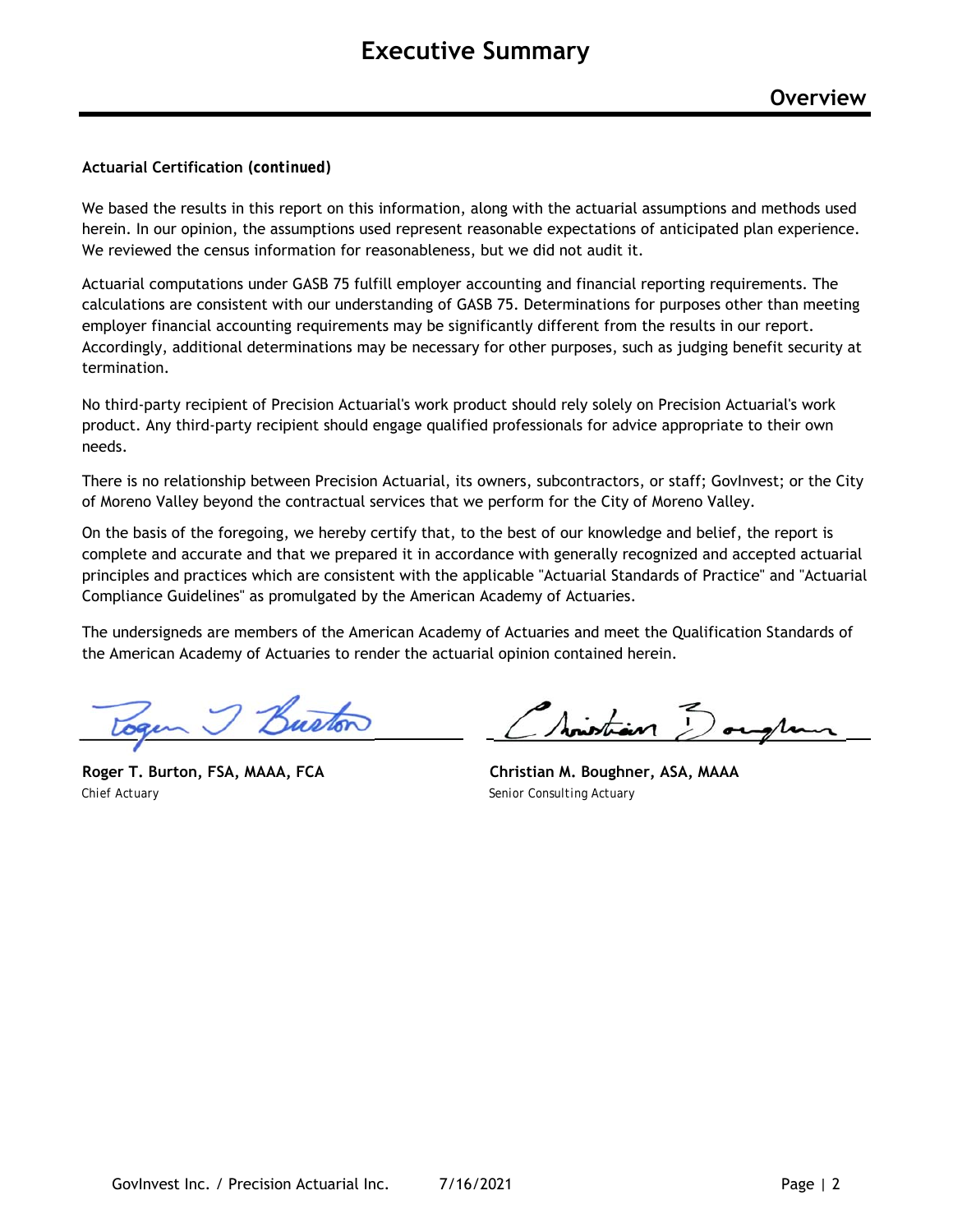# **Executive Summary**

# **Accounting Summary**

| A summary of the key valuation results follows.                            |           |     | <b>Prior Report</b> |    | <b>Current Report</b> |
|----------------------------------------------------------------------------|-----------|-----|---------------------|----|-----------------------|
| <b>Valuation Date:</b>                                                     |           |     | June 30, 2018       |    | June 30, 2020         |
| <b>Measurement Date:</b>                                                   |           |     | June 30, 2019       |    | June 30, 2020         |
| <b>Report Date:</b>                                                        |           |     | June 30, 2020       |    | June 30, 2021         |
| <b>Present Value of Future Benefits</b>                                    |           |     |                     |    |                       |
| <b>Active Employees</b>                                                    |           | \$  | 11, 111, 717        | \$ | 10,029,076            |
| Retirees                                                                   | $\ddot{}$ |     | 11,571,843          |    | 13,847,001            |
| <b>Total Present Value of Future Benefits</b>                              | $=$       |     | 22,683,560          |    | 23,876,077            |
| <b>Total Present Value of Future Normal Costs</b>                          |           |     | 3,539,777           |    | 3,531,151             |
| <b>Total OPEB Liability (TOL)</b>                                          | $=$       | \$  | 19, 143, 783        | \$ | 20,344,926            |
| <b>OPEB Liability</b>                                                      |           |     |                     |    |                       |
| <b>Active Employees</b>                                                    |           | \$  | 7,571,940           | \$ | 6,497,925             |
| Retirees                                                                   | +         |     | 11,571,843          |    | 13,847,001            |
| <b>Total OPEB Liability (TOL)</b>                                          | $=$       |     | 19, 143, 783        |    | 20,344,926            |
| <b>Fiduciary Net Position (FNP)</b>                                        |           |     | 10,968,772          |    | 11,297,408            |
| <b>Net OPEB Liability (NOL)</b>                                            | $=$       | \$. | 8,175,011           | \$ | 9,047,518             |
| Plan Fiduciary Net Position as a Percentage of the Total OPEB<br>Liability |           |     | 57.30%              |    | 55.53%                |
| Covered-Employee Payroll                                                   |           | \$  | 20,682,710          | \$ | 24,421,260            |
| Net OPEB Liability as a Percentage of Covered-Employee Payroll             |           |     | 39.53%              |    | 37.05%                |
| <b>Measurement Period:</b>                                                 |           |     | 2018-2019           |    | 2019-2020             |
| <b>Reporting Period:</b>                                                   |           |     | 2019-2020           |    | 2020-2021             |
| <b>Expense</b>                                                             |           | \$  | 994,094             | -S | 1,159,329             |
| Actuarially Determined Contribution (ADC)*                                 |           |     | 908,656             |    | 1,114,937             |



**2020 2021**

**Net Position Chart (NOL not shown if zero or negative)** 

\*The Actuarially Determined Contribution includes the implicit subsidy. It is not the amount that the City contributes directly to the fund. See page 16 for the City's direct contribution.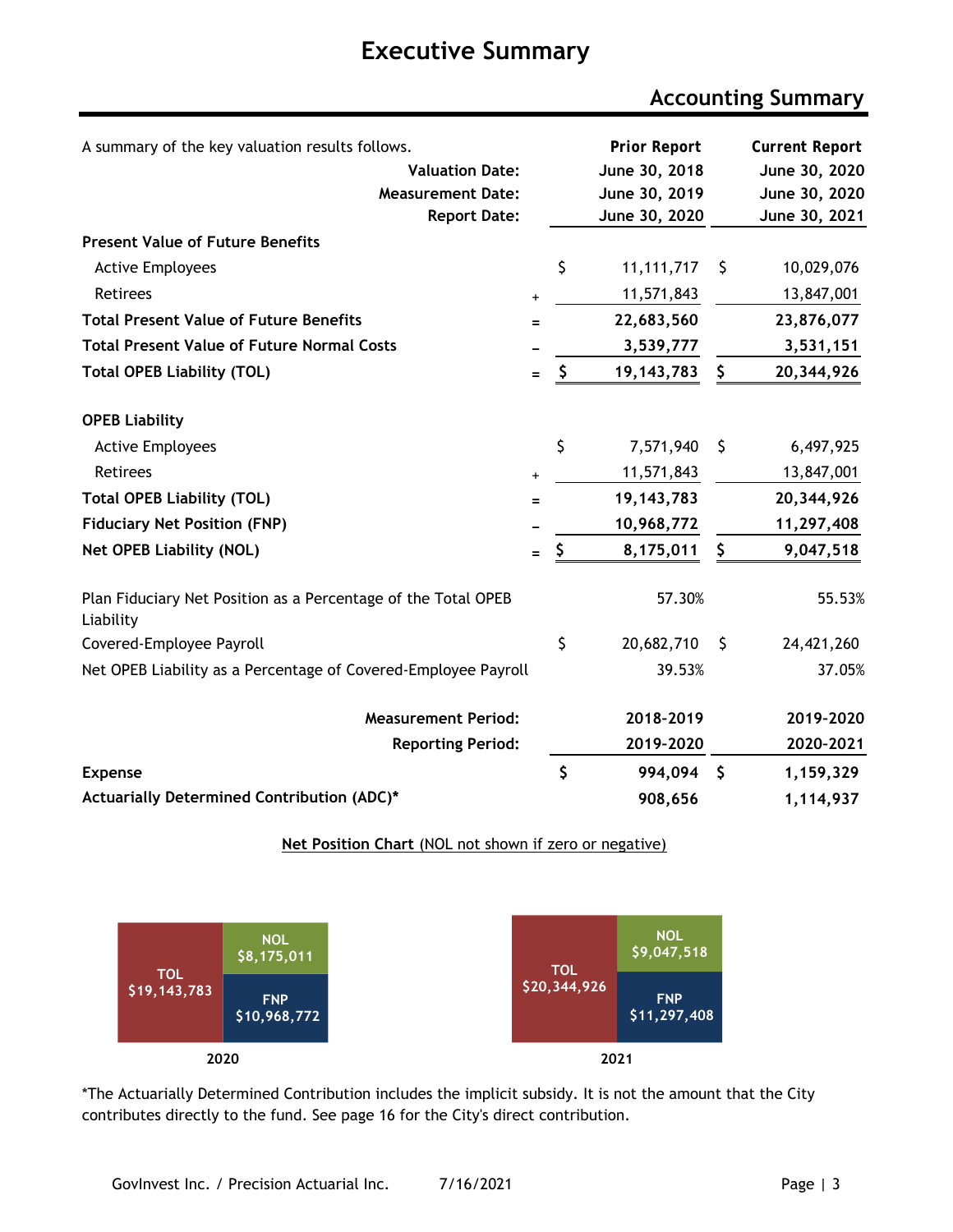### **Reconciliation of the Change in the Total OPEB Liability**

A reconciliation of the changes to the Total OPEB Liability since the prior valuation report follow.

**Total OPEB Liability as of Measurement Date June 30, 2019 /**

| Report Date June 30, 2020                                   | 19, 143, 783 |
|-------------------------------------------------------------|--------------|
| Service Cost                                                | 459,956      |
| Interest Cost                                               | 1,178,040    |
| Change in Census                                            | 230,164      |
| Change in Claims and Premiums                               | 244,957      |
| Change in Healthcare Trends                                 | 109,418      |
| <b>Benefits Paid</b>                                        | (718, 916)   |
| Implicit Subsidy Credit                                     | (302, 476)   |
| Total OPEB Liability as of Measurement Date June 30, 2020 / |              |
| Report Date June 30, 2021                                   | 20,344,926   |

**Reconciliation of the Change in the Total OPEB Liability**

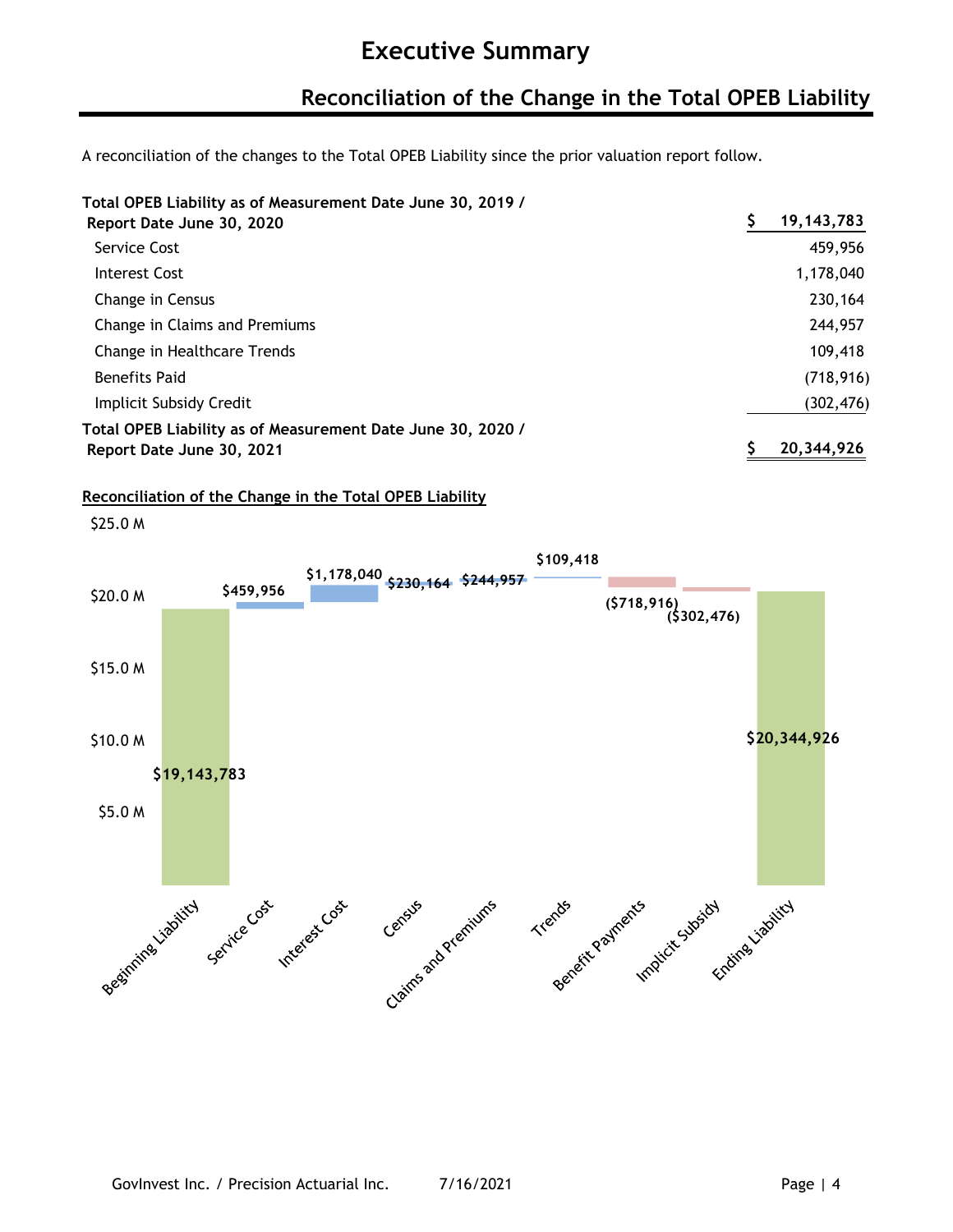### **Statement of Fiduciary Net Position**

|                                                                         | <b>Measurement Date:</b> | June 30, 2020    |
|-------------------------------------------------------------------------|--------------------------|------------------|
|                                                                         | <b>Report Date:</b>      | June 30, 2021    |
| <b>Assets</b>                                                           |                          |                  |
| Cash and Deposits                                                       |                          | \$               |
| Securities Lending Cash Collateral                                      |                          |                  |
| <b>Total Cash</b>                                                       |                          |                  |
| Receivables:                                                            |                          |                  |
| Contributions                                                           |                          |                  |
| Due from Broker for Investments Sold                                    |                          |                  |
| Investment Income (Interest on Investments)                             |                          |                  |
| Other                                                                   |                          |                  |
| <b>Total Receivables</b>                                                |                          |                  |
| Investments:                                                            |                          |                  |
| <b>Domestic Fixed Income Securities</b>                                 |                          |                  |
| <b>Domestic Equities</b>                                                |                          |                  |
| <b>Investment Funds</b>                                                 |                          | 11,297,408       |
| <b>International Equities</b>                                           |                          |                  |
| <b>Real Estate</b>                                                      |                          |                  |
| <b>Total Investments</b>                                                |                          | 11,297,408       |
| <b>Total Assets</b>                                                     |                          | \$<br>11,297,408 |
| <b>Liabilities</b>                                                      |                          |                  |
| Payables:                                                               |                          |                  |
| <b>Investment Management Fees</b>                                       |                          | \$               |
| Due to Broker for Investments Purchased                                 |                          |                  |
| Collateral Payable for Securities Lending                               |                          |                  |
| Other                                                                   |                          |                  |
| <b>Total Liabilities</b>                                                |                          | \$               |
| Net Position Restricted for Postemployment Benefits Other than Pensions |                          | \$<br>11,297,408 |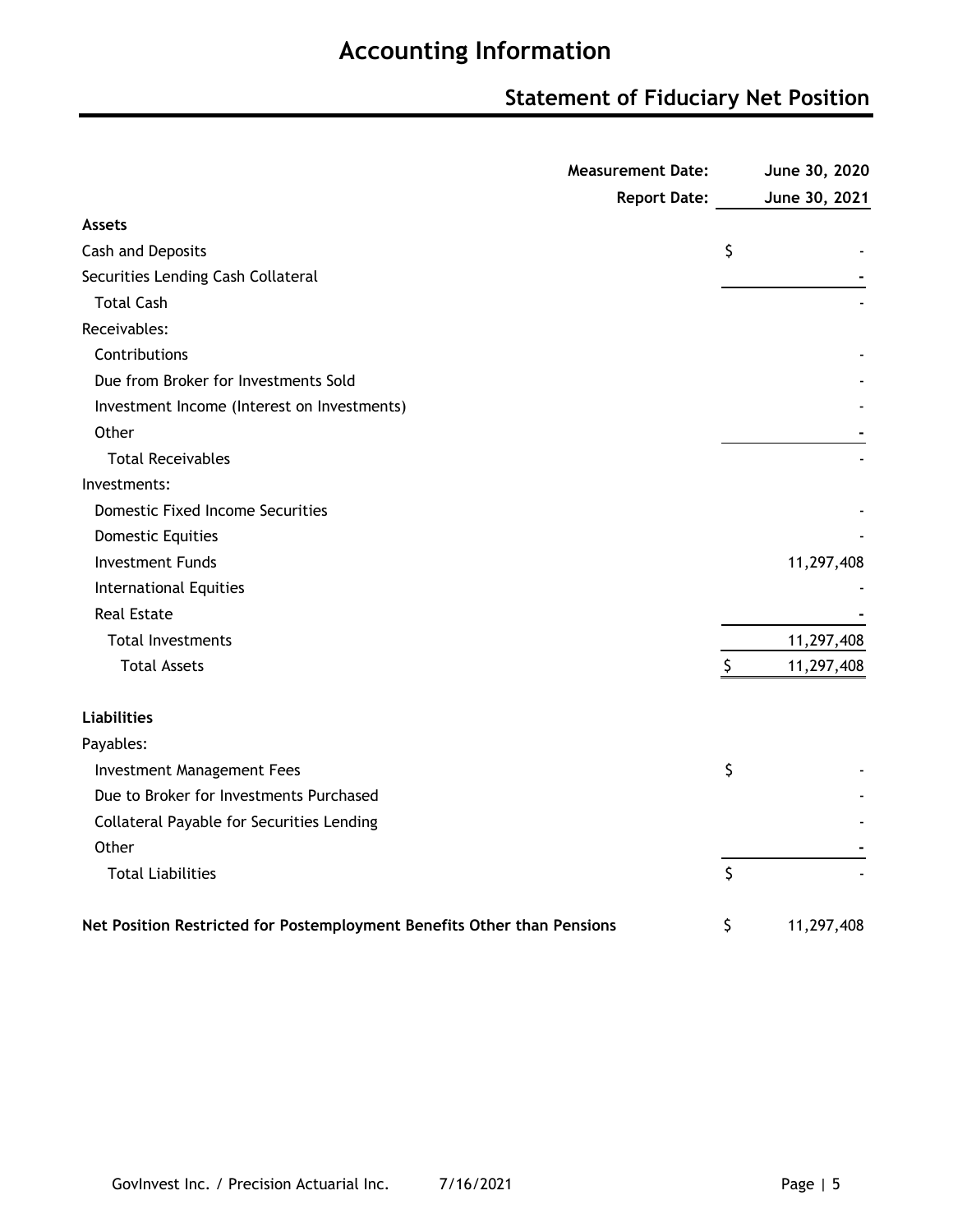|                                                                         | <b>Prior Report</b> |     | <b>Current Report</b> |
|-------------------------------------------------------------------------|---------------------|-----|-----------------------|
| <b>Measurement Date:</b>                                                | June 30, 2019       |     | June 30, 2020         |
| <b>Report Date:</b>                                                     | June 30, 2020       |     | June 30, 2021         |
| <b>Additions</b>                                                        |                     |     |                       |
| Investment Income:                                                      |                     |     |                       |
| Net Appreciation in the Fair Value of Investments                       | \$<br>670,718       | \$. | 421,628               |
| <b>Interest and Dividends</b>                                           |                     |     |                       |
| Less Investment Expense, Other than from Securities Lending             |                     |     |                       |
| Net Income from Investing, Other than from Securities                   |                     |     |                       |
| Lending                                                                 | 670,718             |     | 421,628               |
| Securities Lending Income                                               |                     |     |                       |
| Less Securities Lending Expense                                         |                     |     |                       |
| Net Income from Securities Lending                                      |                     |     |                       |
| Other Income/(Expense)                                                  | (10, 898)           |     |                       |
| Net Investment Income (a)                                               | 659,820             |     | 421,628               |
| Contributions:                                                          |                     |     |                       |
| Employer - City's Contribution                                          | 661,483             |     | 631,564               |
| Employer - Implicit Subsidy                                             | 295,036             |     | 302,476               |
| Total Contributions (b)                                                 | 956,519             |     | 934,040               |
| Total Additions $(c) = (a) + (b)$                                       | 1,616,339           |     | 1,355,668             |
| <b>Deductions</b>                                                       |                     |     |                       |
| <b>Benefit Payments</b>                                                 | 689,589             |     | 718,916               |
| Implicit Subsidy Credit                                                 | 295,036             |     | 302,476               |
| Administrative Expense                                                  | 2,350               |     | 5,640                 |
| <b>Total Deductions (d)</b>                                             | 986,975             |     | 1,027,032             |
| Net Increase in Net Position = $(c) - (d)$                              | 629,364             |     | 328,636               |
| Net Position Restricted for Postemployment Benefits Other than Pensions |                     |     |                       |
| Beginning of Year                                                       | 10,339,408          |     | 10,968,772            |
| Net Increase in Net Position                                            | 629,364             |     | 328,636               |
| End of Year                                                             | \$<br>10,968,772    | \$  | 11,297,408            |

# **Statement of Changes to the Fiduciary Net Position**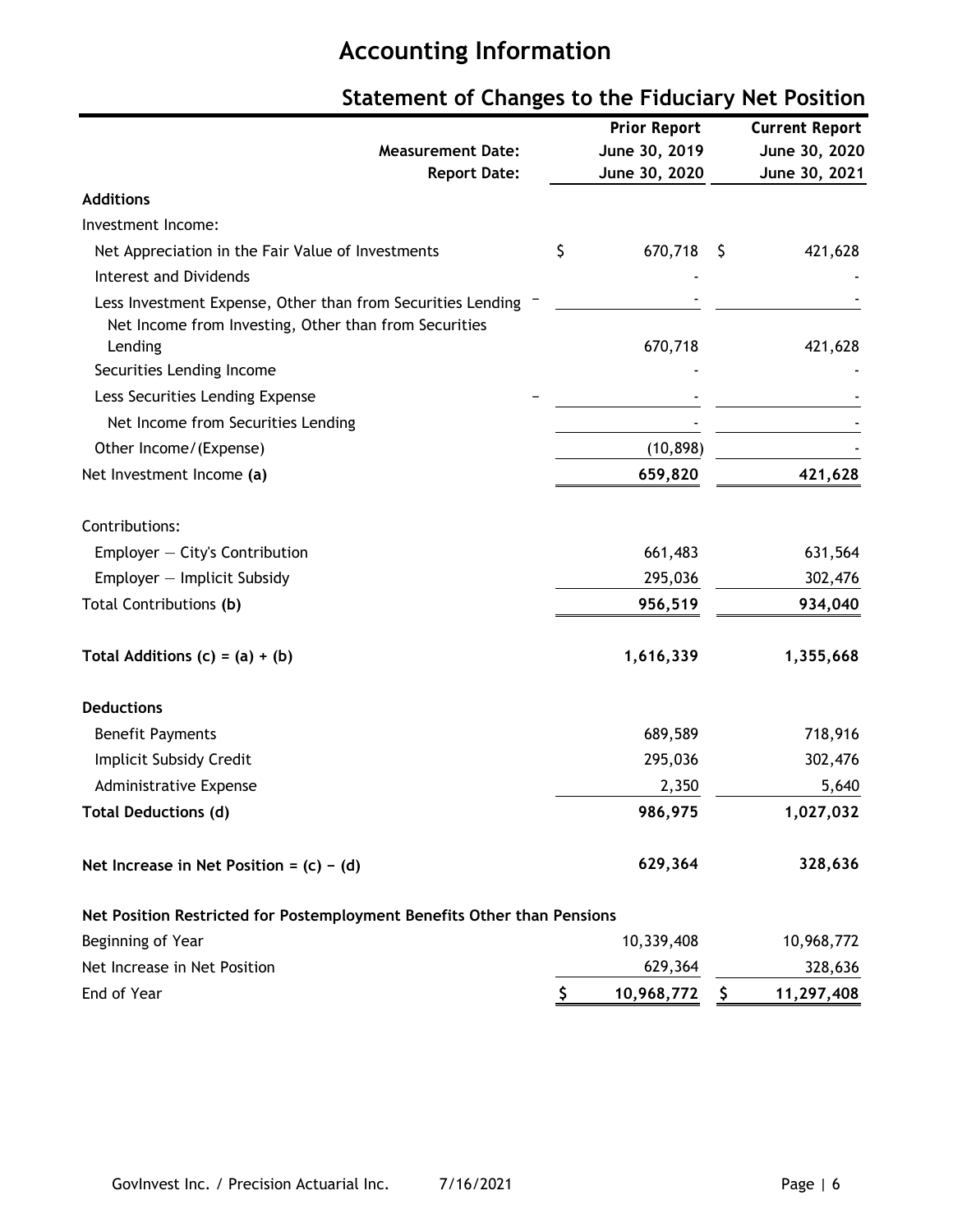# **Changes in the Net OPEB Liability**

The funded status of the Plan as of the fiscal year-end, as well as other required disclosure information, follows.

|                                                                                 |                                | Increase / (Decrease)                        |     |                              |  |  |  |
|---------------------------------------------------------------------------------|--------------------------------|----------------------------------------------|-----|------------------------------|--|--|--|
|                                                                                 | <b>Total OPEB</b><br>Liability | <b>Plan Fiduciary</b><br><b>Net Position</b> |     | <b>Net OPEB</b><br>Liability |  |  |  |
|                                                                                 | (a)                            | (b)                                          |     | $(c) = (a) - (b)$            |  |  |  |
| Balance as of:<br>Measurement Date June 30, 2019 /<br>Report Date June 30, 2020 | \$<br>19, 143, 783             | \$<br>10,968,772                             | \$. | 8,175,011                    |  |  |  |
| Changes for the year:                                                           |                                |                                              |     |                              |  |  |  |
| Service Cost                                                                    | 459,956                        |                                              |     | 459,956                      |  |  |  |
| Interest                                                                        | 1,178,040                      |                                              |     | 1,178,040                    |  |  |  |
| <b>Changes of Benefit Terms</b>                                                 |                                |                                              |     |                              |  |  |  |
| Differences Between Expected and Actual<br>Experience                           | 475,121                        |                                              |     | 475,121                      |  |  |  |
| Changes of Assumptions                                                          | 109,418                        |                                              |     | 109,418                      |  |  |  |
| Net Investment Income                                                           |                                | 421,628                                      |     | (421, 628)                   |  |  |  |
| Contributions                                                                   |                                |                                              |     |                              |  |  |  |
| Employer $-$ City's Contribution                                                |                                | 631,564                                      |     | (631, 564)                   |  |  |  |
| Employer - Implicit Subsidy                                                     |                                | 302,476                                      |     | (302, 476)                   |  |  |  |
| <b>Benefit Payments</b>                                                         | (718, 916)                     | (718, 916)                                   |     |                              |  |  |  |
| Implicit Subsidy Credit                                                         | (302, 476)                     | (302, 476)                                   |     |                              |  |  |  |
| <b>Administrative Expense</b>                                                   |                                | (5,640)                                      |     | 5,640                        |  |  |  |
| <b>Other Changes</b>                                                            |                                |                                              |     |                              |  |  |  |
| <b>Net Changes</b>                                                              | 1,201,143                      | 328,636                                      |     | 872,507                      |  |  |  |
| <b>Balance as of:</b>                                                           |                                |                                              |     |                              |  |  |  |
| Measurement Date June 30, 2020 /<br>Report Date June 30, 2021                   | \$<br>20,344,926               | \$<br>11,297,408                             | \$  | 9,047,518                    |  |  |  |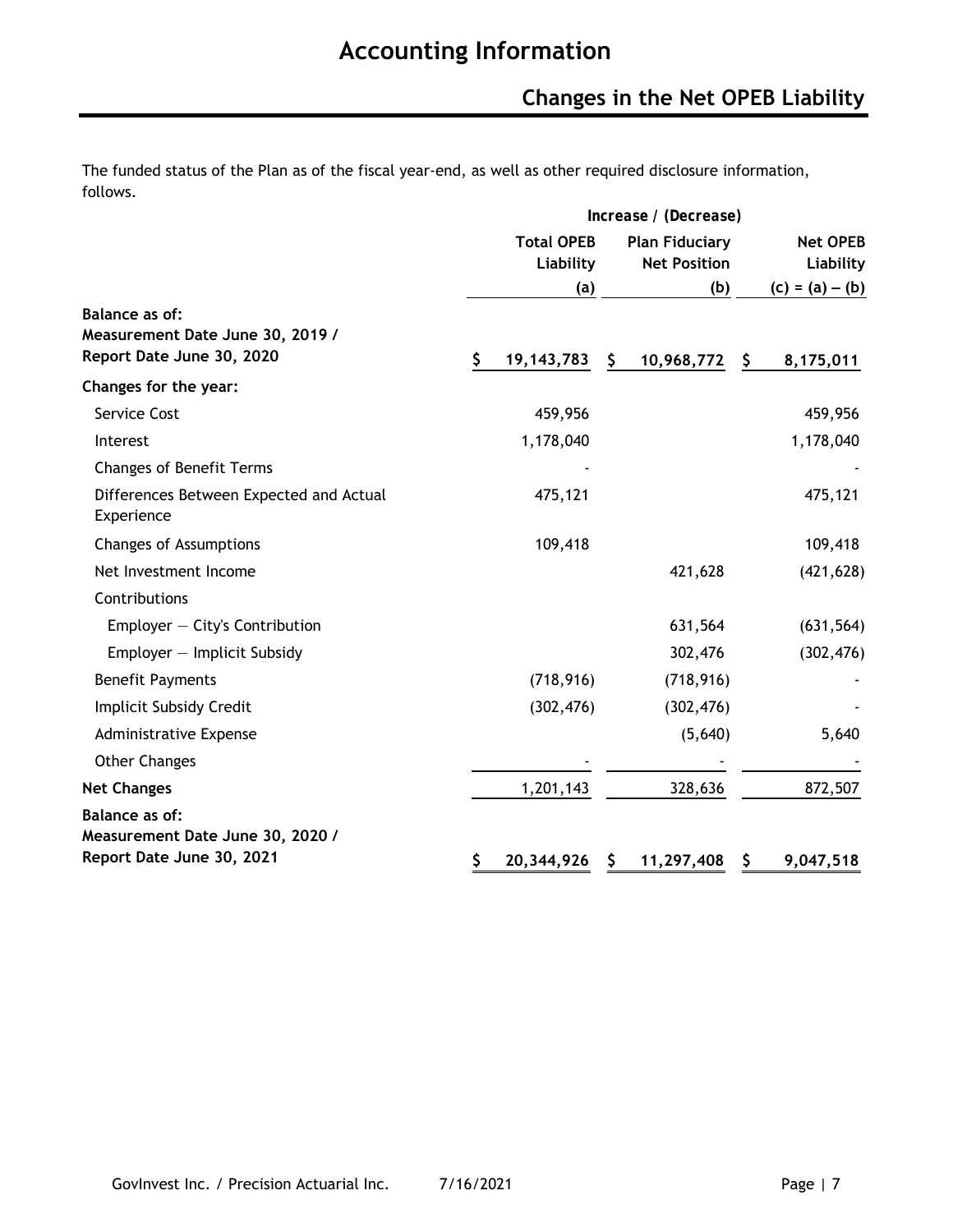### **Development of Deferred Outflows and Inflows of Resources**

**Balances as of Measurement Date June 30, 2020 / Report Date June 30, 2021**

#### **Deferred Outflows and Inflows of Resources Arising from Differences Between Expected and Actual Experience**

| Measurement |                          |                         | Amounts Recognized in Expense Through Deferred Outflows of |             | Deferred Inflows of |
|-------------|--------------------------|-------------------------|------------------------------------------------------------|-------------|---------------------|
| Date $-$    | <b>Experience Losses</b> | <b>Experience Gains</b> | Measurement Date June 30, 2020                             | Resources   | <b>Resources</b>    |
| June 30:    | (a)                      | (b)                     | (C)                                                        | $(a) - (c)$ | $(b) - (c)$         |
| 2017        | $\sim$                   | $\sim$                  | $\sim$                                                     | ٠           |                     |
| 2018***     |                          |                         |                                                            |             |                     |
| 2018**      | 135,598                  |                         | 59,823                                                     | 75,775      |                     |
| 2019        |                          | (200, 112)              | (58, 858)                                                  |             | (141, 254)          |
| 2020        | 475,121                  |                         | 77,889                                                     | 397,232     |                     |
| Total       |                          |                         |                                                            | 473,007     | (141, 254)          |

#### **Deferred Outflows and Inflows of Resources Arising from Changes in Assumptions**

| Measurement | Increase in Total | Decrease in Total | Amounts Recognized in Expense Through Deferred Outflows of |             | Deferred Inflows of |
|-------------|-------------------|-------------------|------------------------------------------------------------|-------------|---------------------|
| Date $-$    | Liability         | Liability         | Measurement Date June 30, 2020                             | Resources   | Resources           |
| June 30:    | (a)               | (b)               | (c)                                                        | $(a) - (c)$ | $(b) - (c)$         |
| 2017        | $\sim$            | $\sim$            | $\blacksquare$                                             | $\sim$      |                     |
| 2018***     |                   |                   |                                                            |             |                     |
| 2018**      |                   | (854, 050)        | (376, 788)                                                 |             | (477, 262)          |
| 2019        | 1,961,763         |                   | 576,990                                                    | 1,384,773   |                     |
| 2020        | 109,418           |                   | 17,938                                                     | 91,480      |                     |
| Total       |                   |                   |                                                            | 1,476,253   | (477, 262)          |

\*Report Year Ending June 30, 2018

\*\*Report Year Ending June 30, 2019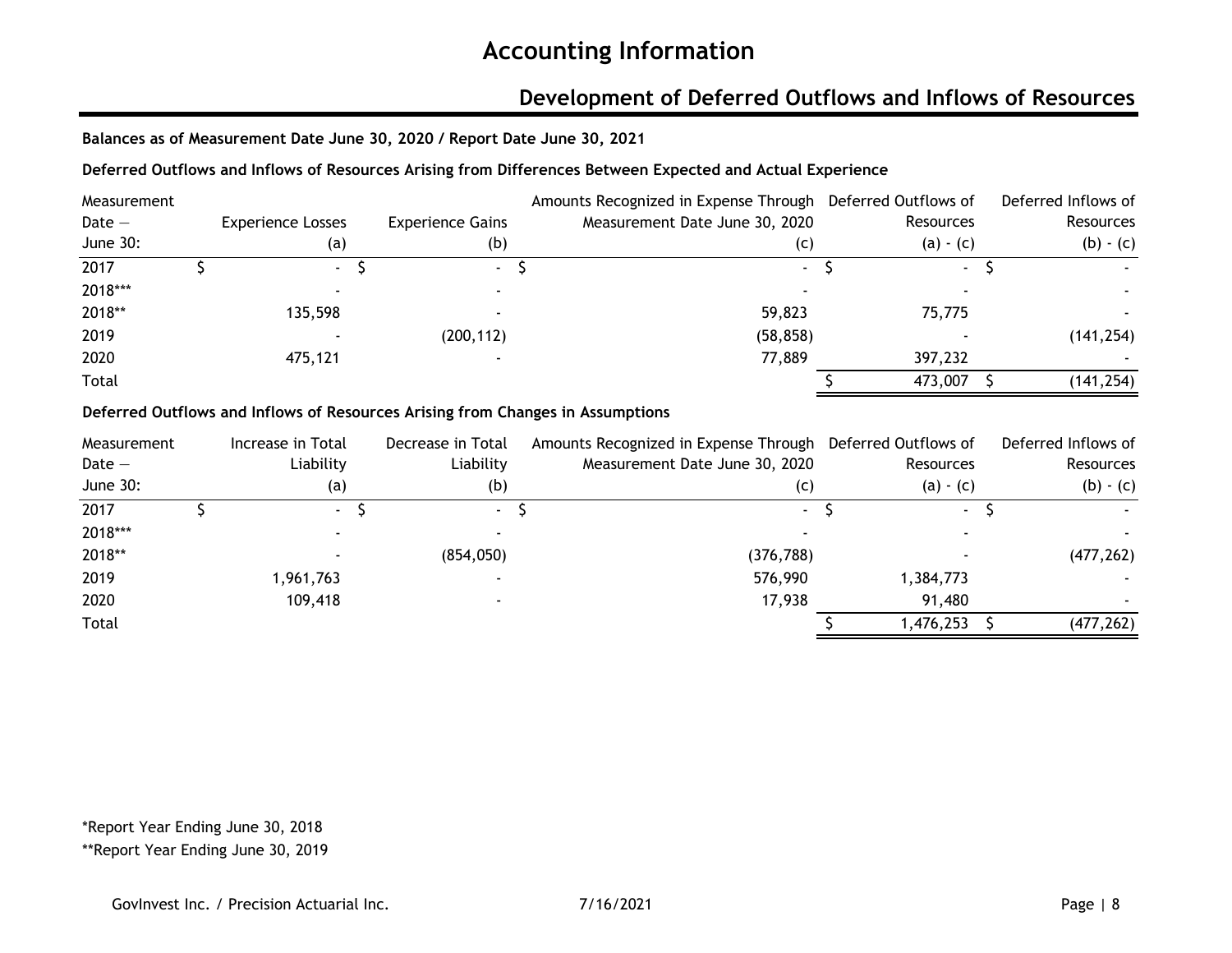### **Development of Deferred Outflows and Inflows of Resources**

**Balances as of Measurement Date June 30, 2020 / Report Date June 30, 2021**

**Deferred Outflows and Inflows of Resources Arising from Differences Between Projected and Actual Earnings on Investments**

|             |                            |                            | Amounts Recognized |                      |                     |                   |
|-------------|----------------------------|----------------------------|--------------------|----------------------|---------------------|-------------------|
|             |                            | <b>Investment Earnings</b> | in Expense Through |                      |                     |                   |
| Measurement | <b>Investment Earnings</b> | <b>Greater Than</b>        | Measurement Date   | Deferred Outflows of | Deferred Inflows of |                   |
| Date $-$    | Less Than Projected        | Projected                  | June 30, 2020      | Resources            | <b>Resources</b>    | <b>Net</b>        |
| June 30:    | (a)                        | (b)                        | (c)                | $(d) = (a) - (c)$    | $(e) = (b) - (c)$   | $(f) = (d) + (e)$ |
| 2017        | $\sim$                     | $(854, 695)$ \$            | $(854, 695)$ \$    | $\sim$               |                     |                   |
| 2018*       | 266,057                    |                            | 212,848            | 53,209               |                     |                   |
| 2018**      | 72,538                     |                            | 43,524             | 29,014               |                     |                   |
| 2019        |                            | (34, 388)                  | (13,756)           |                      | (20, 632)           |                   |
| 2020        | 252,276                    |                            | 50,456             | 201,820              |                     |                   |
| Total       |                            |                            |                    | 284,043              | $(20, 632)$ \$      | 263,411           |

\*Report Year Ending June 30, 2018 \*\*Report Year Ending June 30, 2019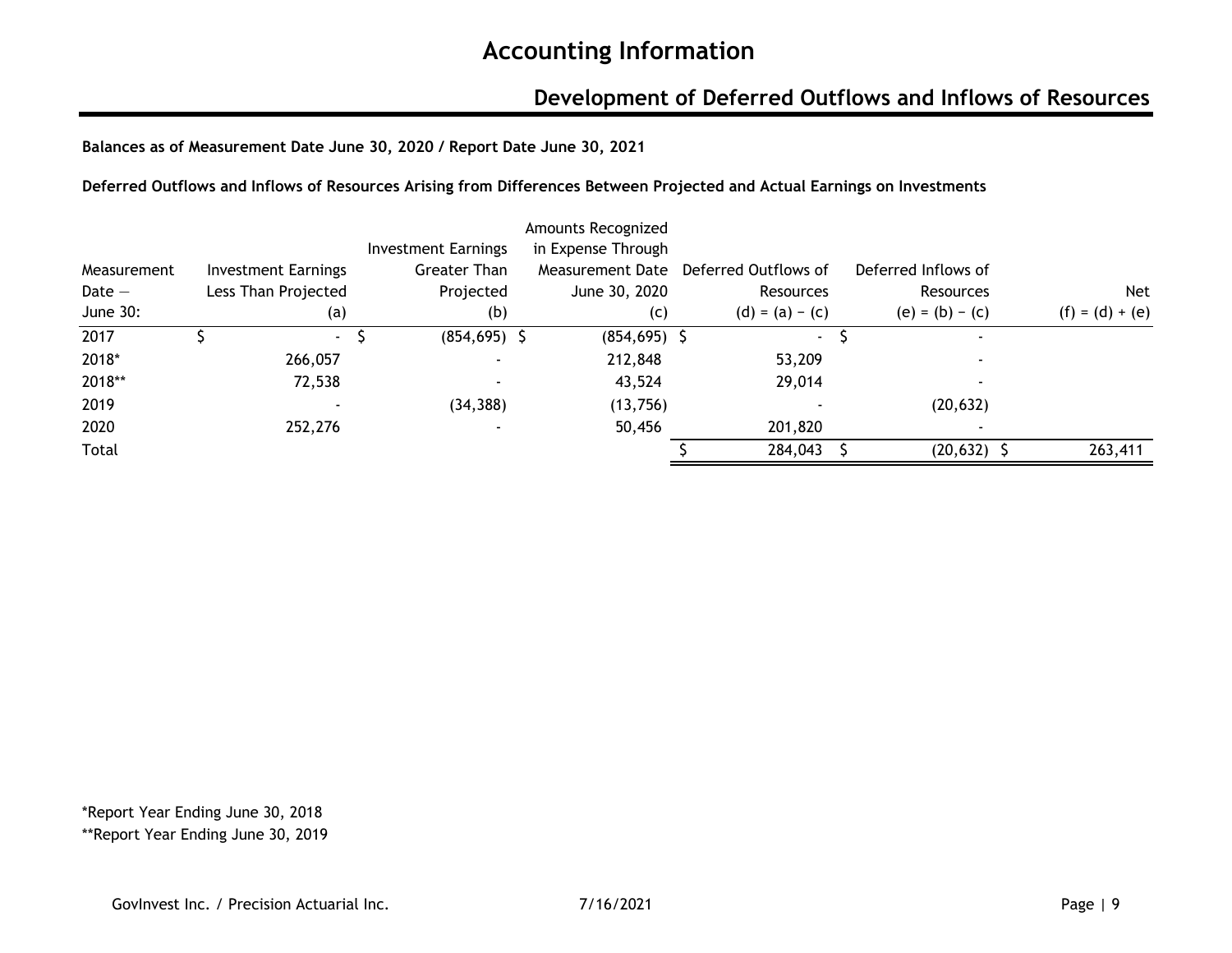### **Expense and Deferred Outflows and Inflows**

|                                                               | <b>Measurement Period:</b>       | 2019-2020           |
|---------------------------------------------------------------|----------------------------------|---------------------|
|                                                               | <b>Reporting Period:</b>         | 2020-2021           |
| <b>Expense</b>                                                |                                  |                     |
| Service Cost                                                  |                                  | \$<br>459,956       |
| Interest on Total OPEB Liability                              |                                  | 1,178,040           |
| <b>Changes of Benefit Terms</b>                               |                                  |                     |
| Recognized Differences Between Expected and Actual Experience |                                  | 68,401              |
| Recognized Changes of Assumptions                             |                                  | 180,837             |
| Projected Earnings on OPEB Plan Investments                   |                                  | (673, 904)          |
| Recognized Differences Between Projected and Actual Earnings  |                                  | (59, 641)           |
| Administrative Expense                                        |                                  | 5,640               |
| Other Miscellaneous (Income)/Expense                          |                                  |                     |
| <b>Total Expense</b>                                          |                                  | \$<br>1,159,329     |
| Deferred Outflows and Inflows of Resources                    | Report Year Ending June 30, 2021 |                     |
|                                                               | Deferred Outflows of             | Deferred Inflows of |
|                                                               | <b>Resources</b>                 | <b>Resources</b>    |
| Differences Between Expected and Actual Experience            | \$<br>473,007 \$                 | (141, 254)          |
| <b>Changes of Assumptions</b>                                 | 1,476,253                        | (477, 262)          |
| Net Difference Between Projected and Actual Earnings on       |                                  |                     |
| <b>Plan Investments</b>                                       | 263,411                          |                     |
| Contributions Subsequent to the Measurement Date              | 1,838,078                        |                     |

Total **\$ (618,516) 4,050,749 \$** 

Amounts reported as deferred outflows of resources and deferred inflows of resources related to OPEB will be recognized in OPEB expense as follows:

| <b>Report Year Ending June 30:</b> | Amount  |
|------------------------------------|---------|
| 2022 \$                            | 360,533 |
| 2023                               | 307,322 |
| 2024                               | 292,818 |
| 2025                               | 320,823 |
| 2026                               | 303,082 |
| Remaining                          | 9,577   |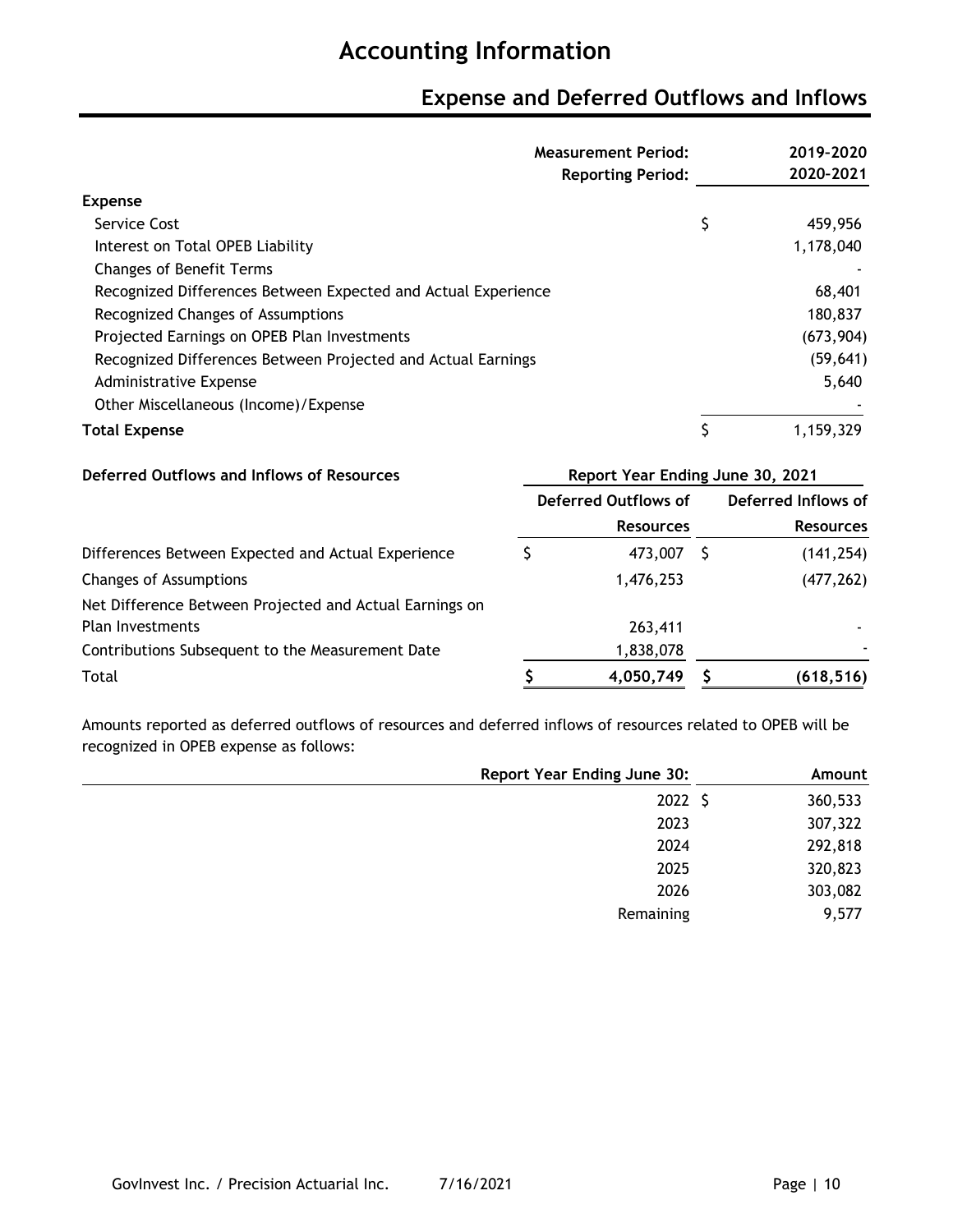# **Impact on the Statement of Net Position**

#### **Impact on the Statement of Net Position**

| <b>Measurement Date:</b><br><b>Report Date:</b> |   | June 30, 2019<br>June 30, 2020 |   | June 30, 2020<br>June 30, 2021 |   | <b>Change During</b><br><b>Period</b> |
|-------------------------------------------------|---|--------------------------------|---|--------------------------------|---|---------------------------------------|
| <b>Total OPEB Liability</b>                     | S | 19, 143, 783                   | S | 20,344,926                     | S | 1,201,143                             |
| <b>Fiduciary Net Position</b>                   |   | 10,968,772                     |   | 11,297,408                     |   | 328,636                               |
| Net OPEB Liability / (Asset)                    |   | 8,175,011                      |   | 9,047,518                      |   | 872,507                               |
| Deferred (Outflows) / Inflows Due To:           |   |                                |   |                                |   |                                       |
| Differences between Expected and Actual         |   |                                |   |                                |   |                                       |
| Experience                                      |   | 74,967                         |   | (331,753)                      |   | (406, 720)                            |
| Changes of Assumptions                          |   | (1,070,410)                    |   | (998, 991)                     |   | 71,419                                |
| Differences between Projected and Actual        |   |                                |   |                                |   |                                       |
| <b>Investment Earnings</b>                      |   | 48,506                         |   | (263, 411)                     |   | (311, 917)                            |
| (Contributions Subsequent to the Measurement    |   |                                |   |                                |   |                                       |
| Date)                                           |   | (934, 040)                     |   | (1,838,078)                    |   | (904, 038)                            |
| Net Deferred (Outlfows) / Inflows               |   | (1,880,977)                    |   | (3,432,233)                    |   | (1, 551, 256)                         |
| Impact on the Statement of Net Position         |   | 6,294,034                      |   | 5,615,285                      |   | (678, 749)                            |

#### **Change in Net Position During Fiscal Year**

| <b>Measurement Date:</b>                             | June 30, 2020 |
|------------------------------------------------------|---------------|
| <b>Report Date:</b>                                  | June 30, 2021 |
| Impact on the Statement of Net Position, Fiscal Year |               |
| Ending June 30, 2020                                 | 6,294,034     |
| OPEB Expense / (Income)                              | 1,159,329     |
| (Employer Contributions During Fiscal Year)          | (1,838,078)   |
| Impact on the Statement of Net Position for the      |               |
| Fiscal Year Ending June 30, 2021                     | 5,615,285     |

#### **OPEB Expense**

| <b>Measurement Date:</b>                      | June 30, 2020 |
|-----------------------------------------------|---------------|
| <b>Report Date:</b>                           | June 30, 2021 |
| Deterioration / (Improvement) in Net Position | (678, 749)    |
| Employer Contributions During the Fiscal Year | 1,838,078     |
| OPEB Expense / (Income) for the Fiscal Year   |               |
| Ending June 30, 2021                          | 1,159,329     |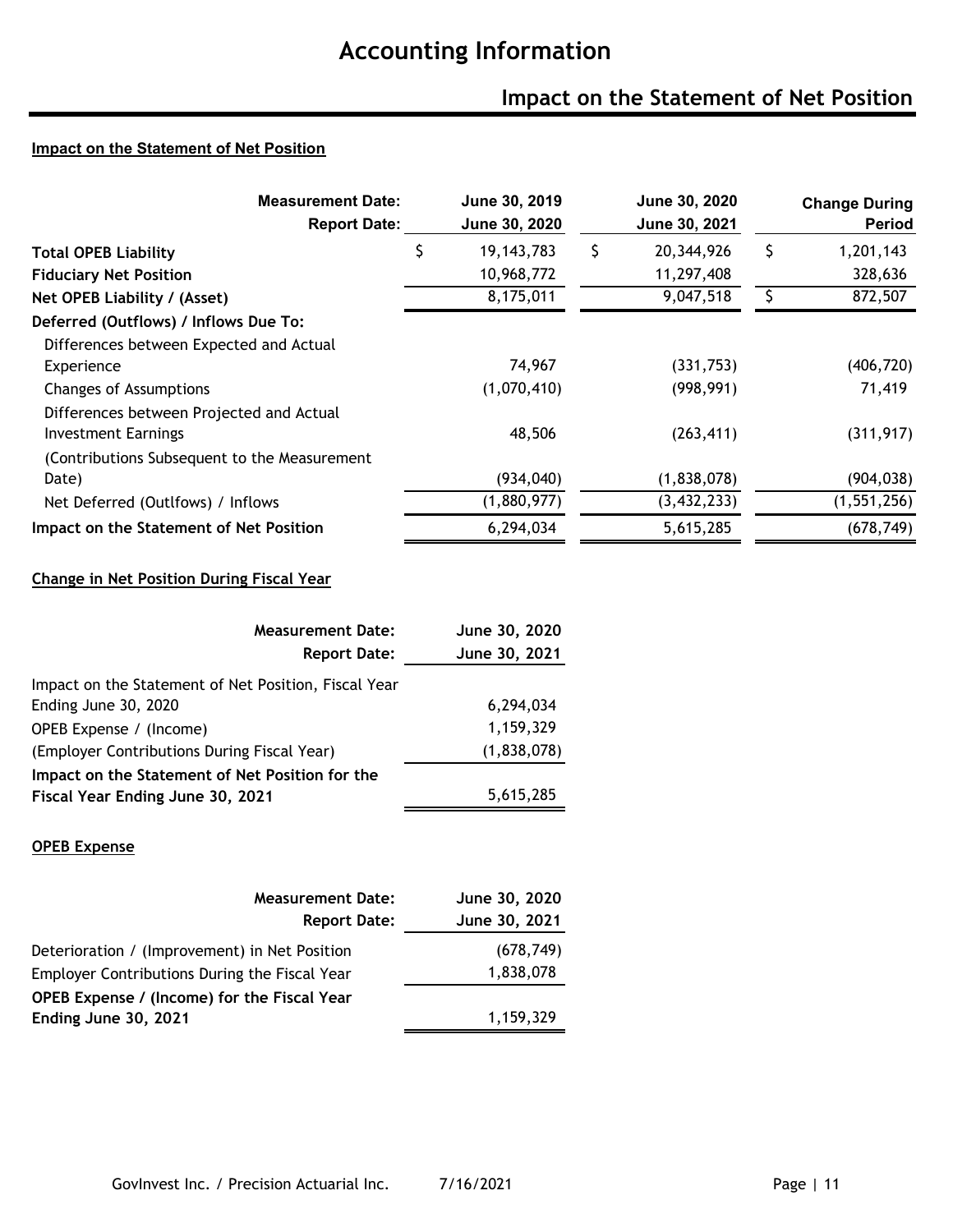#### **Reconciliation of Expense**

|                                                               |                           |                       |               |              |                 |                 | <b>Net Investment</b> |                      |    | <b>Net OPEB</b>       |    |                |
|---------------------------------------------------------------|---------------------------|-----------------------|---------------|--------------|-----------------|-----------------|-----------------------|----------------------|----|-----------------------|----|----------------|
|                                                               | <b>Total OPEB</b>         | <b>Plan Fiduciary</b> | Net OPEB      |              | <b>Deferred</b> | <b>Deferred</b> | (Inflows)/            |                      |    | <b>Liability plus</b> |    | Annual         |
|                                                               | Liability                 | <b>Net Position</b>   | Liability     |              | (Inflows)       | <b>Outflows</b> | <b>Outflows</b>       | <b>Net Deferrals</b> |    | <b>Net Deferrals</b>  |    | <b>Expense</b> |
| Balance as of:                                                |                           |                       |               |              |                 |                 |                       |                      |    |                       |    |                |
| Measurement Date June 30, 2019 /<br>Report Date June 30, 2020 | $(19, 143, 783)$ \$<br>S. | 10,968,772 \$         | (8, 175, 011) | $\mathsf{I}$ | $(773, 541)$ \$ | 1,768,984 \$    | $(48,506)$ \$         | 946,937              | Ŝ. | (7, 228, 074)         |    |                |
| Service Cost                                                  | (459, 956)                |                       |               |              |                 |                 |                       |                      |    |                       |    |                |
| Interest on Total OPEB Liability                              |                           |                       | (459, 956)    |              |                 |                 |                       |                      |    |                       |    | 459,956        |
|                                                               | (1, 178, 040)             |                       | (1, 178, 040) |              |                 |                 |                       |                      |    |                       |    | 1,178,040      |
| <b>Effect of Changes of Benefit Terms</b>                     |                           |                       |               |              |                 |                 |                       |                      |    |                       |    |                |
| <b>Effect of Liability Gains or Losses</b>                    | (475, 121)                |                       | (475, 121)    |              |                 | 475,121         |                       | 475,121              |    |                       |    |                |
| Effect of Assumption Changes or Inputs                        | (109, 418)                |                       | (109, 418)    |              |                 | 109,418         |                       | 109,418              |    |                       |    |                |
| Expected Investment Income (Net of Investment<br>Expenses)    |                           |                       |               |              |                 |                 |                       |                      |    |                       |    |                |
|                                                               |                           | 673,904               | 673,904       |              |                 |                 |                       |                      |    |                       |    | (673,904)      |
| Investment Gains or Losses on Expected Return                 |                           | (252, 276)            | (252, 276)    |              |                 |                 | 252,276               | 252,276              |    |                       |    |                |
| Contributions                                                 |                           |                       |               |              |                 |                 |                       |                      |    |                       |    |                |
| Employer $-$ City's Contribution                              |                           | 631,564               | 631,564       |              |                 |                 |                       |                      |    | 631,564               |    |                |
| $Emplayer - Implicit Subsidy$                                 |                           | 302,476               | 302,476       |              |                 |                 |                       |                      |    | 302,476               |    |                |
| <b>Benefit Payments</b>                                       | 718,916                   | (718, 916)            |               |              |                 |                 |                       |                      |    |                       |    |                |
| Implicit Subsidy Credit                                       | 302,476                   | (302, 476)            |               |              |                 |                 |                       |                      |    |                       |    |                |
| <b>Administrative Expenses</b>                                |                           | (5,640)               | (5,640)       |              |                 |                 |                       |                      |    |                       |    | 5,640          |
| Other Income/(Expense)                                        |                           |                       |               |              |                 |                 |                       |                      |    |                       |    |                |
| Recognition of Liability Gains or Losses                      |                           |                       |               |              | 29,429          | (97, 830)       |                       | (68, 401)            |    |                       |    | 68,401         |
| Recognition of Assumption Changes or Inputs                   |                           |                       |               |              | 125,596         | (306, 433)      |                       | (180, 837)           |    |                       |    | 180,837        |
| Recognition of Investment Gains or Losses                     |                           |                       |               |              |                 |                 | 59,641                | 59,641               |    |                       |    | (59, 641)      |
| Contributions Subsequent to the Measurement Date              |                           |                       |               |              |                 | 1,838,078       |                       | 1,838,078            |    | 1,838,078             |    |                |
| Annual Expense                                                |                           |                       |               |              |                 |                 |                       |                      |    | (1, 159, 329)         | -S | 1,159,329      |
| Balance as of:                                                |                           |                       |               |              |                 |                 |                       |                      |    |                       |    |                |
| Measurement Date June 30, 2020 /<br>Report Date June 30, 2021 |                           |                       |               |              |                 | 3,787,338 \$    | $263,411$ \$          | 3,432,233            | -S | (5,615,285)           |    |                |
|                                                               | $(20, 344, 926)$ \$<br>S. | 11,297,408 \$         | (9,047,518)   | I\$          | (618, 516)      |                 |                       |                      |    |                       |    |                |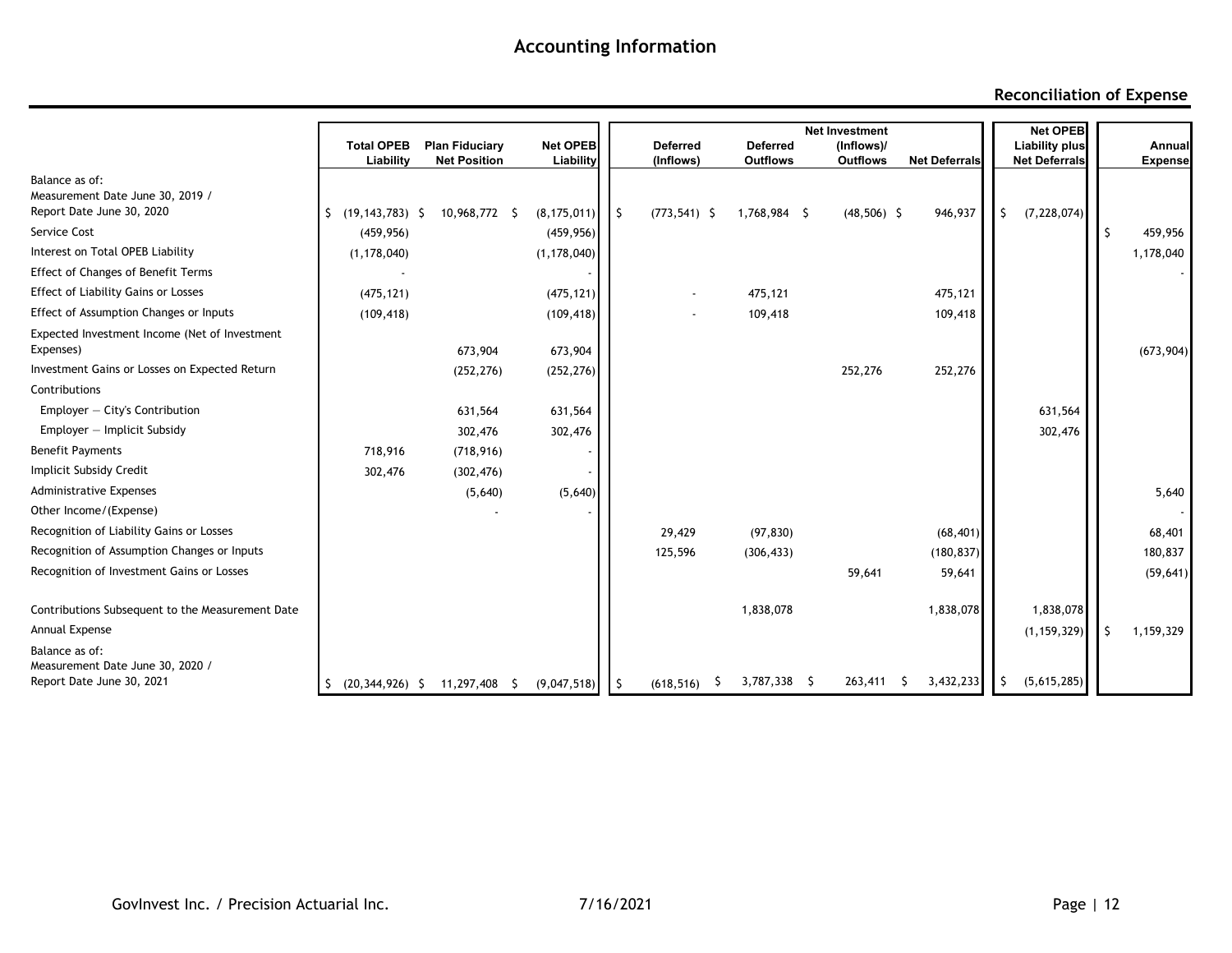### **Sample Journal Entries**

#### **Suggested Journal Entries for the Report Year ending June 30, 2021**

| <b>Beginning Balance</b>                 |                          |         | Debit (Outflow) |              | Credit (Inflow) |
|------------------------------------------|--------------------------|---------|-----------------|--------------|-----------------|
| Net OPEB Liability/Asset                 |                          | \$      |                 | $\zeta$      | 8,175,011       |
| Differences between Expected and Actual  |                          |         |                 |              |                 |
| Experience                               |                          |         | 95,716          |              | 170,683         |
| Changes of Assumptions                   |                          |         | 1,673,268       |              | 602,858         |
| Differences between Projected and Actual |                          |         |                 |              |                 |
| <b>Investment Earnings</b>               |                          |         |                 |              | 48,506          |
| Contributions Subsequent to the          |                          |         |                 |              |                 |
| <b>Measurement Date</b>                  |                          |         | 934,040         |              |                 |
| Impact on Statement of Net Position      |                          |         |                 |              | 6,294,034       |
| <b>Ending Balance</b>                    |                          |         | Debit (Outflow) |              | Credit (Inflow) |
| Net OPEB Liability/Asset                 |                          | $\zeta$ |                 | $\zeta$      | 9,047,518       |
| Differences between Expected and Actual  |                          |         |                 |              |                 |
| Experience                               |                          |         | 473,007         |              | 141,254         |
| <b>Changes of Assumptions</b>            |                          |         | 1,476,253       |              | 477,262         |
| Differences between Projected and Actual |                          |         |                 |              |                 |
| <b>Investment Earnings</b>               |                          |         | 263,411         |              |                 |
| Contributions Subsequent to the          |                          |         |                 |              |                 |
| <b>Measurement Date</b>                  |                          |         | 1,838,078       |              |                 |
| Impact on Statement of Net Position      |                          |         |                 |              | 5,615,285       |
| <b>OPEB-Expense Journal Entries</b>      |                          |         | <b>Debit</b>    |              | <b>Credit</b>   |
| Net OPEB Liability/Asset                 |                          | \$      |                 | $\mathsf{S}$ | 872,507         |
| Differences between Expected and Actual  | <b>Deferred Outflows</b> |         | 377,291         |              |                 |
| Experience                               | Deferred Inflows         |         | 29,429          |              |                 |
| Changes of Assumptions                   | <b>Deferred Outflows</b> |         |                 |              | 197,015         |
|                                          | <b>Deferred Inflows</b>  |         | 125,596         |              |                 |
| Differences between Projected and Actual | <b>Deferred Outflows</b> |         | 263,411         |              |                 |
| <b>Investment Earnings</b>               | <b>Deferred Inflows</b>  |         | 48,506          |              |                 |
| Contributions Subsequent to the          |                          |         |                 |              |                 |
| <b>Measurement Date</b>                  | <b>Deferred Outflows</b> |         | 904,038         |              |                 |
| Change in Net OPEB Liability/Asset from  |                          |         |                 |              |                 |
| Contributions                            |                          |         |                 |              | 1,838,078       |
| <b>OPEB Expense/Credit</b>               |                          |         | 1,159,329       |              |                 |
| <b>Total</b>                             |                          |         | 2,907,600       |              | 2,907,600       |
| Change to the Impact on the Statement of |                          |         |                 |              |                 |
| Net Position                             |                          |         | 678,749         |              |                 |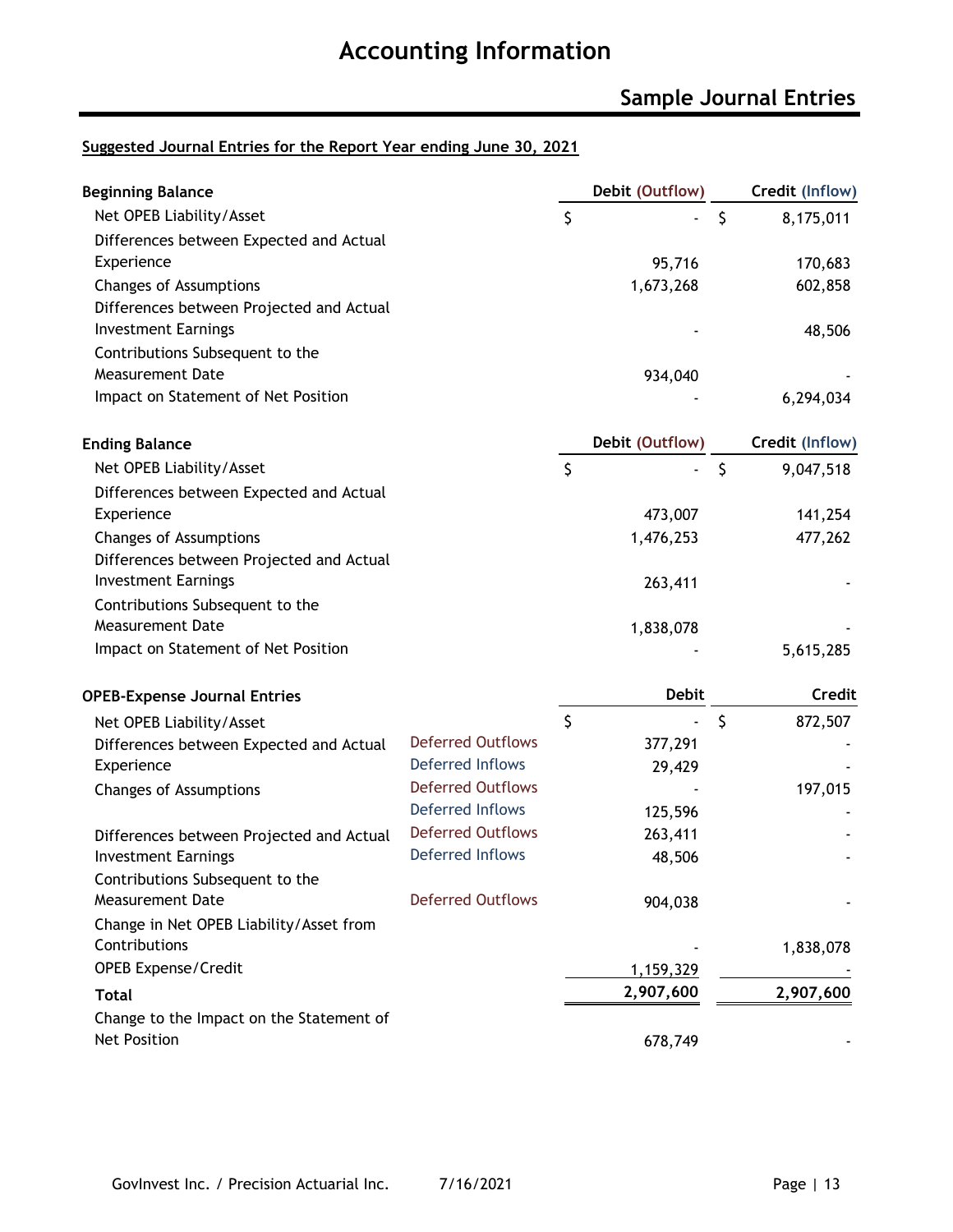### **Sample Journal Entries**

#### **Suggested Journal Entries for the Report Year ending June 30, 2021**

| Journal Entries - Deferred Outflows                                               |    | <b>Debit</b> |     | Credit    |
|-----------------------------------------------------------------------------------|----|--------------|-----|-----------|
| Net OPEB Liability/Asset                                                          | \$ | 934,040      | - S |           |
| Contributions Subsequent to the Measurement Date:<br><b>Fiscal Year 2019-2020</b> |    |              |     | 934,040   |
| Contributions Subsequent to the Measurement Date:<br><b>Fiscal Year 2020-2021</b> |    | 1,838,078    |     |           |
| Contributions Expense                                                             |    |              |     | 1,838,078 |
| Journal Entries $-$ Benefits Paid Outside of the Trust $^1$                       |    | <b>Debit</b> |     | Credit    |
| <b>OPEB</b> Expense                                                               | Ś  | ٠            | S   |           |
| Employer Contributions for Retiree Benefits During the Fiscal<br>Year             |    |              |     |           |
| Journal Entries $-$ Implicit Subsidy <sup>2</sup>                                 |    | <b>Debit</b> |     | Credit    |
| <b>OPEB Expense</b>                                                               | \$ | 302,476      | - S |           |
| Premium Expense During the Fiscal Year                                            |    |              |     | 302,476   |

*<sup>1</sup> The entries here assume that when cash is used to pay benefits, that the trust does not reimburse, an account called "Employer Contributions for Retiree Benefits During the Fiscal Year" was debited (increased). These entries reassign the benefit payments to the OPEB Expense. If the OPEB Expense account was originally debited, then these entries are unnecessary.*

*<sup>2</sup> These entries assume that when premiums are paid for active employees, an account called "Premium Expense During the Fiscal Year" is debited (increased). This entry reverses the portion of the premium payments that represent implicit subsidies, recorded as a retiree liability, and assigns that value to the OPEB Expense.*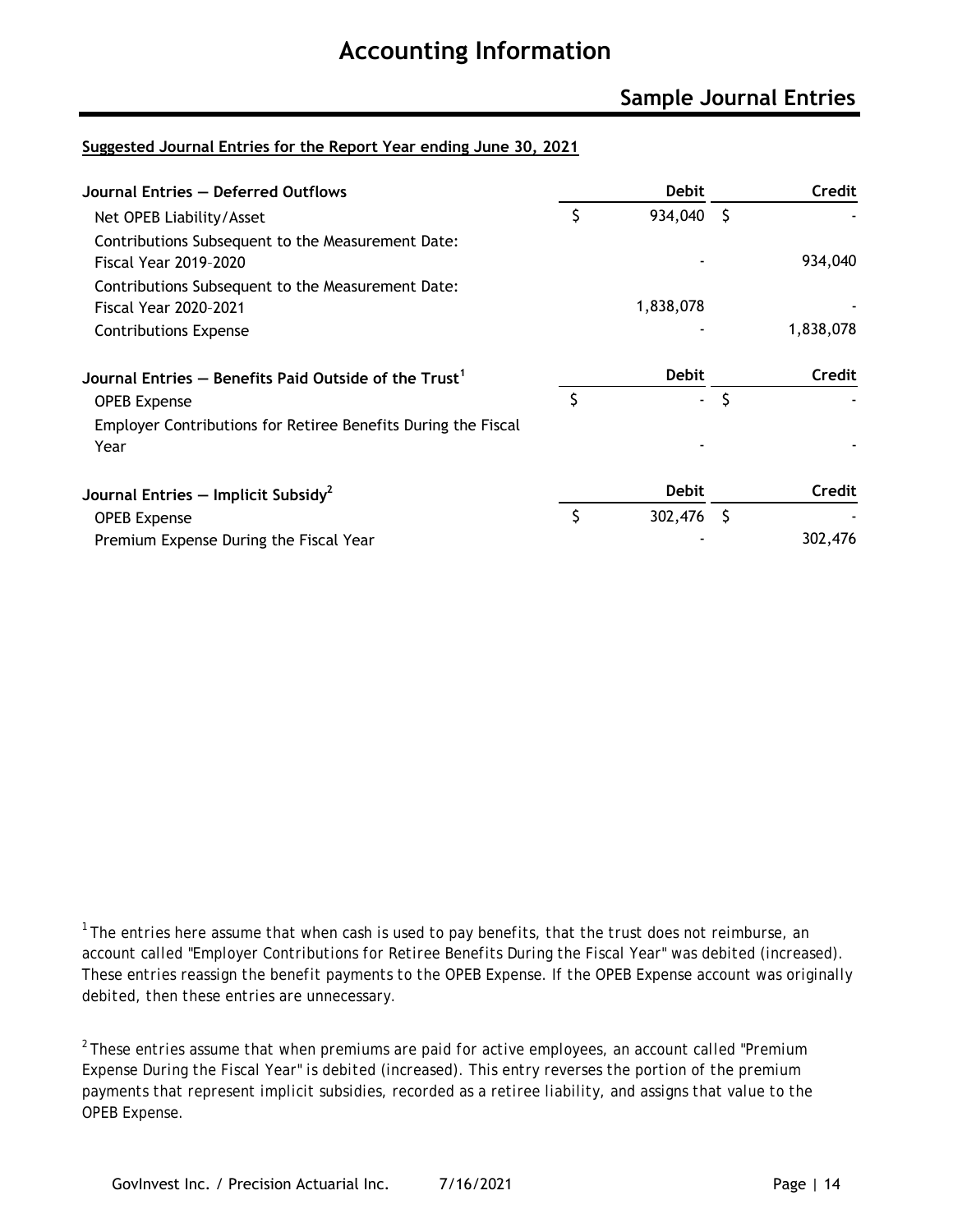### **Amortization of the Net OPEB Liability**

A summary of the information used to establish the amortization amount for the current year and the followivg year, with respect to the Net OPEB Liability, follows. We recalculate the amortization each fiscal year. If the Net OPEB Liability is negative, it is an asset and it is not amortized.

| The City is amortizing the Net OPEB Liability using a level-percent-of-pay method on a |    |
|----------------------------------------------------------------------------------------|----|
| closed basis. Remaining years of amortization as of the report date of June 30, 2021:  | 15 |

|                               | <b>Measurement Period:</b> |  | 2020-2021  |  | 2021-2022  |      | Estimated<br>2022-2023 |
|-------------------------------|----------------------------|--|------------|--|------------|------|------------------------|
|                               | Report Date (June 30):     |  |            |  | 2022       | 2023 |                        |
| <b>Total OPEB Liability</b>   |                            |  | 20,344,926 |  | 20,659,356 |      | 20,967,018             |
| <b>Fiduciary Net Position</b> |                            |  | 11,297,408 |  | 12,826,025 |      | 13,410,169             |
| <b>Net OPEB Liability</b>     | $=$ $-$                    |  | 9,047,518  |  | 7,833,331  |      | 7,556,849              |

*All values measured at the beginning of the measurement period.*

| Amortization Type                            | Closed   | Closed   | Closed   |
|----------------------------------------------|----------|----------|----------|
| Interest Rate Used to Determine Amortization |          |          |          |
| Payment                                      | 6.17%    | 6.17%    | 6.17%    |
| Assumed Rate of Payroll Growth               | 2.750%   | 2.750%   | 2.750%   |
| <b>Amortization Period</b>                   | 15 years | 14 years | 13 years |
| Amount Recognized, Beginning of Year         | 751,002  | 686,234  | 702,204  |
|                                              |          |          |          |

*It is the policy of the City not to allow negative amortizations.*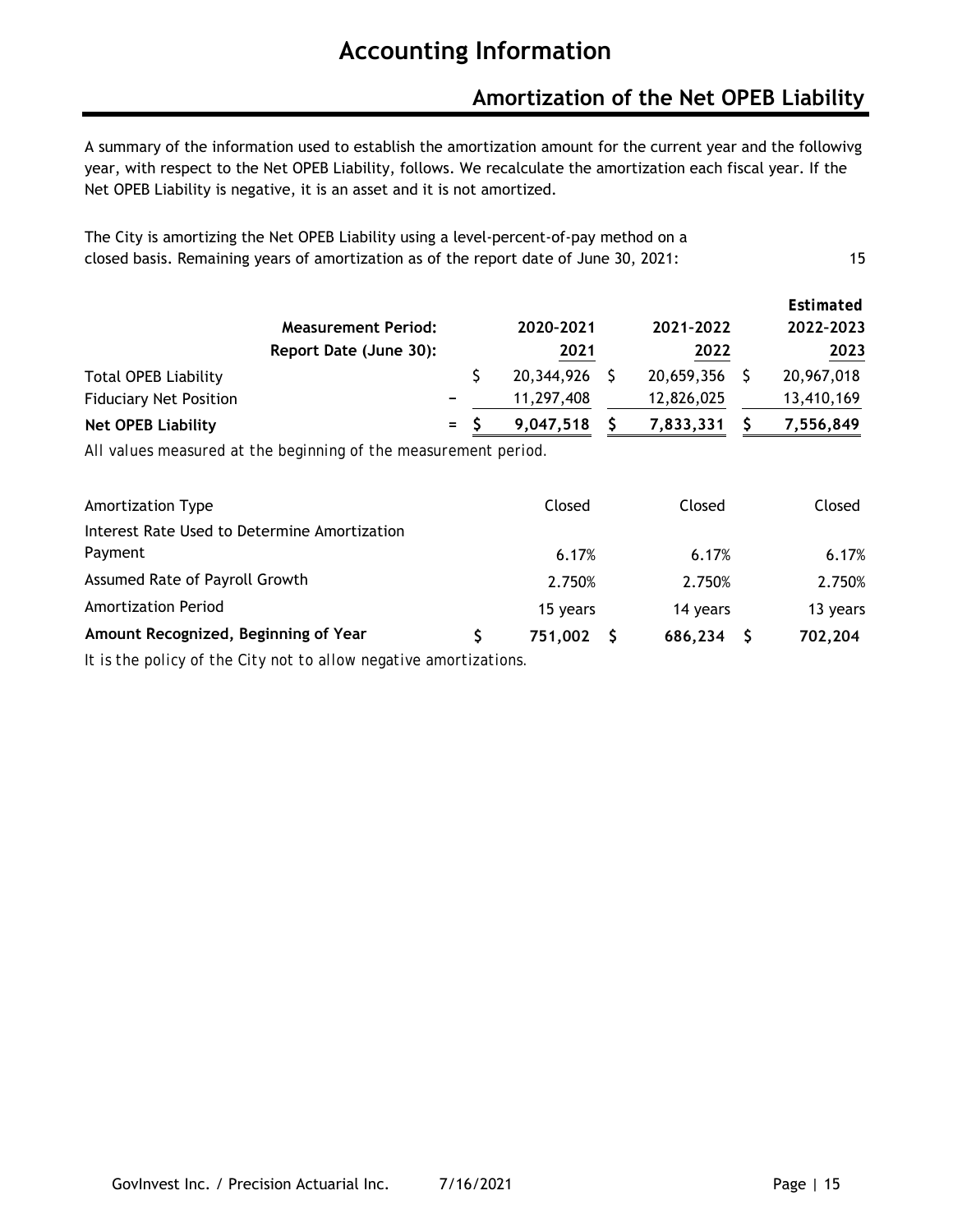### **Actuarially Determined Contribution (ADC)**

The calculation of the Actuarially Determined Contribution (ADC) follows. The ADC is based on the City's funding policy. The ADC is calculated as of the end of the year.

|                                                                                      |    |           |      |           |      | Estimated |
|--------------------------------------------------------------------------------------|----|-----------|------|-----------|------|-----------|
| <b>Measurement Period:</b>                                                           |    | 2020-2021 |      | 2021-2022 |      | 2022-2023 |
| Report Date (June 30):                                                               |    | 2022      |      | 2023      |      | 2024      |
| <b>Service Cost</b>                                                                  | \$ | 441,404   | - \$ | 453,543   | - \$ | 466,015   |
| Amortization of the Net OPEB Liability                                               |    | 751,002   |      | 686,234   |      | 702,204   |
| Interest on Service Cost to the End of the Year                                      |    | 27,235    |      | 27,984    |      | 28,753    |
| Interest on Amortization to the End of the Year                                      |    | 46,337    |      | 42,341    |      | 43,326    |
| Service Cost and Amortization (with Interest)                                        | \$ | 1,265,978 | \$   | 1,210,102 | \$   | 1,240,298 |
| Service Cost (with Interest) as a Percentage of Payroll                              |    | 2.02%     |      | 2.02%     |      | 2.02%     |
| Amortization of the Net OPEB Liability (with Interest) as a<br>Percentage of Payroll |    | 3.43%     |      | 3.05%     |      | 3.04%     |
| Service Cost and Amortization (with Interest) as a                                   |    |           |      |           |      |           |
| <b>Percentage of Payroll</b>                                                         |    | 5.45%     |      | 5.07%     |      | 5.06%     |
| <b>Discount Rate for ADC Calculation</b>                                             |    | 6.17%     |      | 6.17%     |      | 6.17%     |
| <b>ADC Components</b>                                                                |    |           |      |           |      |           |
| <b>City's Contribution to the Trust Fund</b>                                         | \$ | 1,004,655 | S.   | 951,540   | S    | 983,565   |
| Credit for Retiree Benefit Payments Outside of the Trust                             |    |           |      |           |      |           |
| Credit for Implicit Subsidy                                                          |    | 261,323   |      | 258,562   |      | 256,733   |
| <b>Total ADC</b>                                                                     | S  | 1,265,978 | S.   | 1,210,102 | S    | 1,240,298 |
| ADC as a Percentage of Payroll                                                       |    | 5.45%     |      | 5.07%     |      | 5.06%     |

#### **City's Funding Policy**

The City's funding policy is to contribute 100% of the sum of the service cost and amortization (both with interest) each year until the plan is fully funded, and then contribute the greater of the service cost or the total of the benefit payments and the implicit subsidy.

The ADC is the sum of the service cost and the amortization of the net OPEB liability, plus interest to the end of the year. For payment of the ADC, however, it comprises three parts: the benefit payments paid directly by the City and not reimbursed through the Trust Fund, the credit for the implicit subsidy, and the contribution to the Trust Fund. If the total of the service cost and amortization is less than the total of the benefit payments and implicit subsidy, the contribution to the trust fund will be negative and is typically set to zero.

Because actual benefit payments (paid outside of the trust) rarely match the expected benefit payments used to determine the ADC Funding Goal, the City may adjust their contribution at the end of the year such that the total contributed to the Trust Fund, plus the actual benefit payments and the credit for the implicit subsidy, equals the ADC Funding Goal. If not, the difference between expected and actual benefit payments will be recorded as a contribution deficiency or excess.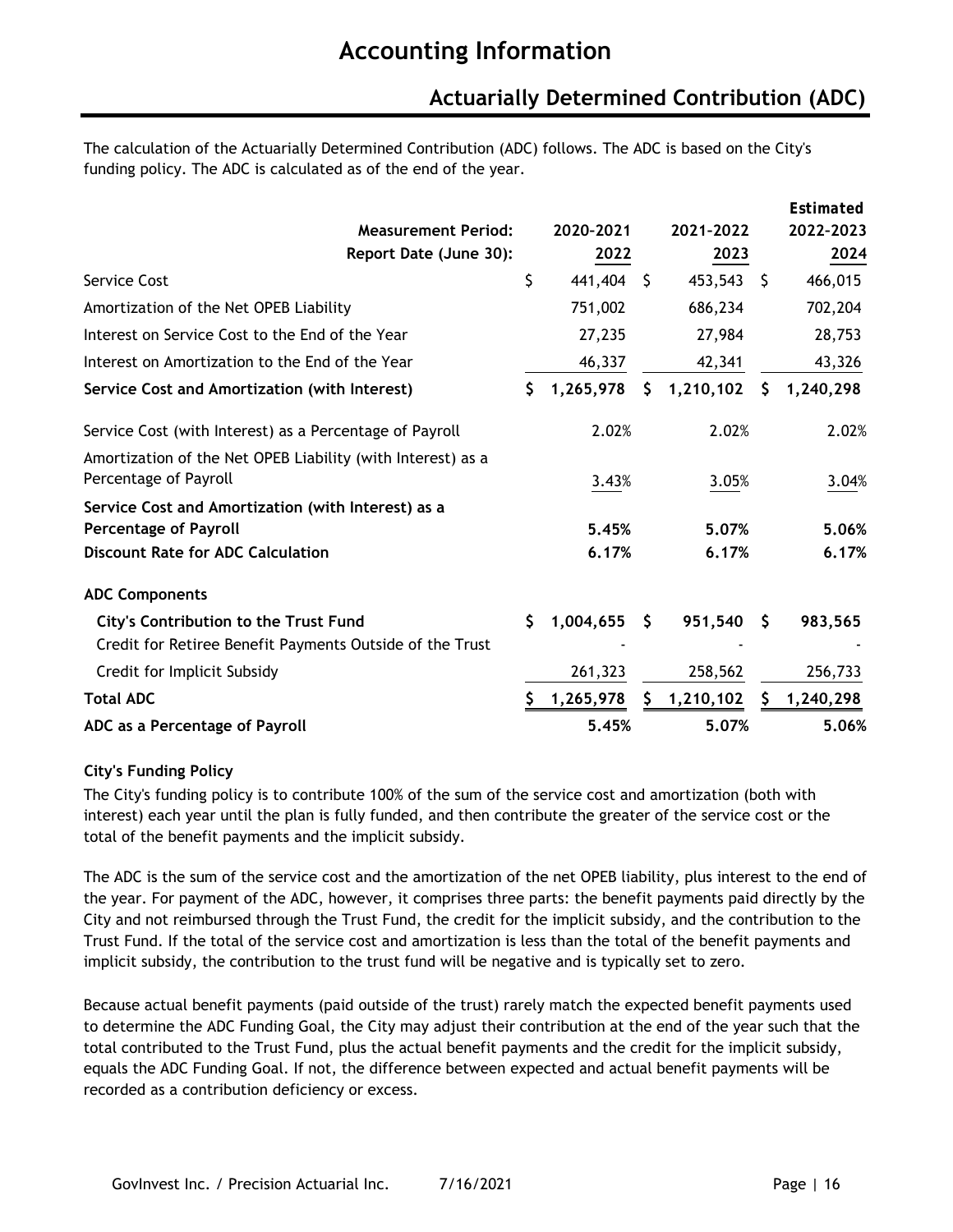## **Interest on Liability and Earnings and Investment Gain/Loss**

#### For the report year ending June 30, 2021

|                                               | Amount for   | Portion of |                      | Interest on the Total             |
|-----------------------------------------------|--------------|------------|----------------------|-----------------------------------|
|                                               | Period       | Period     | <b>Interest Rate</b> | <b>OPEB Liability</b>             |
| Interest on Total OPEB Liability              | (a)          | (b)        | (c)                  | $(d) = (a) \times (b) \times (c)$ |
| Beginning Total OPEB Liability                | 19, 143, 783 | 100%       | $6.17\%$ \$          | 1,181,171                         |
| Service Cost                                  | 459,956      | 100%       | 6.17%                | 28,379                            |
| <b>Benefit Payments</b>                       | (718, 916)   | 50%        | 6.17%                | (22, 179)                         |
| Implicit Subsidy                              | (302, 476)   | 50%        | 6.17%                | (9, 331)                          |
| <b>Total Interest on Total OPEB Liability</b> |              |            |                      | 1,178,040                         |

|                                    | Amount for       | Portion of | <b>Projected Rate</b> |                                     |
|------------------------------------|------------------|------------|-----------------------|-------------------------------------|
| <b>Projected Earnings on Plan</b>  | Period           | Period     | of Return             | <b>Projected Earnings</b>           |
| <b>Investments</b>                 | (a)              | (b)        | (c)                   | (d) = (a) $\times$ (b) $\times$ (c) |
| Beginning Plan Fiduciary Net       |                  |            |                       |                                     |
| Position Excluding Receivables     | \$<br>10,968,772 | 100%       | $6.17%$ \$            | 676,773                             |
| <b>Employer Contributions</b>      | 631,564          | 50%        | 6.17%                 | 19,484                              |
| <b>Benefit Payments from Trust</b> | (718, 916)       | 50%        | 6.17%                 | (22, 179)                           |
| Administrative Expense             | (5,640)          | 50%        | 6.17%                 | (174)                               |
| <b>Other Miscellaneous</b>         |                  |            |                       |                                     |
| Income/(Expense)                   |                  | 100%       | 6.17%                 |                                     |
| <b>Total Projected Earnings</b>    |                  |            |                       | 673,904                             |
| (Investment Expense)               |                  |            |                       |                                     |
| <b>Net Projected Earnings</b>      |                  |            |                       | 673,904                             |
| <b>Investment Gain / Loss</b>      |                  |            |                       | Amount                              |
| Net Projected Earnings             |                  |            |                       | \$<br>673,904                       |
| <b>Actual Net Earnings</b>         |                  |            |                       | 421,628                             |
| Investment (Gain) / Loss           |                  |            |                       | 252,276                             |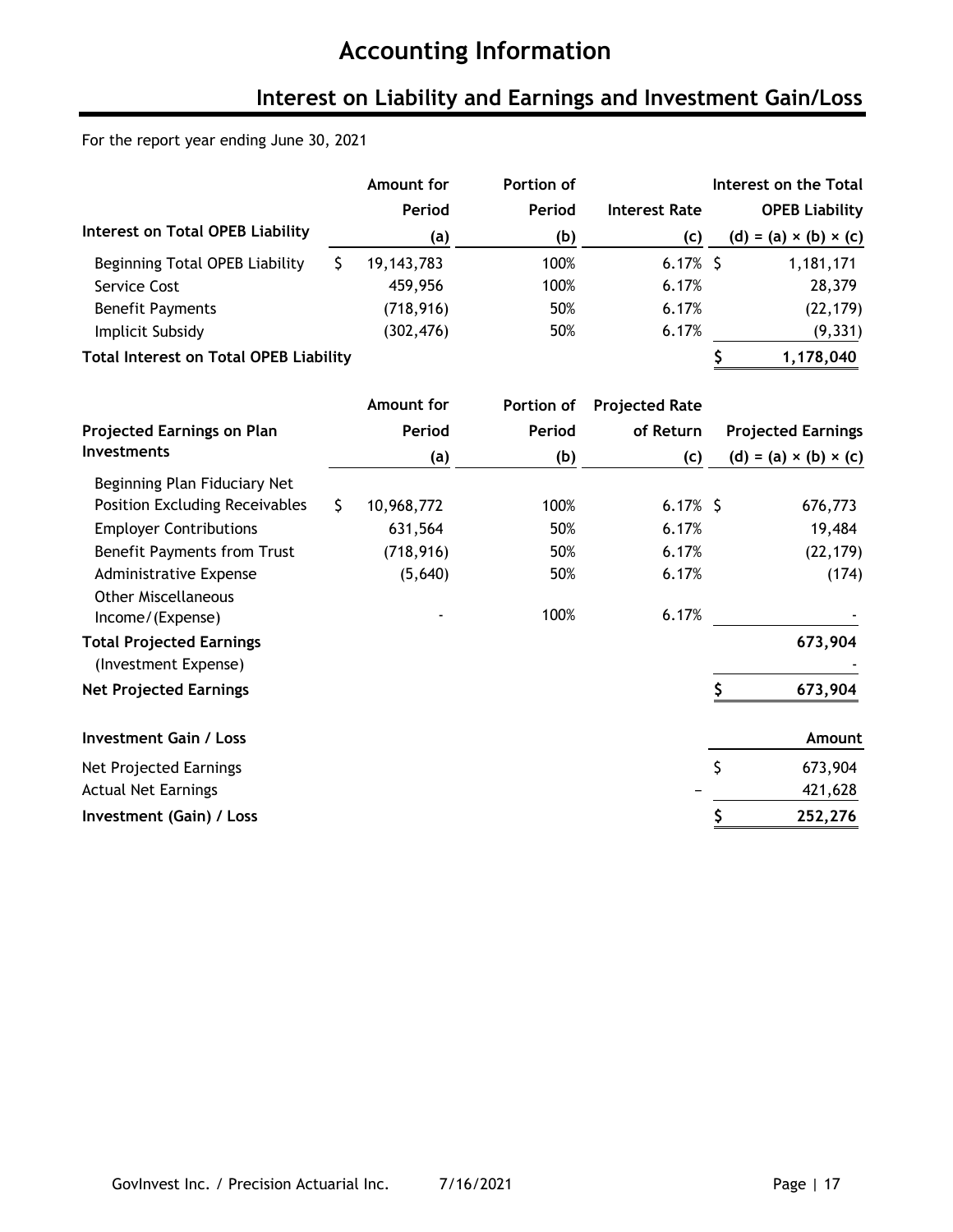### **Projection of Benefit Payments**

Projected benefit payments for current participants follow. "Future Retirees" are employees currently working, but projected to retire and receive benefits. The projections do not include benefits for employees hired in the future.

| <b>Period Ending</b> | <b>Projected Retiree Benefit Payments</b> |                         |    |                        |    |           |              |                               | <b>Projected Implicit Subsidy</b> |                        |               |    |                    |
|----------------------|-------------------------------------------|-------------------------|----|------------------------|----|-----------|--------------|-------------------------------|-----------------------------------|------------------------|---------------|----|--------------------|
| <b>June 30:</b>      |                                           | <b>Current Retirees</b> |    | <b>Future Retirees</b> |    |           |              | <b>Total Current Retirees</b> |                                   | <b>Future Retirees</b> | <b>Total</b>  |    | <b>Grand Total</b> |
| 2021                 | \$.                                       | 1,070,804               | \$ | 35,182                 | \$ | 1,105,986 | $\mathsf{S}$ | 247,066                       | \$                                | 14,257                 | \$<br>261,323 | S. | 1,367,309          |
| 2022                 |                                           | 1,062,139               |    | 84,495                 |    | 1,146,634 |              | 213,761                       |                                   | 44,801                 | 258,562       |    | 1,405,196          |
| 2023                 |                                           | 1,052,941               |    | 134,318                |    | 1,187,259 |              | 177,468                       |                                   | 79,265                 | 256,733       |    | 1,443,992          |
| 2024                 |                                           | 1,043,090               |    | 180,544                |    | 1,223,634 |              | 144,359                       |                                   | 102,125                | 246,484       |    | 1,470,118          |
| 2025                 |                                           | 1,032,551               |    | 227,067                |    | 1,259,618 |              | 113,993                       |                                   | 119,196                | 233,189       |    | 1,492,807          |
| 2026                 |                                           | 1,021,266               |    | 268,324                |    | 1,289,590 |              | 100,574                       |                                   | 157,427                | 258,001       |    | 1,547,591          |
| 2027                 |                                           | 1,009,020               |    | 308,149                |    | 1,317,169 |              | 68,886                        |                                   | 191,496                | 260,382       |    | 1,577,551          |
| 2028                 |                                           | 995,889                 |    | 344,536                |    | 1,340,425 |              | 64,759                        |                                   | 202,967                | 267,726       |    | 1,608,151          |
| 2029                 |                                           | 981,560                 |    | 380,232                |    | 1,361,792 |              | 42,098                        |                                   | 233,288                | 275,386       |    | 1,637,178          |
| 2030                 |                                           | 966,137                 |    | 414,488                |    | 1,380,625 |              | 47,753                        |                                   | 275,273                | 323,026       |    | 1,703,651          |
|                      |                                           |                         |    |                        |    |           |              |                               |                                   |                        |               |    |                    |
| 2095                 |                                           |                         |    | 5,623                  |    | 5,623     |              |                               |                                   |                        |               |    | 5,623              |
| 2096                 |                                           |                         |    | 4,131                  |    | 4,131     |              |                               |                                   |                        |               |    | 4,131              |
| 2097                 |                                           |                         |    | 2,962                  |    | 2,962     |              |                               |                                   |                        |               |    | 2,962              |
| 2098                 |                                           |                         |    | 2,071                  |    | 2,071     |              |                               |                                   |                        |               |    | 2,071              |
| 2099                 |                                           |                         |    | 1,406                  |    | 1,406     |              |                               |                                   |                        |               |    | 1,406              |
| 2100                 |                                           |                         |    | 924                    |    | 924       |              |                               |                                   |                        |               |    | 924                |
| 2101                 |                                           |                         |    | 585                    |    | 585       |              |                               |                                   |                        |               |    | 585                |
| 2102                 |                                           |                         |    | 354                    |    | 354       |              |                               |                                   |                        |               |    | 354                |
| 2103                 |                                           |                         |    | 203                    |    | 203       |              |                               |                                   |                        |               |    | 203                |
| 2104                 |                                           |                         |    | 110                    |    | 110       |              |                               |                                   |                        |               |    | 110                |
| 2105                 |                                           |                         |    | 56                     |    | 56        |              |                               |                                   |                        |               |    | 56                 |
| 2106                 |                                           |                         |    | 26                     |    | 26        |              |                               |                                   |                        |               |    | 26                 |
| 2107                 |                                           |                         |    | 11                     |    | 11        |              |                               |                                   |                        |               |    | 11                 |
| 2108                 |                                           |                         |    |                        |    |           |              |                               |                                   |                        |               |    | 4                  |
| 2109                 |                                           |                         |    |                        |    |           |              |                               |                                   |                        |               |    |                    |
| 2110                 |                                           |                         |    |                        |    |           |              |                               |                                   |                        |               |    |                    |

**Measurement**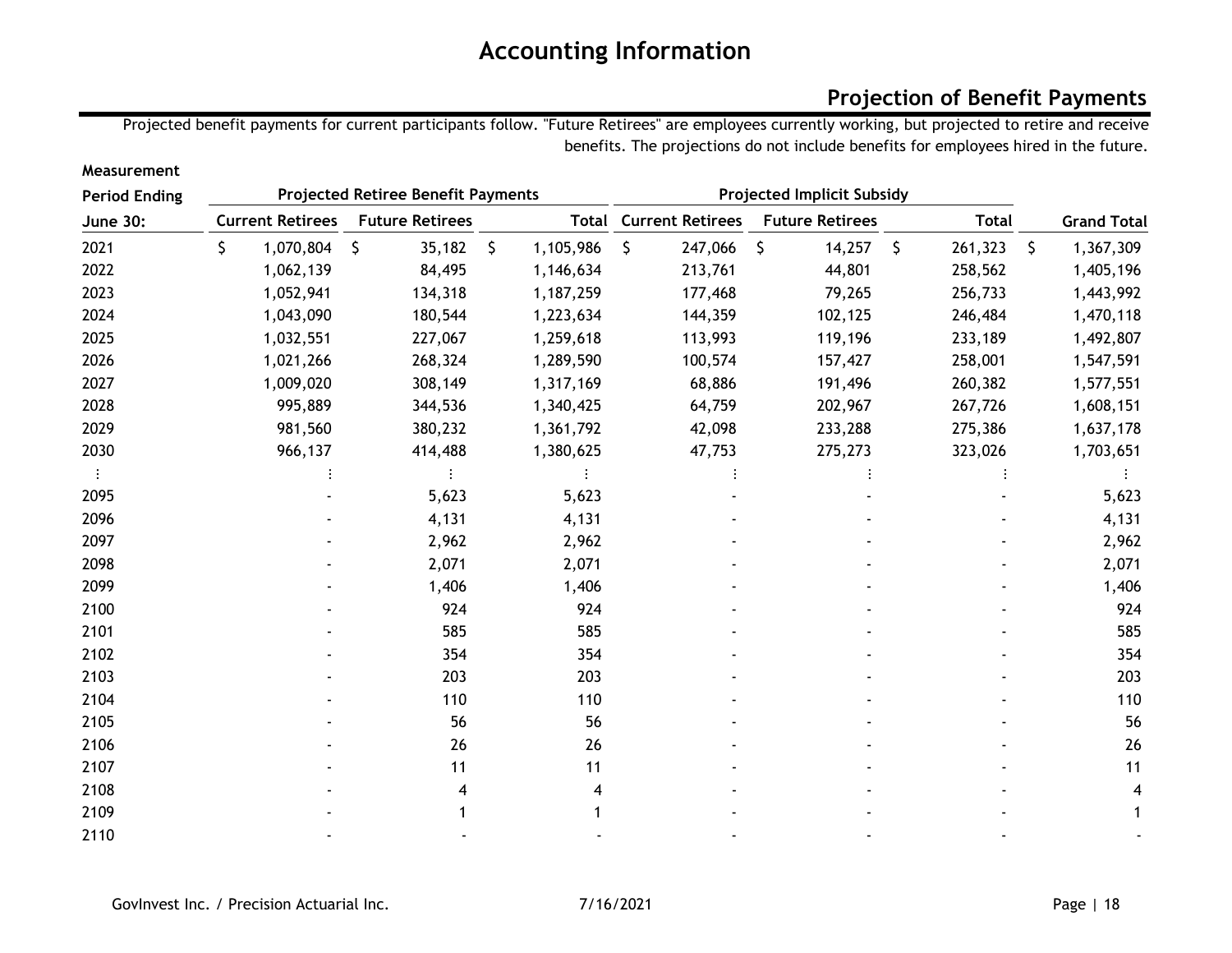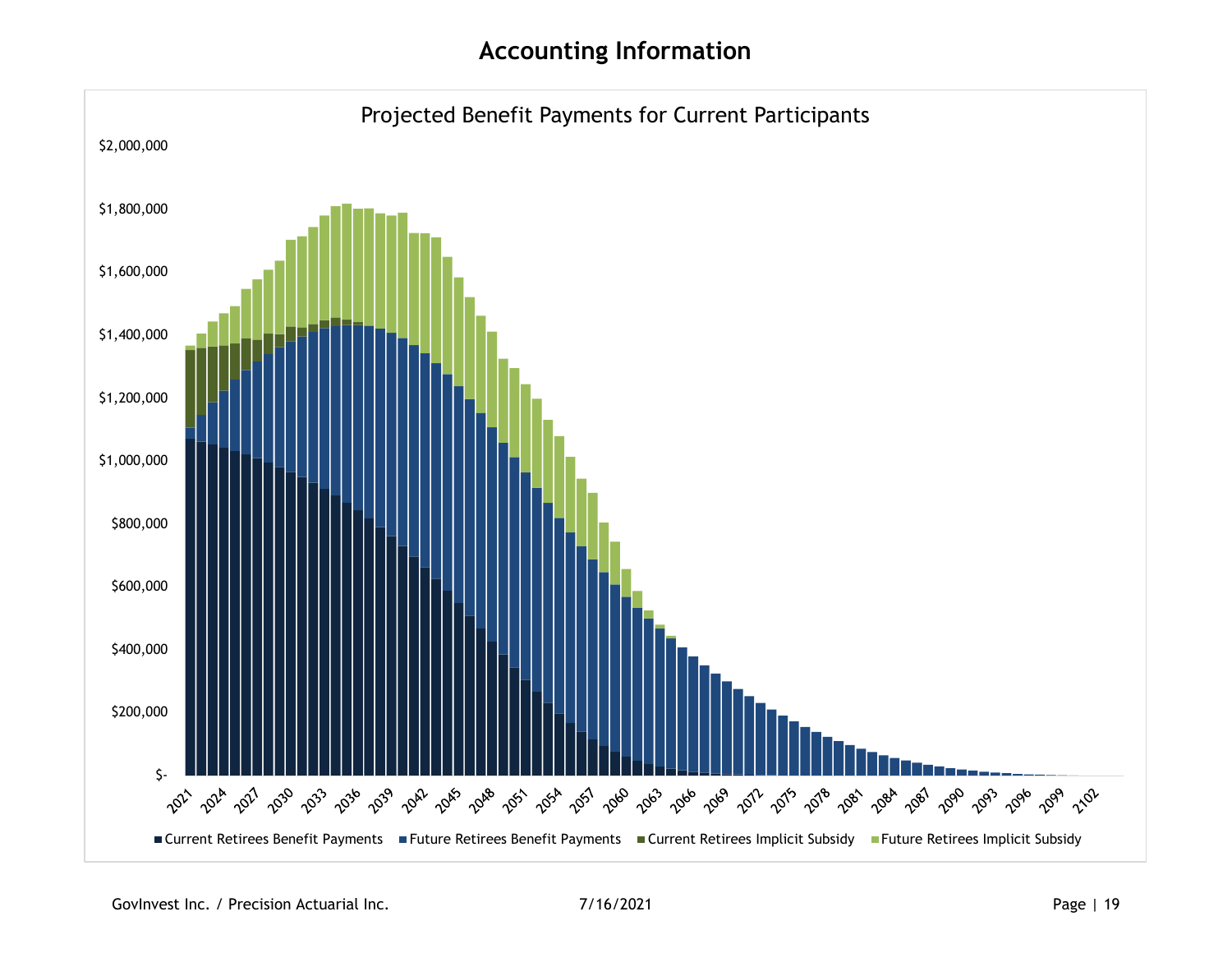Actuarial standard of practice (ASOP) number 6, "Measuring Retiree Group Benefits Obligations and Determining Retiree Group Benefits Program Periodic Costs or Actuarially Determined Contributions", requires the inclusion o implicit subsidy in OPEB valuations.

The implicit subsidy arises when an employer allows a retiree and the retiree's dependents to continue on the plans for active employees, and pay the active-employee premiums. Retirees are not paying the true cost of their benefits because they have higher costs than active employees, and therefore are partially subsidized by the active employees. Once a retiree reaches Medicare eligibility, the rates are set for Medicare retirees separately set to be sufficient to cover the true costs of the Medicare retirees. Thus, there is no implicit subsidy for Medicare retirees.

| Measurement Date (June 30):<br>Report Date (June 30): |  | 2017<br>2017 | 2018<br>2018  | 2018<br><u>2019</u> | 2019<br>2020<br>______ | 2020<br>2021 |
|-------------------------------------------------------|--|--------------|---------------|---------------------|------------------------|--------------|
| <b>Retiree Benefit Payments</b>                       |  | 14,401,313   | 15,003,730 \$ | 13,916,285 \$       | 16,020,470             | 17,408,719   |
| Implicit Subsidy                                      |  | 2,511,028    | 2,481,151     | 2,876,610           | 3,123,313              | 2,936,207    |
| <b>Total OPEB Liability</b>                           |  | 16,912,341   | 17,484,881    | 16,792,895          | 19, 143, 783           | 20,344,926   |
| Discount Rate                                         |  | 7.00%        | 7.00%         | 7.28%               | 6.17%                  | 6.17%        |

**Retiree Benefit Payments and Implicit Subsidy**



 $\blacksquare$  Retiree Benefit Payments  $\blacksquare$  Implicit Subsidy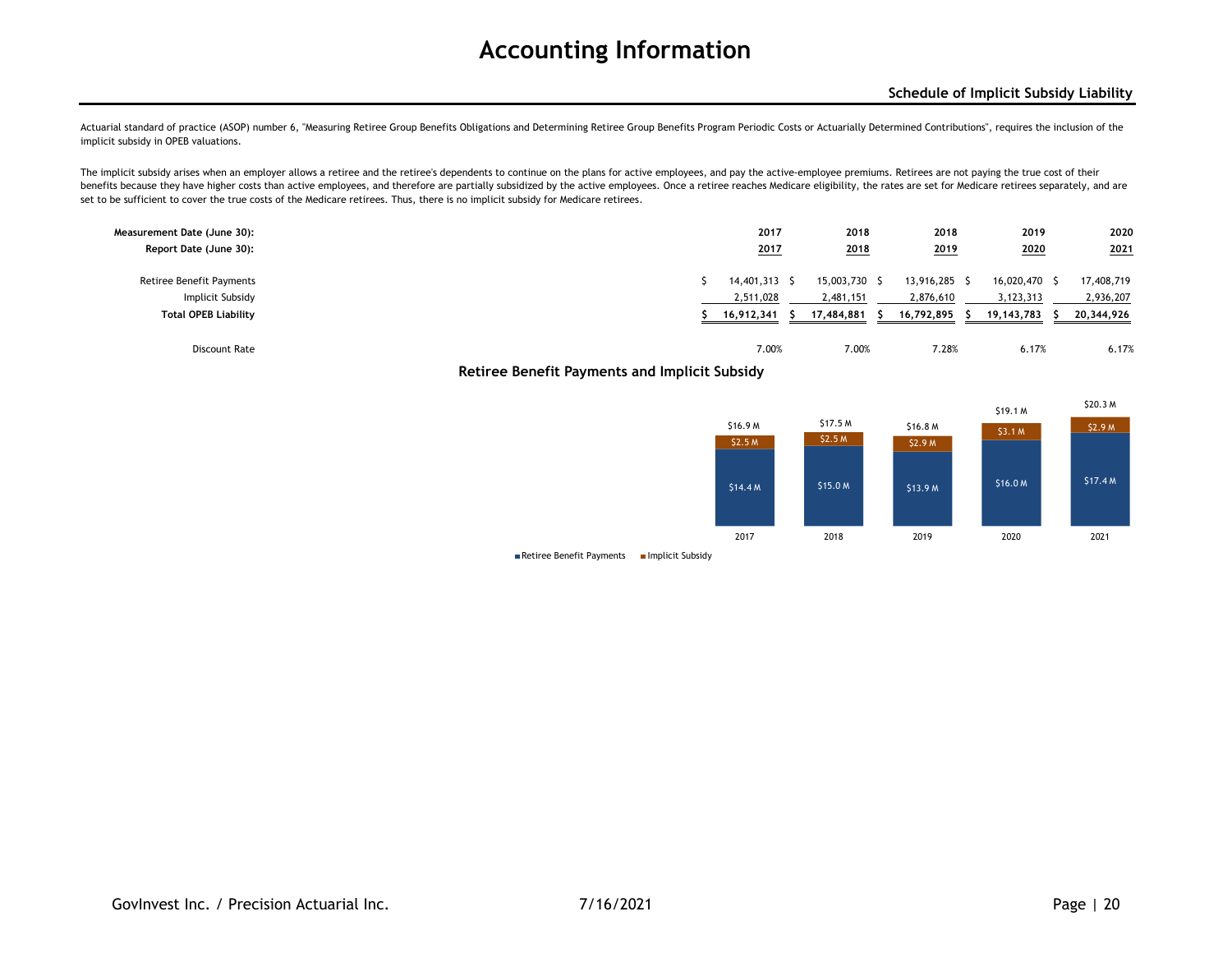#### **Schedule of Deferred Outflows and Inflows of Resources**

| Schedule of Deferred Outflows and Inflows of Resources |                               |                                                    |            |                                   |                  |                          |                                                                            |            |                          |              |             |           |
|--------------------------------------------------------|-------------------------------|----------------------------------------------------|------------|-----------------------------------|------------------|--------------------------|----------------------------------------------------------------------------|------------|--------------------------|--------------|-------------|-----------|
|                                                        |                               |                                                    | Amount     |                                   |                  |                          | Increase/(Decrease) in Expense: Measurement / Report Years Ending June 30: |            |                          |              |             |           |
|                                                        | Measurement                   |                                                    |            | Previously Recognition            | Remaining        | 2020                     | 2021                                                                       | 2022       | 2023                     | 2024         | 2025        |           |
|                                                        | Period                        | <b>Base Amount</b>                                 | Recognized | Period                            | Period           | 2021                     | 2022                                                                       | 2023       | 2024                     | 2025         | 2026        | Remaining |
| Differences Between Expected                           | 2016-2017                     | $-5$                                               | ٠          | 6.8                               | 2.8 <sup>5</sup> | $-5$                     | S.<br>$\sim$                                                               | $-5$       | -S<br>$\sim$             | -S<br>$\sim$ | $-5$        |           |
| and Actual Experience                                  | 2017-2018*                    | ٠                                                  |            | 6.8                               | 3.8              | $\sim$                   | $\overline{\phantom{a}}$                                                   |            | $\overline{\phantom{a}}$ | $\sim$       |             |           |
|                                                        | 2017-2018**                   | 135,598                                            | 39,882     | 6.8                               | 4.8              | 19,941                   | 19,941                                                                     | 19,941     | 19,941                   | 15,952       |             |           |
|                                                        | 2018-2019                     | (200, 112)                                         | (29, 429)  | 6.8                               | 5.8              | (29, 429)                | (29, 429)                                                                  | (29, 429)  | (29, 429)                | (29, 429)    | (23, 538)   |           |
|                                                        | 2019-2020                     | 475,121                                            |            | 6.1                               | 6.1              | 77,889                   | 77,889                                                                     | 77,889     | 77,889                   | 77,889       | 77,889      | 7,787     |
| <b>Changes of Assumptions</b>                          | 2016-2017                     |                                                    | $\sim$     | 6.8                               | 2.8              |                          |                                                                            |            |                          |              |             |           |
|                                                        | 2017-2018*                    | ٠                                                  |            | 6.8                               | 3.8              | $\overline{\phantom{a}}$ | ٠                                                                          |            | $\overline{\phantom{a}}$ |              |             |           |
|                                                        | 2017-2018**                   | (854, 050)                                         | (251, 192) | 6.8                               | 4.8              | (125, 596)               | (125, 596)                                                                 | (125, 596) | (125, 596)               | (100, 474)   |             |           |
|                                                        | 2018-2019                     | 1,961,763                                          | 288,495    | 6.8                               | 5.8              | 288,495                  | 288,495                                                                    | 288,495    | 288,495                  | 288,495      | 230,793     |           |
|                                                        | 2019-2020                     | 109,418                                            |            | 6.1                               | 6.1              | 17,938                   | 17,938                                                                     | 17,938     | 17,938                   | 17,938       | 17,938      | 1,790     |
| Differences Between Projected                          | 2016-2017                     | (854, 695)                                         | (683, 756) | 5.0                               | 1.0              | (170, 939)               |                                                                            |            |                          |              |             |           |
| and Actual Earnings                                    | 2017-2018*                    | 266,057                                            | 159,636    | 5.0                               | 2.0              | 53,212                   | 53,209                                                                     |            |                          |              |             |           |
|                                                        | 2017-2018**                   | 72,538                                             | 29,016     | 5.0                               | 3.0              | 14,508                   | 14,508                                                                     | 14,506     |                          |              |             |           |
|                                                        | 2018-2019                     | (34, 388)                                          | (6, 878)   | 5.0                               | 4.0              | (6, 878)                 | (6, 878)                                                                   | (6, 878)   | (6, 876)                 |              |             |           |
|                                                        | 2019-2020                     | 252,276                                            |            | 5.0                               | 5.0              | 50,456                   | 50,456                                                                     | 50,456     | 50,456                   | 50,452       |             |           |
| Summary of Deferred Outflows and Inflows of Resources  |                               |                                                    |            |                                   |                  |                          |                                                                            |            |                          |              |             |           |
| Measurement Period: July 1, 2019 - June 30, 2020       |                               |                                                    |            |                                   |                  |                          |                                                                            |            |                          |              |             |           |
| Fiscal Reporting Period: July 1, 2020 - June 30, 2021  |                               |                                                    |            |                                   |                  |                          |                                                                            |            |                          |              |             |           |
|                                                        |                               |                                                    |            | Measurement Years Ending June 30: |                  | 2020                     | 2021                                                                       | 2022       | 2023                     | 2024         | 2025        |           |
|                                                        |                               |                                                    |            | Report Years Ending June 30:      |                  | 2021                     | 2022                                                                       | 2023       | 2024                     | 2025         | 2026        | Remaining |
|                                                        |                               | Differences Between Expected and Actual Experience |            |                                   | <sup>\$</sup>    | 68,401 \$                | 68,401 \$                                                                  | 68,401 \$  | 68,401 \$                | $64,412$ \$  | $54,351$ \$ | 7,787     |
|                                                        | <b>Changes of Assumptions</b> |                                                    |            |                                   |                  | 180,837                  | 180,837                                                                    | 180,837    | 180,837                  | 205,959      | 248,731     | 1,790     |
|                                                        |                               | Differences Between Projected and Actual Earnings  |            |                                   |                  | (59, 641)                | 111,295                                                                    | 58,084     | 43,580                   | 50,452       |             |           |
|                                                        | <b>Total</b>                  |                                                    |            |                                   | \$.              | 189,597 \$               | $360,533$ \$                                                               | 307,322 \$ | 292,818 \$               | 320,823 \$   | 303,082 \$  | 9,577     |
| *Report Year Ending June 30, 2018                      |                               |                                                    |            |                                   |                  |                          |                                                                            |            |                          |              |             |           |

\*\*Report Year Ending June 30, 2019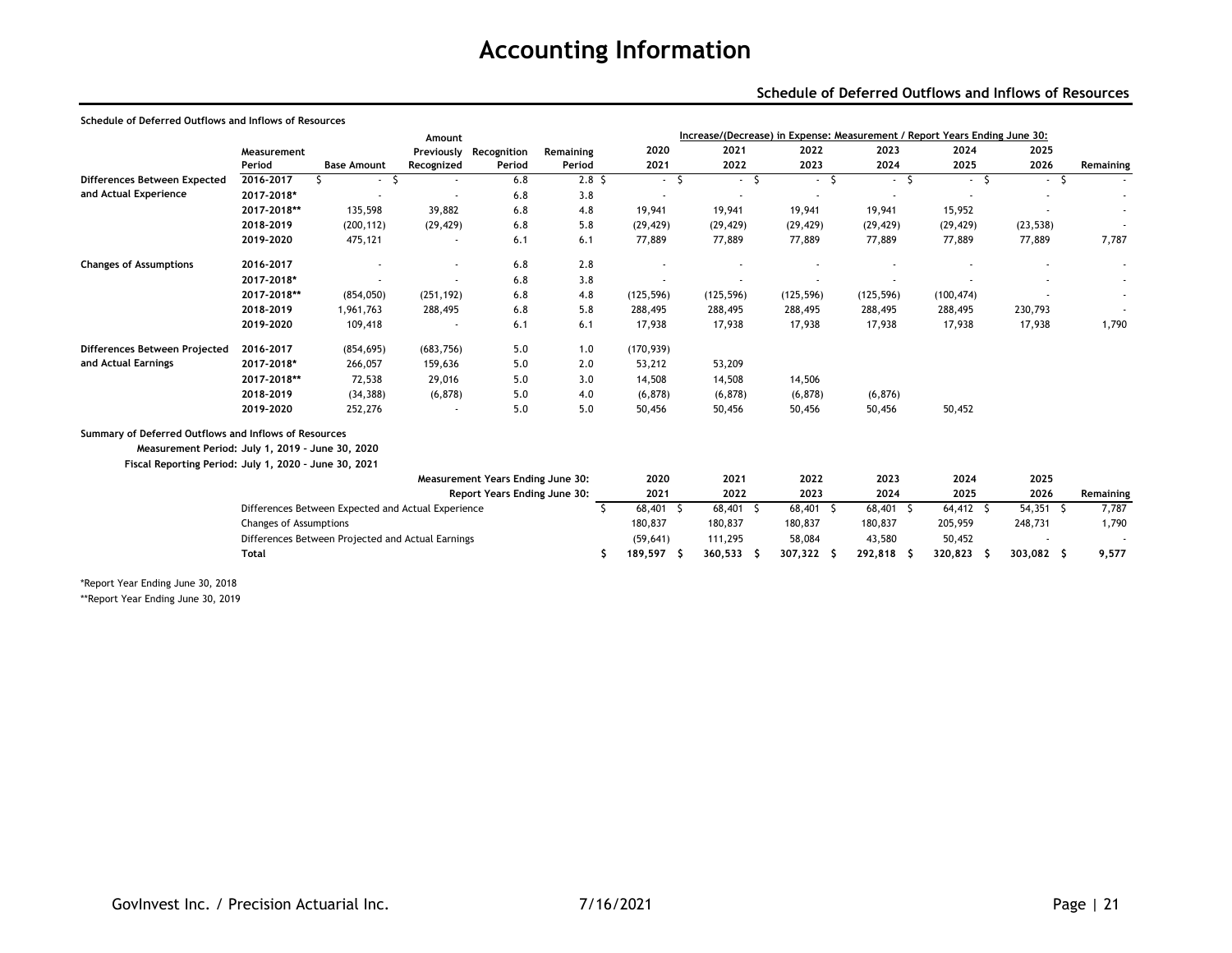|                                                                  |                                                                                                                                              |               |    |                          |    |                          |    | Schedule of Changes in the Total OPEB Liability and Related Ratios |    |              |
|------------------------------------------------------------------|----------------------------------------------------------------------------------------------------------------------------------------------|---------------|----|--------------------------|----|--------------------------|----|--------------------------------------------------------------------|----|--------------|
|                                                                  | GASB 75 requires a disclosure of the changes in the Net OPEB Liability for the last ten fiscal years, or for as many years as are available. |               |    |                          |    |                          |    |                                                                    |    |              |
| Measurement Date (June 30):                                      |                                                                                                                                              | 2017          |    | 2018                     |    | 2018                     |    | 2019                                                               |    | 2020         |
| Report Date (June 30):                                           |                                                                                                                                              | 2017          |    | 2018                     |    | 2019                     |    | 2020                                                               |    | 2021         |
| <b>Total OPEB Liability</b>                                      |                                                                                                                                              |               |    |                          |    |                          |    |                                                                    |    |              |
| Service Cost                                                     | \$                                                                                                                                           | 397,604 \$    |    | 409,532 \$               |    | $-5$                     |    | 360,905 \$                                                         |    | 459,956      |
| Interest                                                         |                                                                                                                                              | 1,103,301     |    | 1,149,342                |    | $\overline{\phantom{a}}$ |    | 1,212,957                                                          |    | 1,178,040    |
| Changes of Benefit Terms                                         |                                                                                                                                              |               |    |                          |    |                          |    |                                                                    |    |              |
| Differences Between Expected and                                 |                                                                                                                                              |               |    |                          |    |                          |    |                                                                    |    |              |
| <b>Actual Experience</b>                                         |                                                                                                                                              |               |    | $\overline{\phantom{a}}$ |    | 135,598                  |    | (200, 112)                                                         |    | 475,121      |
| Changes of Assumptions                                           |                                                                                                                                              |               |    |                          |    | (854, 050)               |    | 1,961,763                                                          |    | 109,418      |
| <b>Benefit Payments</b>                                          |                                                                                                                                              | (700,000)     |    | (700, 673)               |    | 26,466                   |    | (689, 589)                                                         |    | (718, 916)   |
| Implicit Rate Subsidy Credit                                     |                                                                                                                                              | (277, 892)    |    | (285, 661)               |    |                          |    | (295, 036)                                                         |    | (302, 476)   |
| Net Change in Total OPEB Liability                               |                                                                                                                                              | 523,013       |    | 572,540                  |    | (691, 986)               |    | 2,350,888                                                          |    | 1,201,143    |
| Total OPEB Liability - Beginning                                 |                                                                                                                                              | 16,389,328    |    | 16,912,341               |    | 17,484,881               |    | 16,792,895                                                         |    | 19, 143, 783 |
| Total OPEB Liability - Ending (a)                                |                                                                                                                                              | 16,912,341    | Ŝ. | 17,484,881               | Ŝ. | 16,792,895               | Ŝ. | 19, 143, 783                                                       | S. | 20,344,926   |
| <b>Plan Fiduciary Net Position</b>                               |                                                                                                                                              |               |    |                          |    |                          |    |                                                                    |    |              |
| Net Investment Income                                            | \$                                                                                                                                           | 1,450,417 \$  |    | 423,688 \$               |    | $(72, 538)$ \$           |    | 670,718 \$                                                         |    | 421,628      |
| Employer - City's Contribution                                   |                                                                                                                                              |               |    |                          |    |                          |    |                                                                    |    |              |
|                                                                  |                                                                                                                                              | 838,855       |    | 642,216                  |    |                          |    | 661,483                                                            |    | 631,564      |
| Employer - Implicit Subsidy                                      |                                                                                                                                              | 277,892       |    | 285,661                  |    |                          |    | 295,036                                                            |    | 302,476      |
| <b>Benefit Payments</b>                                          |                                                                                                                                              | (700,000)     |    | (700, 673)               |    | 26,466                   |    | (689, 589)                                                         |    | (718, 916)   |
| Implicit Subsidy Credit                                          |                                                                                                                                              | (277, 892)    |    | (285, 661)               |    |                          |    | (295, 036)                                                         |    | (302, 476)   |
| Administrative Expense                                           |                                                                                                                                              | (4,601)       |    | (5, 244)                 |    | (66)                     |    | (2, 350)                                                           |    | (5,640)      |
| <b>Other Miscellaneous</b><br>Income/(Expense)                   |                                                                                                                                              |               |    |                          |    |                          |    | (10, 898)                                                          |    |              |
|                                                                  |                                                                                                                                              |               |    |                          |    |                          |    |                                                                    |    |              |
| Net Change in Plan Fiduciary Net<br>Position                     |                                                                                                                                              |               |    |                          |    |                          |    |                                                                    |    | 328,636      |
| Plan Fiduciary Net Position -                                    |                                                                                                                                              | 1,584,671     |    | 359,987                  |    | (46, 138)                |    | 629,364                                                            |    |              |
| Beginning                                                        |                                                                                                                                              | 8,440,888     |    | 10,025,559               |    | 10,385,546               |    | 10,339,408                                                         |    | 10,968,772   |
| Plan Fiduciary Net Position - Ending                             |                                                                                                                                              |               |    |                          |    |                          |    |                                                                    |    |              |
| (b)                                                              |                                                                                                                                              | 10,025,559    | S  | 10,385,546               |    | 10,339,408               | -Ş | 10,968,772                                                         | -S | 11,297,408   |
| <b>Net OPEB Liability</b>                                        |                                                                                                                                              |               |    |                          |    |                          |    |                                                                    |    |              |
| City's Net OPEB Liability - Ending =                             |                                                                                                                                              |               |    |                          |    |                          |    |                                                                    |    |              |
| $(a) - (b)$                                                      | s.                                                                                                                                           | 6,886,782 \$  |    | 7,099,335 \$             |    | $6,453,487$ \$           |    | 8,175,011 \$                                                       |    | 9,047,518    |
| Plan Fiduciary Net Position as a                                 |                                                                                                                                              |               |    |                          |    |                          |    |                                                                    |    |              |
| Percentage of the Total OPEB                                     |                                                                                                                                              |               |    |                          |    |                          |    |                                                                    |    |              |
| Liability                                                        |                                                                                                                                              | 59.3%         |    | 59.4%                    |    | 61.6%                    |    | 57.3%                                                              |    | 55.5%        |
| Covered-Employee Payroll                                         | Ŝ                                                                                                                                            | 20,650,038 \$ |    | 21,269,539 \$            |    | 20,129,158 \$            |    | 20,682,710 \$                                                      |    | 24,421,260   |
| City's Net OPEB Liability as a<br>Percentage of Covered-Employee |                                                                                                                                              |               |    |                          |    |                          |    |                                                                    |    |              |
| Payroll                                                          |                                                                                                                                              |               |    |                          |    |                          |    |                                                                    |    |              |
|                                                                  |                                                                                                                                              | 33.3%         |    | 33.4%                    |    | 32.1%                    |    | 39.5%                                                              |    | 37.0%        |

Notes to schedule: the City adopted GASB 75 for the fiscal year ending June 30, 2017.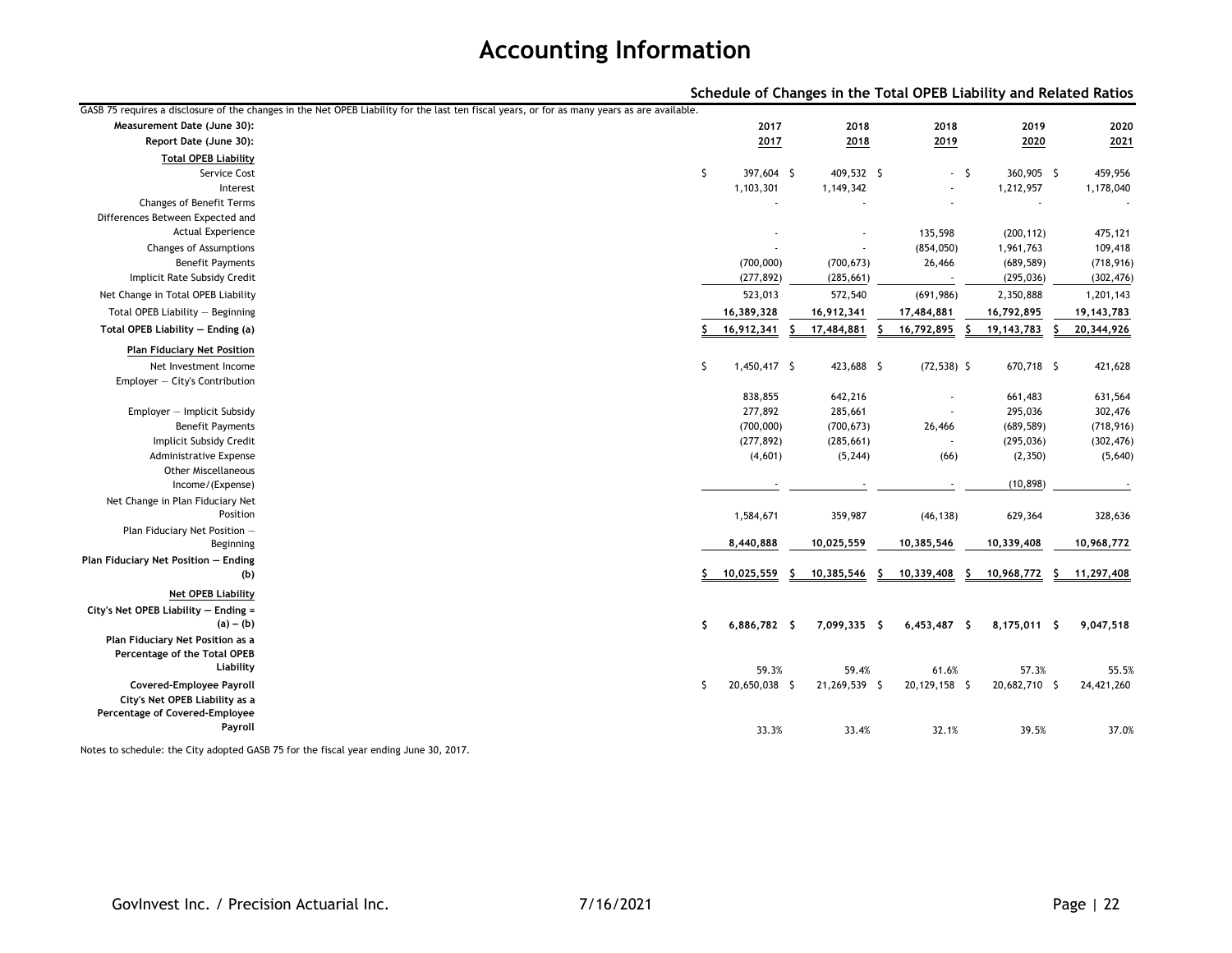

GovInvest Inc. / Precision Actuarial Inc.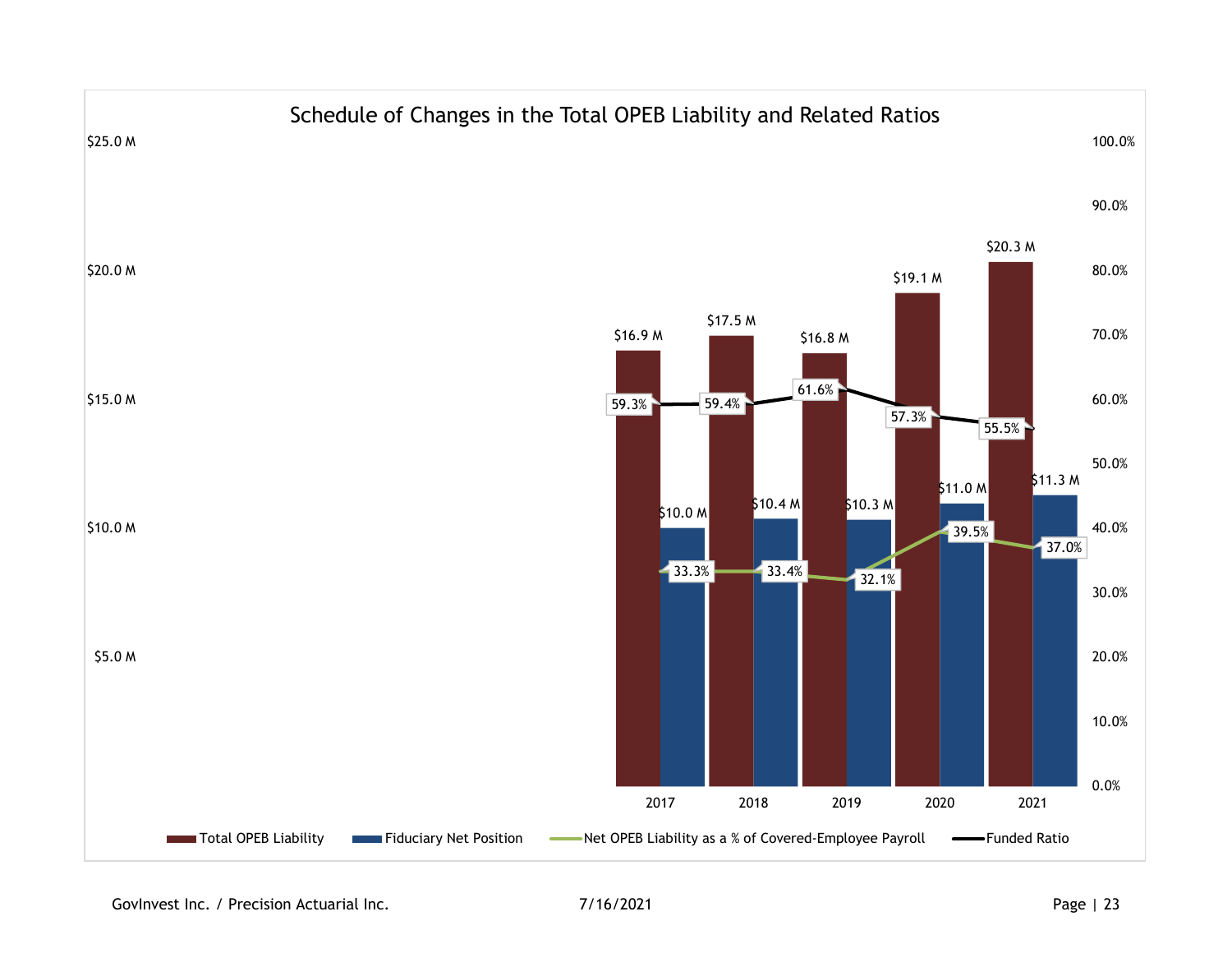### **Schedule of Investment Returns**

GASB 75 requires a schedule of investment returns for the last ten fiscal years, or for as many years as are available if less than ten years are available.

| Measurement Date (June 30):                  | 2017 | 2018         | 2018   | 2019  | 2020  |
|----------------------------------------------|------|--------------|--------|-------|-------|
| Report Date (June 30):                       | 2017 | 2018         | 2019   | 2020  | 2021  |
| Annual Money-Weighted Rate of Return, Net of |      |              |        |       |       |
| Investment Expense                           |      | 9.77% 10.24% | -0.70% | 6.72% | 3.86% |

The annual money-weighted rate of return, net of investment expenses, is the net investment income for the year divided by the average net position for the year (less investment expenses).



#### **Investment Returns**

Investment Return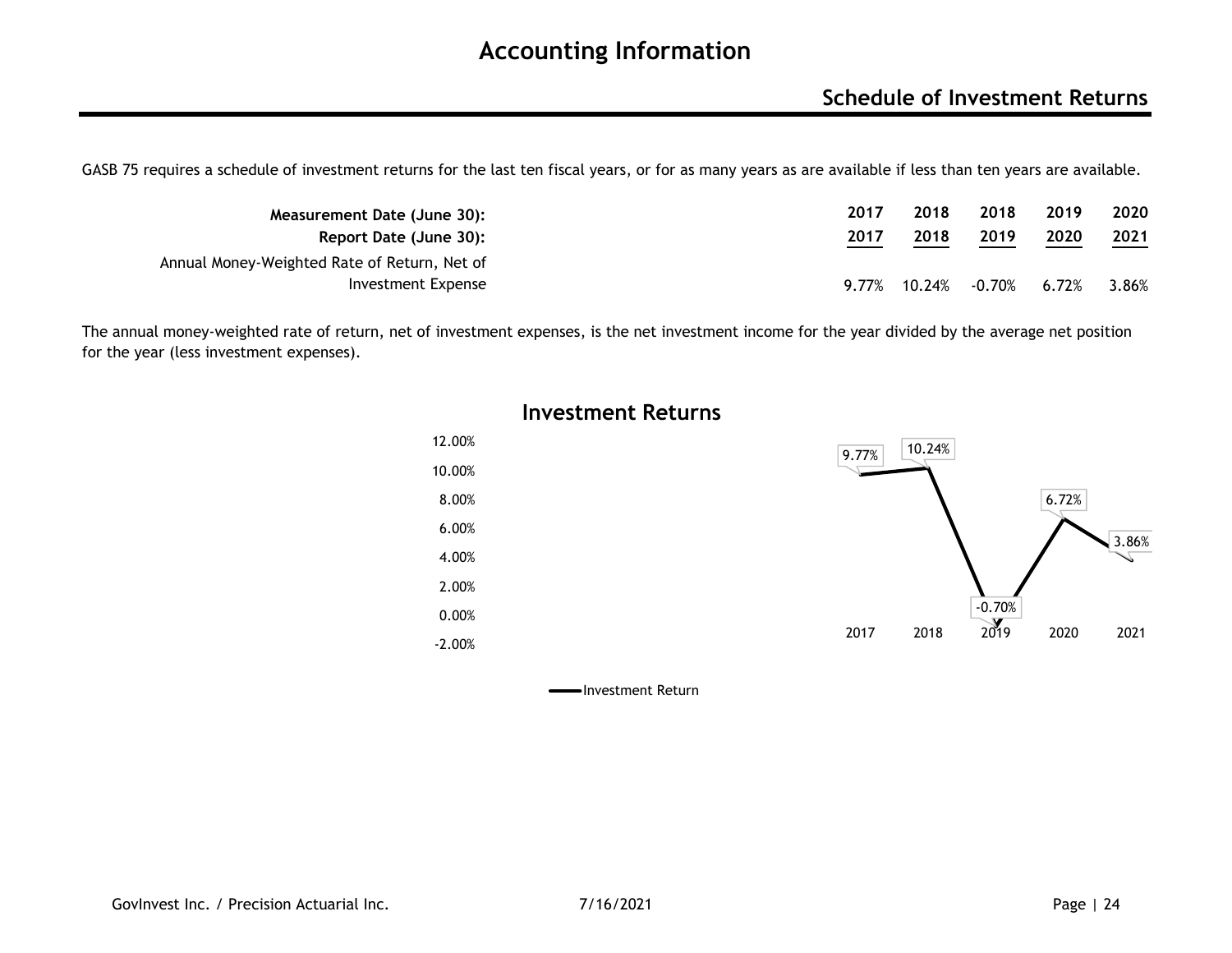#### **Schedule of Contributions**

| <b>Measurement Period:</b><br><b>Reporting Period:</b><br>Report Date (June 30):       |                                           |                                               |       | 2016-2017<br>2016-2017<br>2017 | 2017-2018<br>2017-2018<br>2018 | 2017-2018<br>2018-2019<br>2019                             | 2018-2019<br>2019-2020<br>2020 | 2019-2020<br>2020-2021<br>2021 |
|----------------------------------------------------------------------------------------|-------------------------------------------|-----------------------------------------------|-------|--------------------------------|--------------------------------|------------------------------------------------------------|--------------------------------|--------------------------------|
| <b>Actuarially Determined</b><br>Contribution (ADC)                                    |                                           | \$                                            |       | 642,132 \$                     | 659,902 \$                     | $-5$                                                       | 908,656 \$                     | 1,114,937                      |
| Less: Contributions Made in<br>Relation to the ADC -<br><b>Contribution Deficiency</b> |                                           |                                               |       | 1,116,747                      | 927,877                        | $\blacksquare$                                             | 956,519                        | 934,040                        |
| (Excess)                                                                               |                                           |                                               |       | (474, 615)                     | (267, 975)                     | $\overline{\phantom{a}}$                                   | (47, 863)                      | 180,897                        |
| Covered-Employee Payroll                                                               |                                           | S.                                            |       | 20,650,038 \$                  | 21,269,539 \$                  | 20,129,158 \$                                              | 20,682,710 \$                  | 24,421,260                     |
| Contributions as a Percentage<br>of Covered-Employee Payroll                           |                                           |                                               |       | 5.41%                          | 4.36%                          | 0.00%                                                      | 4.62%                          | 3.82%                          |
| \$1.2 <sub>M</sub>                                                                     |                                           | ADC, Contributions, and Percentage of Payroll |       |                                |                                |                                                            |                                |                                |
|                                                                                        |                                           |                                               | 5.41% |                                |                                |                                                            |                                |                                |
| \$1.0 M                                                                                |                                           |                                               |       |                                |                                |                                                            | 4.62%                          |                                |
| \$0.8 M                                                                                |                                           |                                               |       |                                | 4.36%                          |                                                            |                                | 3.82%                          |
| \$0.6 M                                                                                |                                           |                                               |       |                                |                                |                                                            |                                |                                |
| \$0.4 <sub>M</sub>                                                                     |                                           |                                               |       |                                |                                |                                                            |                                |                                |
| \$0.2 M                                                                                |                                           |                                               |       |                                |                                | 0.00%                                                      |                                |                                |
|                                                                                        |                                           |                                               |       | 2017                           | 2018                           | 2019                                                       | 2020                           | 2021                           |
|                                                                                        | Actuarially Determined Contribution (ADC) | Contributions Made in Relation to the ADC     |       |                                |                                | -Contributions as a Percentage of Covered-Employee Payroll |                                |                                |
| Notes to Schedule:                                                                     |                                           |                                               |       |                                |                                |                                                            |                                |                                |
| <b>Assumptions and Methods</b><br>Actuarial Cost Method:                               | Entry-age normal, level percent of pay    |                                               |       |                                |                                |                                                            |                                |                                |
| Amortization Method:                                                                   | Closed period, level percent of pay       |                                               |       |                                |                                |                                                            |                                |                                |

GASB 75 requires a schedule of contributions for the last ten fiscal years, or for as many years as are available if less than ten years are available.

Mortality Rate: CalPERS Rates. See appendix. Retirement Rates: CalPERS Rates. See appendix.

Healthcare Trend Rates: 7.00%, trending down to 4.04%

Amortization Period: 20 years Inflation:2.50%

Assumed Payroll Growth: 2.750%

Rate of Return on Assets: 6.17%

GovInvest Inc. / Precision Actuarial Inc.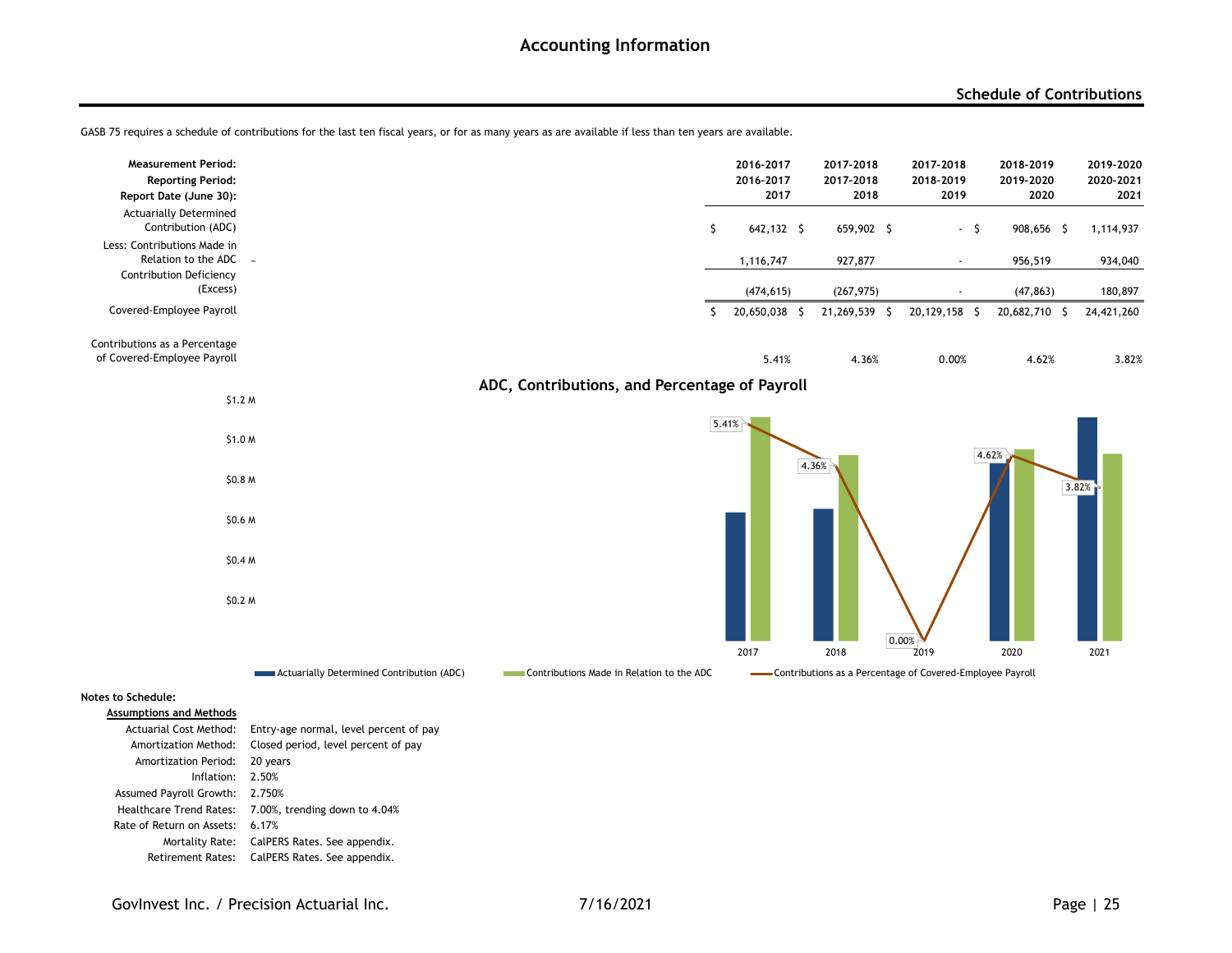### **Draft Notes to the Financial Statements**

*A draft of the required notes to the City's financial statements, based on the requirements of GASB 75 and our understanding of the City's retiree health plan, follows.*

#### **Notes to the Financial Statements for the Year Ended June 30, 2021**

#### **Summary of Significant Accounting Policies**

#### *Other Postemployment Benefits Other Than Pensions (OPEB)*

For purposes of measuring the net OPEB liability, deferred outflows of resources and deferred inflows of resources related to OPEB, and OPEB expense information about the fiduciary net position of the City's Retiree Health Benefits Plan (the Plan) and additions to/deductions from the Plan's fiduciary net position have been determined on the same basis as they are reported by the Plan. For this purpose, the Plan recognizes benefit payments when due and payable in accordance with the benefit terms.

#### **Note X — Other Post-Employment Benefits (OPEB)**

#### *Plan Description*

The City administers a single-employer defined-benefit post-employment healthcare plan (the Plan). Dependents are eligible to enroll, and benefits continue to surviving spouses.

#### *Benefits Provided*

The PEMHCA minimum amount for retirees participating in PEMHCA is \$139/month in 2020 & \$143/month in 2021. PEMHCA amounts are adjusted on an annual basis. An additional \$318.73 per month will be paid for medical, dental, and vision for full-time employees hired and for City Council elected before September 30, 2011. The total subsidy will not be greater than the premium for the retiree and spouse. Coverage is allowed under any medical plan.

#### *Employees Covered by Benefit Terms*

At June 30, 2020 (the census date), the benefit terms covered the following employees:

| Category                                                                            | Count |
|-------------------------------------------------------------------------------------|-------|
| Inactive employees, spouses, or beneficiaries currently receiving benefit payments: | 147   |
| Inactive employees entitled to but not receiving benefit payments:                  | 134   |
| Active employees:                                                                   | 320   |
| Total                                                                               | 601   |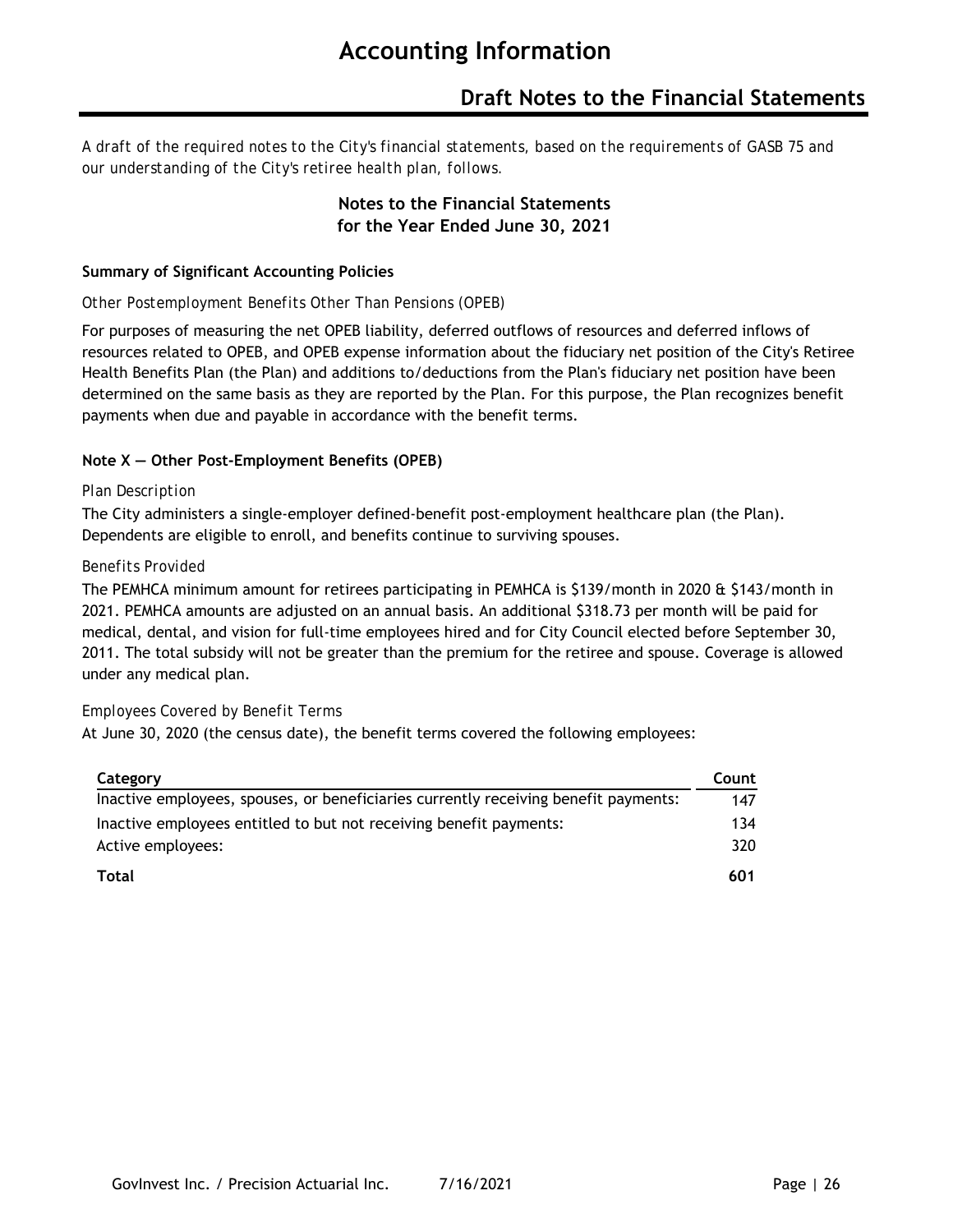### **Draft Notes to the Financial Statements**

#### *Contributions*

The City makes contributions based on an actuarially determined rate.

Contribution rate: 5.06% for 15 years, 2.02% thereafter. Reporting period contributions: \$934,040 (Includes implicit subsidy credit.)

#### *Financial Report*

The City issues a stand-alone financial report that is available to the public. The report is available at: http://www.moval.org/departments/financial-mgmt-svcs/report-CAFR.html

#### *Net OPEB Liability*

The City's total OPEB liability was valued as of June 30, 2020, and was used to calculate the net OPEB liability measured as of June 30, 2020.

#### *Actuarial Assumptions*

The total OPEB liability in the June 30, 2020 actuarial valuation was determined using the following actuarial assumptions, applied to all periods included in the measurement, unless otherwise specified:

| <b>Measurement Date:</b>           | June 30, 2019            | June 30, 2020    |
|------------------------------------|--------------------------|------------------|
| <b>Discount Rate</b>               | 6.17%                    | 6.17%            |
| Investment Rate of Return          | 6.17%                    | 6.17%            |
| <b>Inflation</b>                   | 2.50%                    | 2.50%            |
| <b>Healthcare Cost Trend Rates</b> |                          |                  |
| Pre-Medicare                       | 6.50%                    | $7.00\%$ *       |
| Medicare                           | 6.00%                    | 4.00% *          |
| <b>Salary Increases</b>            | 2.750%                   | $\ast$<br>2.750% |
| <b>Mortality Rates</b>             | Based on CalPERS tables. |                  |

- Projections of the sharing of benefit-related costs are based on an established pattern of practice.
- Experience studies come from the CalPERS Pension Assumption Model, revised May 14, 2018.
- Inactive employees (retirees) pay the cost of benefits in excess of the City's contribution.
- There were no ad hoc postemployment benefit changes (including ad hoc COLAs) to the plan.

#### *Discount Rate*

GASB 75 allows the use of a discount rate that is up to the expected long-trem rate of return on the assets in the Trust set aside to pay benefits, if the plan sponsor makes regular contributions to the Trust such that the assets are not depleted at any point in the future. If the plans' actuary determines that contributions are not sufficient to keep the Trust funded, a blend of the long-term rate of return and the yield or index rate for 20 year, tax-exempt municipal bonds will be used for the periods when the Trust funds are not sufficient to cover benefit payments will be used. Based on this requirement, and with the approval of the plan sponsor, the discount rate used to measure the total OPEB liability is 6.17%.

*\*Trending down to 4.04% over 55 years. Applies to calendar years.*

*\*\*Additional merit-based increases based on CalPERS merit salary increase tables.*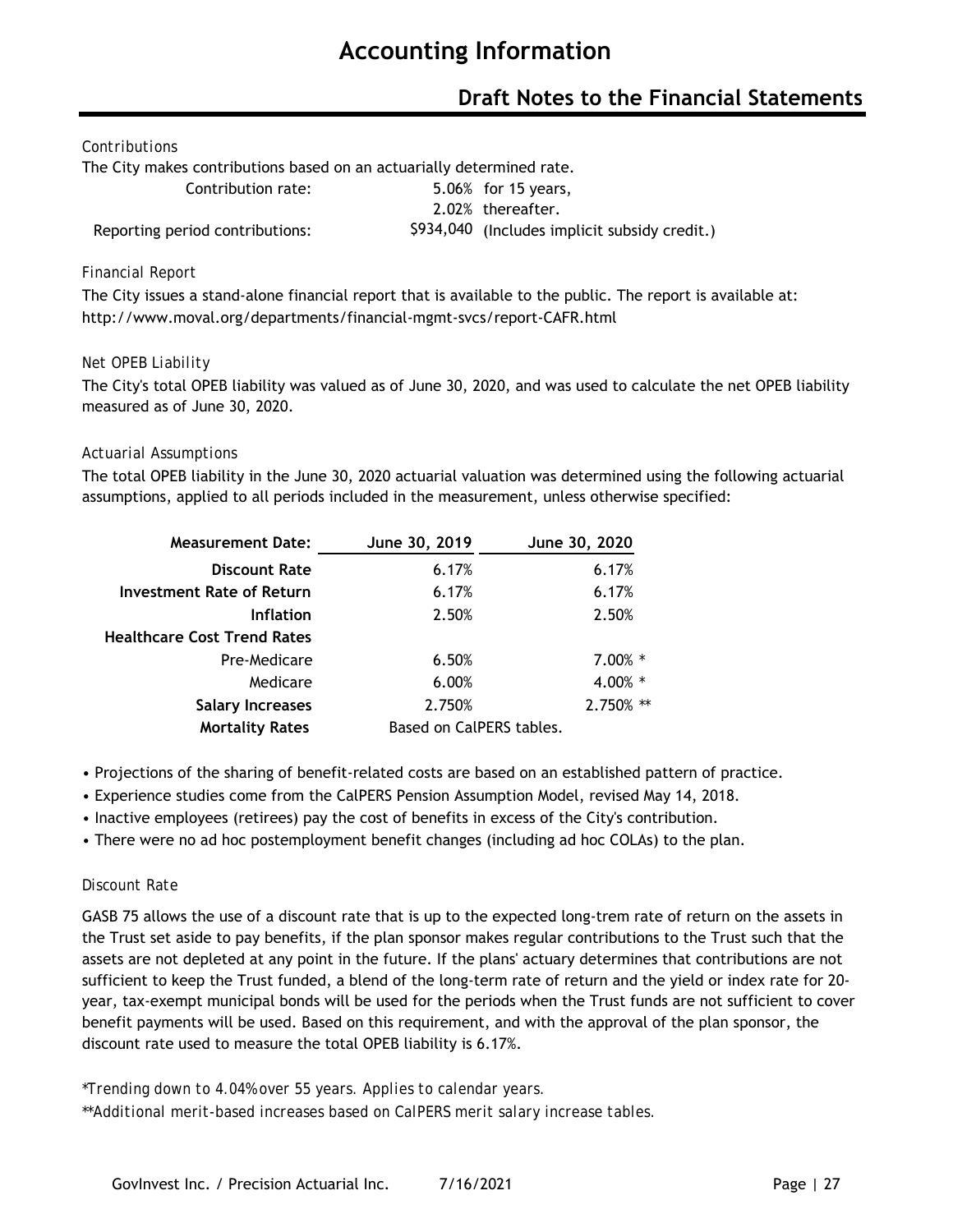#### *Long-Term Expected Real Rate of Return*

The long-term expected rate of return is determined using the long-term rates of return developed by the CalPERS Investment Office in their report dated May 14, 2018.

|                            |                                                    | Compound        |                   | Arithmetic      |
|----------------------------|----------------------------------------------------|-----------------|-------------------|-----------------|
|                            | <b>Target</b>                                      | <b>Expected</b> |                   | <b>Expected</b> |
| <b>Asset Class</b>         | <b>Allocation</b>                                  | Return          | <b>Volatility</b> | Return          |
| <b>Global Equity</b>       | 59%                                                | 6.80%           | 17.00%            | 8.14%           |
| Fixed Income               | 25%                                                | 3.10%           | 7.83%             | 3.40%           |
| <b>TIPS</b>                | 5%                                                 | 2.25%           | 5.46%             | 2.40%           |
| Commodities                | 3%                                                 | 3.50%           | 21.50%            | 5.71%           |
| <b>REITS</b>               | 8%                                                 | 5.50%           | 17.28%            | 6.90%           |
| Total/Average              | 100%                                               |                 |                   |                 |
|                            | Expected Compound Return (1-10 Years)              |                 |                   | 5.85%           |
|                            | Expected Compound Return (11-60 Years)             |                 |                   | 8.07%           |
| <b>Expected Volatility</b> |                                                    |                 |                   | 11.83%          |
|                            | Uses an expected long-term inflation rate of 2.00% |                 |                   |                 |

| Current Liability             |    | Amount       |
|-------------------------------|----|--------------|
| <b>Current OPEB Liability</b> | S. | 1,326,390    |
| Non-Current OPEB Liability    |    | 19,018,536   |
| <b>Total OPEB Liability</b>   |    | \$20,344,926 |

*Expected Average Remaining Service Lives (EARSL)*

The effects on the total OPEB liability of (1) changes of economic and demographic assumptions or of other inputs and (2) differences between expected and actual experience are required to be included in OPEB expense in a systematic and rational manner over a closed period equal to the average of the expected remaining service lives of all employees that are provided with benefits through the OPEB plan (active employees and inactive employees), beginning in the current period. The expected average remaining service lives (EARSL) for the current period follows.

**EARSL: 6.1 years**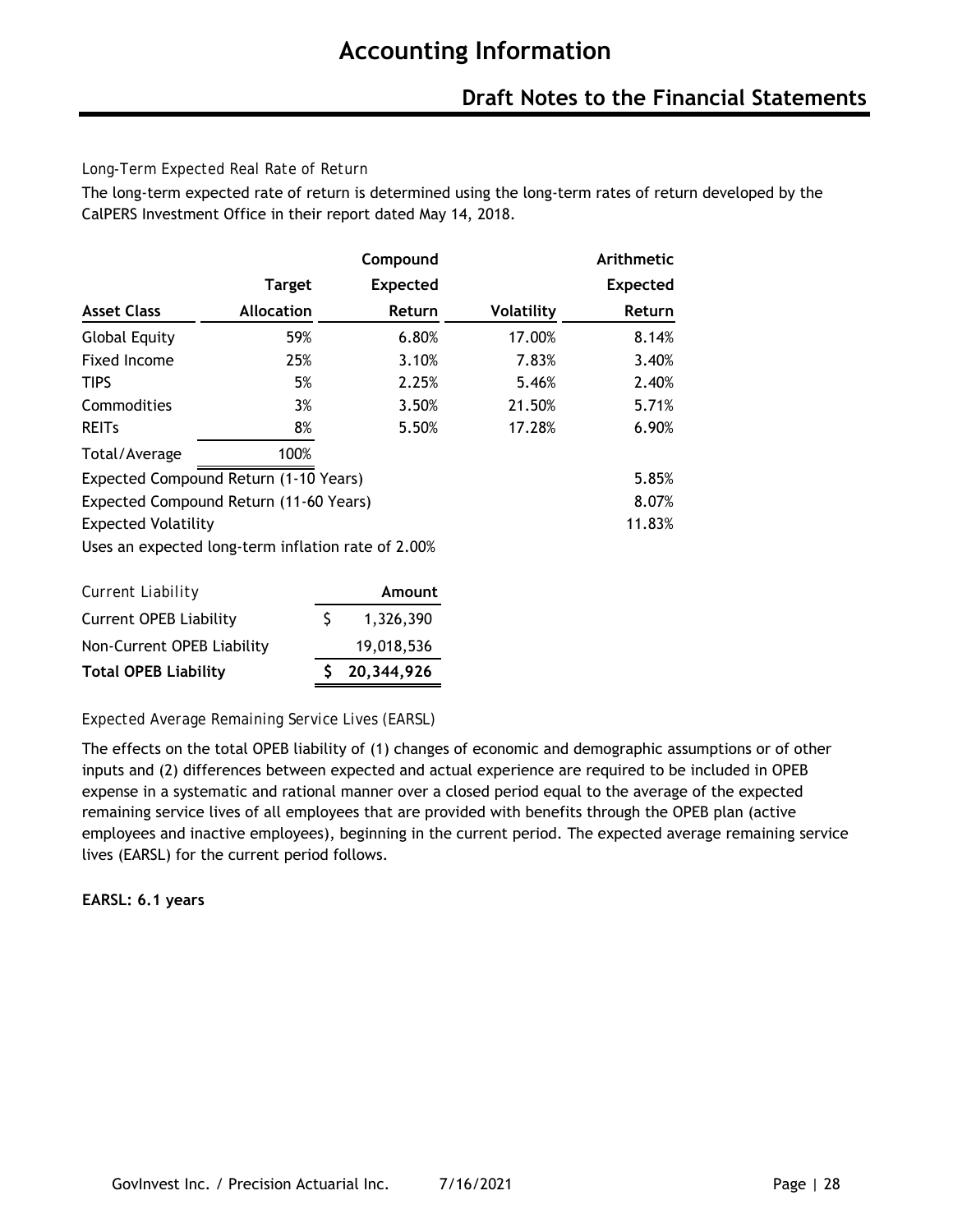| Changes in the Net OPEB Liability                     | Increase/(Decrease) |                                |                                              |     |                              |  |  |  |  |  |  |
|-------------------------------------------------------|---------------------|--------------------------------|----------------------------------------------|-----|------------------------------|--|--|--|--|--|--|
|                                                       |                     | <b>Total OPEB</b><br>Liability | <b>Plan Fiduciary</b><br><b>Net Position</b> |     | <b>Net OPEB</b><br>Liability |  |  |  |  |  |  |
|                                                       |                     | (a)                            | (b)                                          |     | $(c) = (a) - (b)$            |  |  |  |  |  |  |
| Balance as of Report Date June 30, 2020               | \$                  | 19, 143, 783<br>- \$           | 10,968,772                                   | -\$ | 8,175,011                    |  |  |  |  |  |  |
| Changes for the year:                                 |                     |                                |                                              |     |                              |  |  |  |  |  |  |
| Service Cost                                          |                     | 459,956                        |                                              |     | 459,956                      |  |  |  |  |  |  |
| Interest                                              |                     | 1,178,040                      |                                              |     | 1,178,040                    |  |  |  |  |  |  |
| <b>Changes of Benefit Terms</b>                       |                     |                                |                                              |     |                              |  |  |  |  |  |  |
| Differences Between Expected and Actual<br>Experience |                     | 475,121                        |                                              |     | 475,121                      |  |  |  |  |  |  |
| <b>Changes of Assumptions</b>                         |                     | 109,418                        |                                              |     | 109,418                      |  |  |  |  |  |  |
| Contributions                                         |                     |                                |                                              |     |                              |  |  |  |  |  |  |
| $Emplayer - City's Contribution$                      |                     |                                | 631,564                                      |     | (631, 564)                   |  |  |  |  |  |  |
| $Emplayer - Implicit Subsidy$                         |                     |                                | 302,476                                      |     | (302, 476)                   |  |  |  |  |  |  |
| Net Investment Income                                 |                     |                                | 421,628                                      |     | (421, 628)                   |  |  |  |  |  |  |
| <b>Benefit Payments</b>                               |                     | (718, 916)                     | (718, 916)                                   |     |                              |  |  |  |  |  |  |
| Implicit Subsidy Credit                               |                     | (302, 476)                     | (302, 476)                                   |     |                              |  |  |  |  |  |  |
| <b>Administrative Expenses</b>                        |                     |                                | (5,640)                                      |     | 5,640                        |  |  |  |  |  |  |
| Other Miscellaneous Income/(Expense)                  |                     |                                |                                              |     |                              |  |  |  |  |  |  |
| Net Changes                                           |                     | 1,201,143                      | 328,636                                      |     | 872,507                      |  |  |  |  |  |  |
| Balance as of Report Date June 30, 2021               |                     | 20,344,926                     | 11,297,408                                   |     | 9,047,518                    |  |  |  |  |  |  |

# **Draft Notes to the Financial Statements**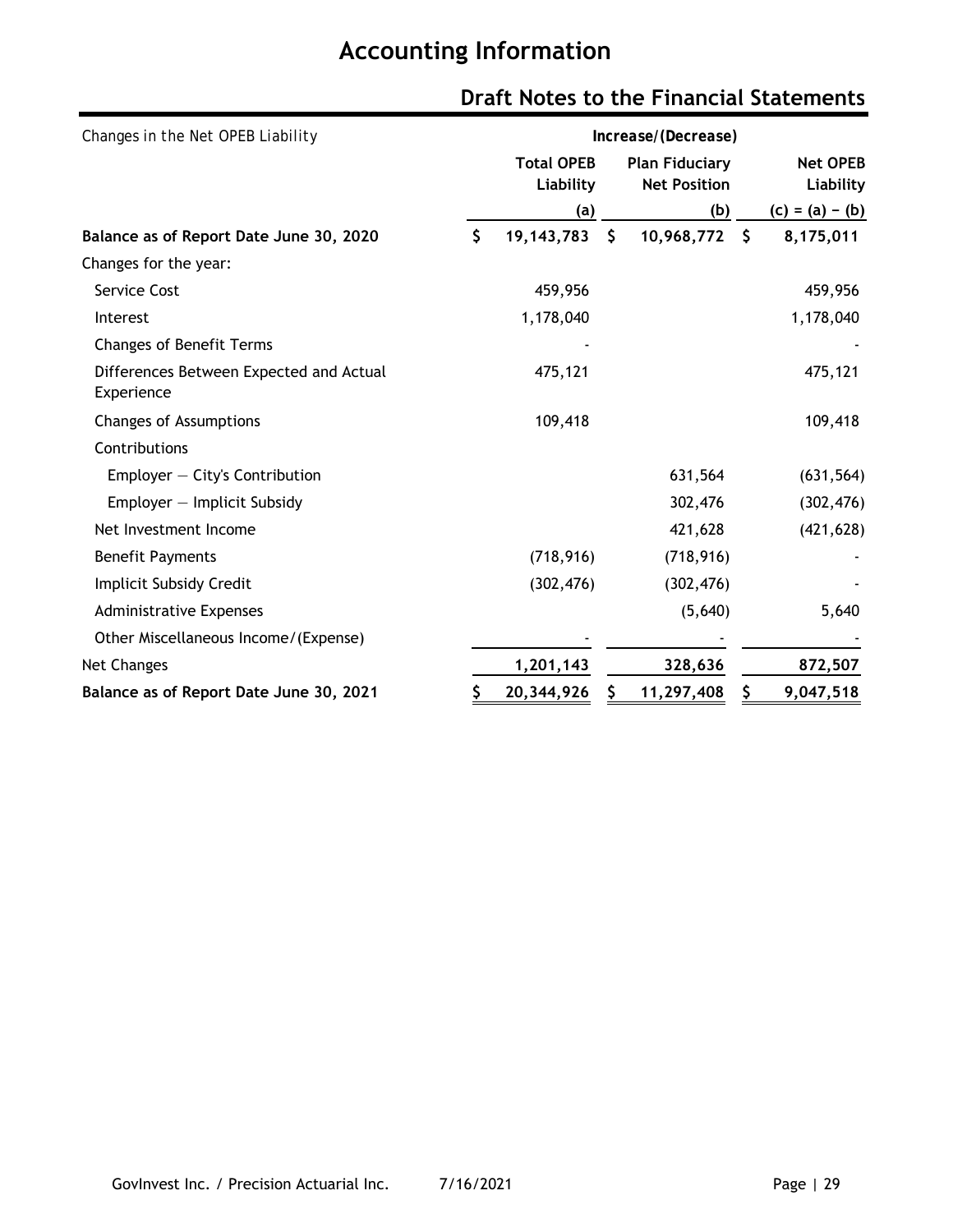### **Draft Notes to the Financial Statements**

*Sensitivity of Liabilities to Changes in the Discount Rate and Healthcare Cost Trend Rate* Sensitivity of the total and net OPEB liability to changes in the discount rate. The total and net OPEB liability of the City, as well as what the City's total and net OPEB liability would be if they were calculated using a discount rate that is one percentage point lower (5.17%) or one percentage point higher (7.17%) follows:

|                                     | 1% Decrease<br>5.17% | <b>Discount Rate</b><br>6.17% | 1% Increase<br>7.17% |
|-------------------------------------|----------------------|-------------------------------|----------------------|
| <b>Total OPEB Liability (Asset)</b> | 22,490,424           | 20,344,926                    | 18,517,872           |
| Increase (Decrease)                 | 2,145,498            |                               | (1,827,054)          |
| % Change                            | 10.5%                |                               | $-9.0%$              |
| <b>Net OPEB Liability (Asset)</b>   | $11,193,016$ \$      | $9,047,518$ \$                | 7,220,464            |
| Increase (Decrease)                 | 2,145,498            |                               | (1,827,054)          |
| % Change                            | 23.7%                |                               | $-20.2%$             |

Sensitivity of the total OPEB liability to changes in the healthcare cost trend rates.The healthcare trend for this valuation started at 7.00% and decreased to 4.04% over 55 years. The total OPEB liability of the City, as well as what the City's total OPEB liability would be if it were calculated using healthcare cost trend rates that are one percentage point lower (6.00%) or one percentage point higher (8.00%) than current healthcare cost trend rates follows:

|                                     | 1% Decrease<br>6.00% | <b>Trend Rate</b><br>7.00% | 1% Increase<br>8.00% |
|-------------------------------------|----------------------|----------------------------|----------------------|
| <b>Total OPEB Liability (Asset)</b> | 20,085,301           | 20,344,926                 | 20,643,536           |
| Increase (Decrease)                 | (259, 625)           |                            | 298,610              |
| % Change                            | $-1.3%$              |                            | 1.5%                 |
| <b>Net OPEB Liability (Asset)</b>   | 8,787,893 \$         | $9,047,518$ \$             | 9,346,128            |
| Increase (Decrease)                 | (259, 625)           |                            | 298,610              |
| % Change                            | $-2.9%$              |                            | 3.3%                 |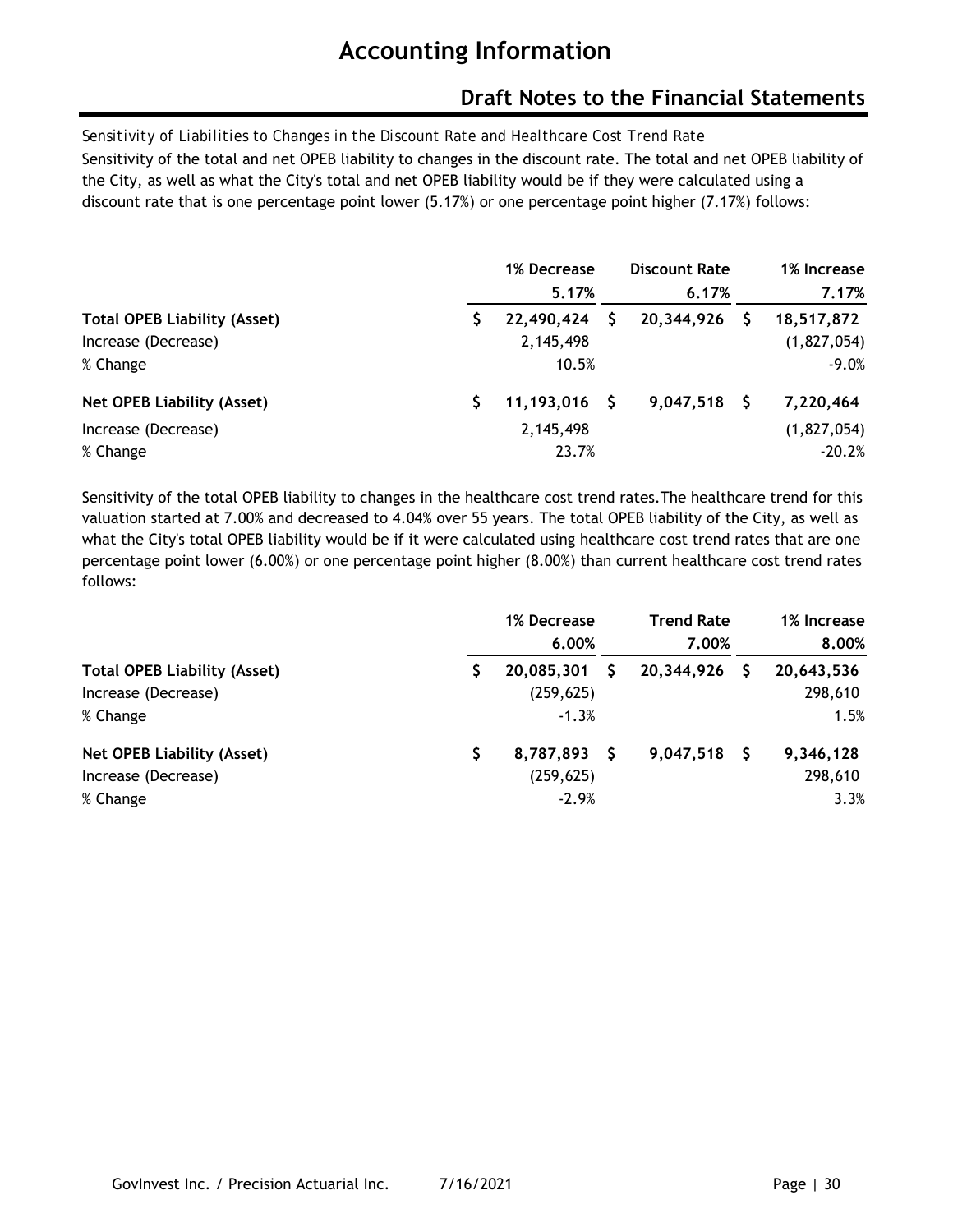### **Draft Notes to the Financial Statements**

#### *OPEB Expense and Deferred Inflows and Outflows of Resources Related to OPEB*

For the report year ended June 30, 2021, the City recognized an OPEB expense of \$1,159,329. The City reported deferred outflows of resources and deferred inflows of resources related to OPEB from the following sources:

|                                                                                         | Deferred Outflows of |                  | Deferred Inflows of |  |
|-----------------------------------------------------------------------------------------|----------------------|------------------|---------------------|--|
|                                                                                         |                      | <b>Resources</b> | <b>Resources</b>    |  |
| Differences Between Actual and Expected Experience                                      |                      | 473,007          | (141, 254)          |  |
| <b>Changes of Assumptions</b>                                                           |                      | 1,476,253        | (477, 262)          |  |
| Net Difference Between Projected and Actual Earnings on<br><b>OPEB Plan Investments</b> |                      | 263,411          |                     |  |
| Contributions Subsequent to the Measurement Date                                        |                      | 1,838,078        |                     |  |
| <b>Total</b>                                                                            |                      | 4,050,749        | (618, 516)          |  |

Amounts reported as deferred outflows of resources and deferred inflows of resources related to OPEB will be recognized in OPEB expense as follows:

| <b>Report Year Ending June 30:</b> | Amount  |
|------------------------------------|---------|
| $2022 \; \zeta$                    | 360,533 |
| 2023                               | 307,322 |
| 2024                               | 292,818 |
| 2025                               | 320,823 |
| 2026                               | 303,082 |
| Remaining                          | 9,577   |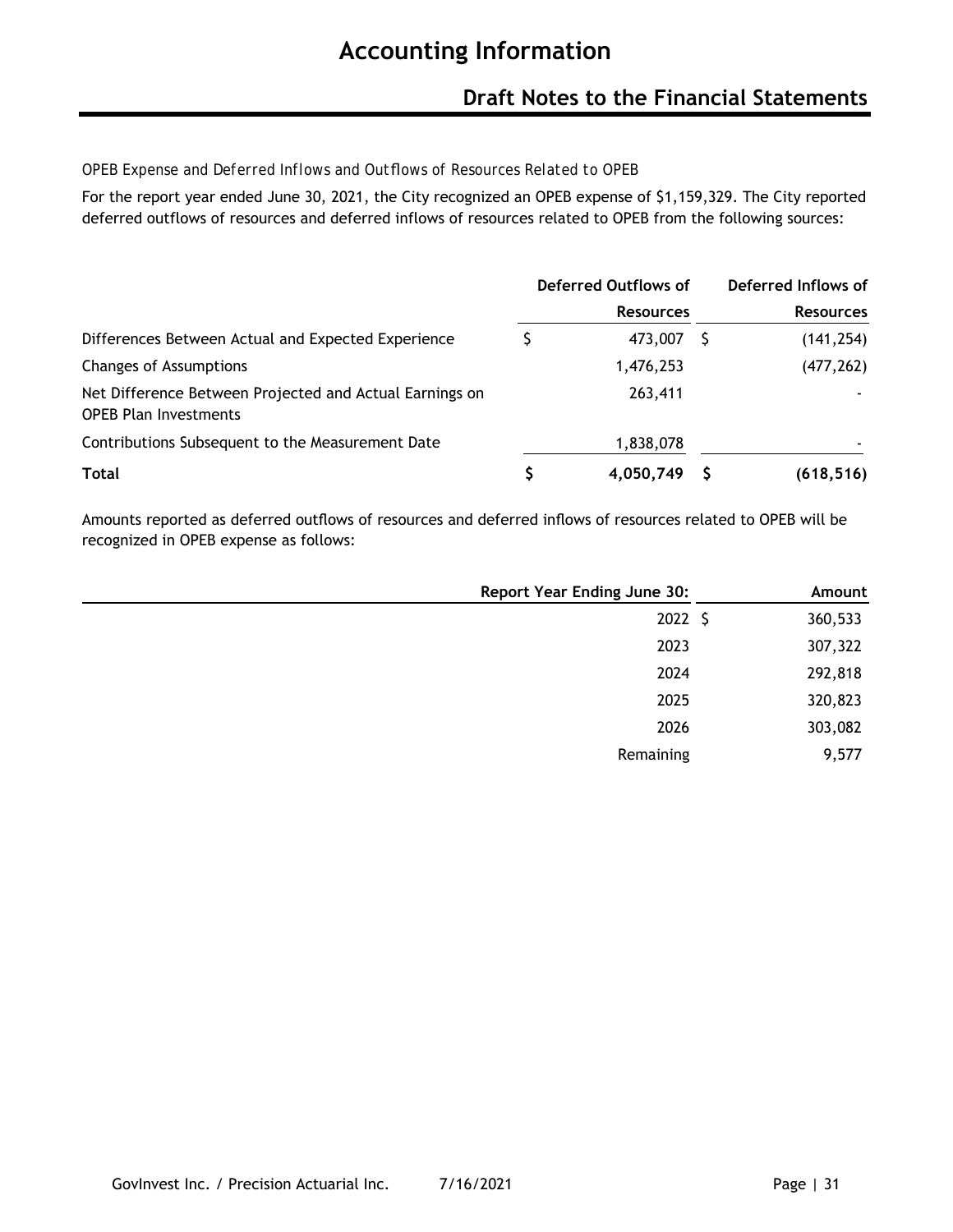A summary of the substantive plan used as the basis of the valuation follows.

| <b>All Retirees</b>         |                                                                                 |
|-----------------------------|---------------------------------------------------------------------------------|
| Duration of coverage        | Retiree's lifetime.                                                             |
| Conditions of coverage      | Retire directly from the City under CalPERS (service or disability).            |
| Dependent coverage          | Benefit continues to surviving spouse of retiree or on death of active employee |
|                             | while eligible for retirement.                                                  |
| <b>Medical plan choices</b> | Same as actives.                                                                |

| Management hired/elected before September 30, 2011 and Non-Management hired before July 1, 2009 |                                                   |  |  |  |  |  |
|-------------------------------------------------------------------------------------------------|---------------------------------------------------|--|--|--|--|--|
| Eligibility for additional<br>retiree benefits                                                  | Age 50 with 5 years of service.                   |  |  |  |  |  |
| <b>Eligibility for PEMHCA-only</b><br><b>Ibenefits</b>                                          | Age 50 with 5 years of service.                   |  |  |  |  |  |
| Employer monthly contributions (full benefits)                                                  |                                                   |  |  |  |  |  |
| • Additional amount                                                                             | \$318.73 monthly, no future increases.            |  |  |  |  |  |
| • PEMHCA amount                                                                                 | \$139 monthly (2020 amount) with annual increase. |  |  |  |  |  |

| Non-Management Full-Time Employees Hired between July 1, 2009 and September 30, 2011      |                                                   |  |  |  |  |  |
|-------------------------------------------------------------------------------------------|---------------------------------------------------|--|--|--|--|--|
| <b>Eligibility for additional</b><br><b>Tretiree benefits</b>                             | Age 50 with 10 years of service.                  |  |  |  |  |  |
| <b>Eligibility for PEMHCA-only</b><br>Age 50 with 5 years of service.<br><b>Ibenefits</b> |                                                   |  |  |  |  |  |
| Employer monthly contributions (full benefits)                                            |                                                   |  |  |  |  |  |
| • Additional amount                                                                       | \$318.73 monthly, no future increases.            |  |  |  |  |  |
| • PEMHCA amount                                                                           | \$139 monthly (2020 amount) with annual increase. |  |  |  |  |  |

|                                                                     | All Full-Time Employees hired after September 30, 2011 |  |  |  |  |  |
|---------------------------------------------------------------------|--------------------------------------------------------|--|--|--|--|--|
| <b>EUSIDING TO FEMILA-OILY</b><br>$h$ anafits                       | Age 50 with 5 years of service.                        |  |  |  |  |  |
| Employer monthly contributions (full benefits)                      |                                                        |  |  |  |  |  |
| \$139 monthly (2020 amount) with annual increase.<br>• Retiree only |                                                        |  |  |  |  |  |
|                                                                     |                                                        |  |  |  |  |  |

| <b>Excluded Employees</b> |                                 |
|---------------------------|---------------------------------|
| Temporary employees       | Unless participating in PEMHCA. |
| <b>Crossing guards</b>    | Unless participating in PEMHCA. |
| Seasonal employees        | Unless participating in PEMHCA. |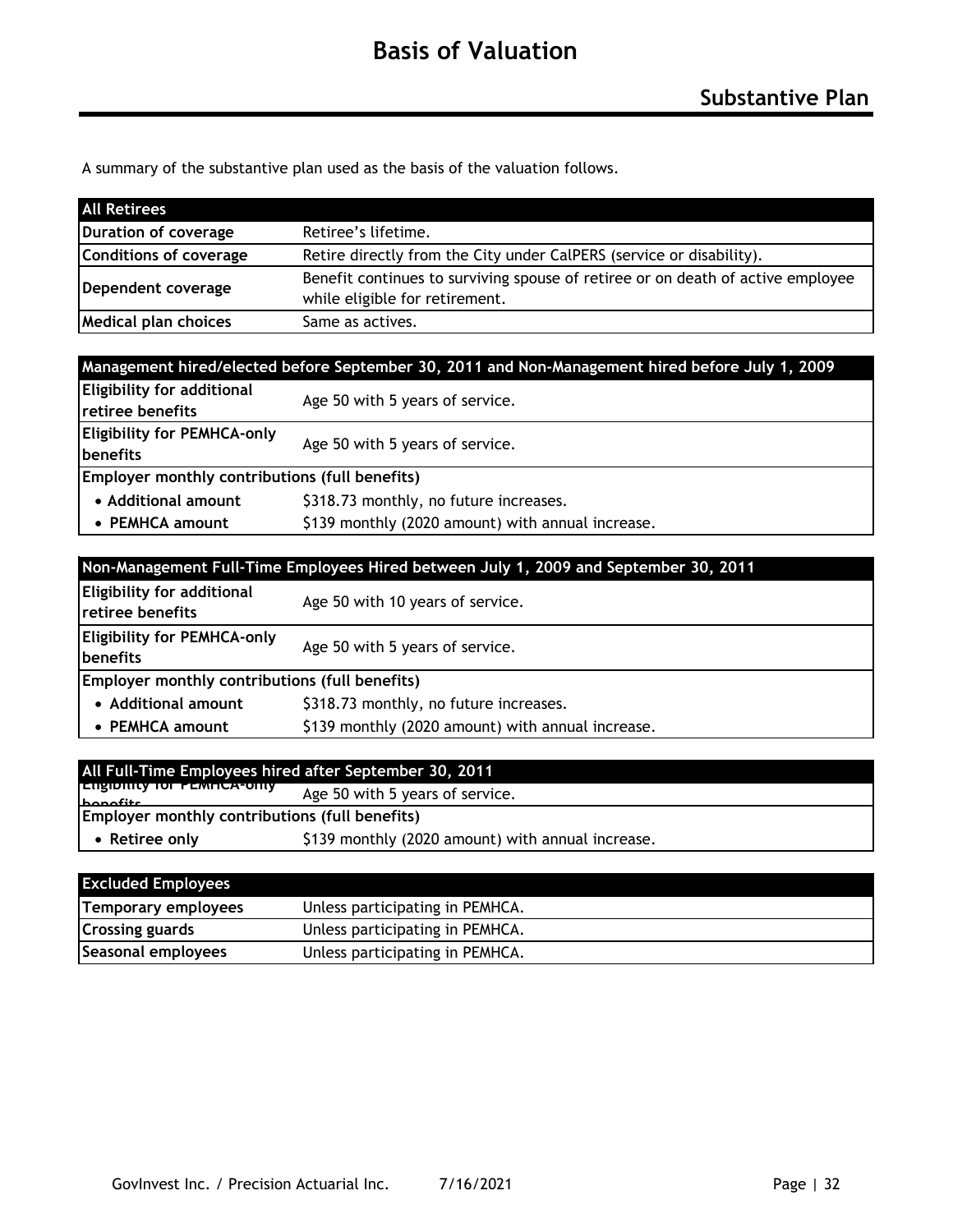### **Participant Summary**

**Census Date:**

June 30, 2020

Age and service determined as of the census date.

|              | <b>Active Participants</b> |                         |                         |                |                  |                         |                  |                         |       |       |              |
|--------------|----------------------------|-------------------------|-------------------------|----------------|------------------|-------------------------|------------------|-------------------------|-------|-------|--------------|
|              | <b>Years of Service</b>    |                         |                         |                |                  |                         |                  |                         |       |       |              |
| Age          | $\leq 1$                   | $1 - 4$                 | $5 - 9$                 | $10 - 14$      | $15 - 19$        | $20 - 24$               | $25 - 29$        | $30 - 34$               | 35-39 | $40+$ | <b>Total</b> |
| < 25         | $\mathbf{3}$               | $\mathbf{2}$            |                         |                |                  |                         |                  |                         |       |       | 5            |
| $25 - 29$    | 7                          | 15                      | $\overline{2}$          |                |                  |                         |                  |                         |       |       | 24           |
| $30 - 34$    | $6\,$                      | 17                      | $\overline{\mathbf{4}}$ | 3              |                  |                         |                  |                         |       |       | 30           |
| 35-39        | $\mathbf{2}$               | 17                      | 9                       | $\overline{7}$ | $\overline{2}$   |                         |                  |                         |       |       | 37           |
| 40-44        | $\overline{\mathbf{4}}$    | 21                      | $\boldsymbol{6}$        | 3              | $\boldsymbol{6}$ | $\overline{\mathbf{4}}$ |                  |                         |       |       | 44           |
| 45-49        |                            | 14                      | 6                       | 22             | 8                | $\overline{\mathbf{4}}$ |                  |                         |       |       | 54           |
| 50-54        |                            | 12                      | $\boldsymbol{6}$        | 9              | 15               | 8                       | 3                | 1                       |       |       | 54           |
| 55-59        | $\mathbf{2}$               | $\mathbf{2}$            | 5                       | 7              | 9                | $\overline{2}$          | $\overline{2}$   |                         |       |       | 29           |
| 60-64        |                            | $\overline{\mathbf{4}}$ | $\overline{2}$          | 1              | 9                | 6                       | 1                | $\overline{\mathbf{4}}$ |       |       | 27           |
| 65-69        |                            |                         | 1                       |                | $\mathbf{2}$     | 3                       |                  | $\mathbf{2}$            |       |       | 8            |
| $70+$        |                            |                         |                         | 5              | $\overline{2}$   | 1                       |                  |                         |       |       | 8            |
| <b>Total</b> | 24                         | 104                     | 41                      | 57             | 53               | 28                      | $\boldsymbol{6}$ | $\overline{7}$          |       |       | 320          |

#### **Changes from Prior Census Average Years of Service: 10.22**

| <b>Active Participants</b> | Count |
|----------------------------|-------|
| <b>Prior Census</b>        | 296   |
| <b>Hires</b>               | 70    |
| Retirements                | (14)  |
| <b>Current Census</b>      | 352   |

| Inactive Participants | Retiree | <b>Spouse</b> | Total | 65-69 | 61 | 63 |
|-----------------------|---------|---------------|-------|-------|----|----|
| <b>Prior Census</b>   | 215     | 41            | 256   | 70-74 | 35 | 37 |
| Retirements           | 28      |               | 33    | 75-79 | 20 | 20 |
| Deaths/Withdrawals    | (8)     |               | (8)   | 80-84 | 14 | 14 |
| <b>Current Census</b> | 235     | 46            | 281   | 85-89 | 6  | -6 |

**Average Active Participant Age: 46.5**

|  |  |  | verage Years of Service: 10.2 |  |
|--|--|--|-------------------------------|--|
|--|--|--|-------------------------------|--|

| <b>Active Participants</b>                                  | Count          |        |       |     |           | <b>Inactive Participants</b> |                |              |
|-------------------------------------------------------------|----------------|--------|-------|-----|-----------|------------------------------|----------------|--------------|
| <b>Prior Census</b>                                         | 296            |        |       |     | Age       | Retiree*                     | Spouse         | <b>Total</b> |
| <b>Hires</b>                                                | 70             |        |       |     | < 50      |                              | 10             | 10           |
| Retirements                                                 | (14)           |        |       |     | $50 - 54$ | 1                            | 12             | 13           |
| <b>Current Census</b>                                       | 352            |        |       |     | 55-59     | 30                           | 17             | 47           |
|                                                             |                |        |       |     | $60 - 64$ | 65                           | 3              | 68           |
| <b>Inactive Participants</b>                                | <b>Retiree</b> | Spouse | Total |     | 65-69     | 61                           | $\overline{2}$ | 63           |
| <b>Prior Census</b>                                         | 215            | 41     | 256   |     | 70-74     | 35                           | $\overline{2}$ | 37           |
| Retirements                                                 | 28             | 5      | 33    |     | 75-79     | 20                           |                | 20           |
| Deaths/Withdrawals                                          | (8)            | 0      | (8)   |     | 80-84     | 14                           |                | 14           |
| <b>Current Census</b>                                       | 235            | 46     | 281   |     | 85-89     | 6                            |                | 6            |
| *Includes surviving spouses, inactive employees not         |                |        |       |     | $90+$     | 3                            |                | 3            |
| receiving benefits, service retirees, and disabled retirees | Total          | 235    | 46    | 281 |           |                              |                |              |

**Average Inactive Participant Age: 67.8**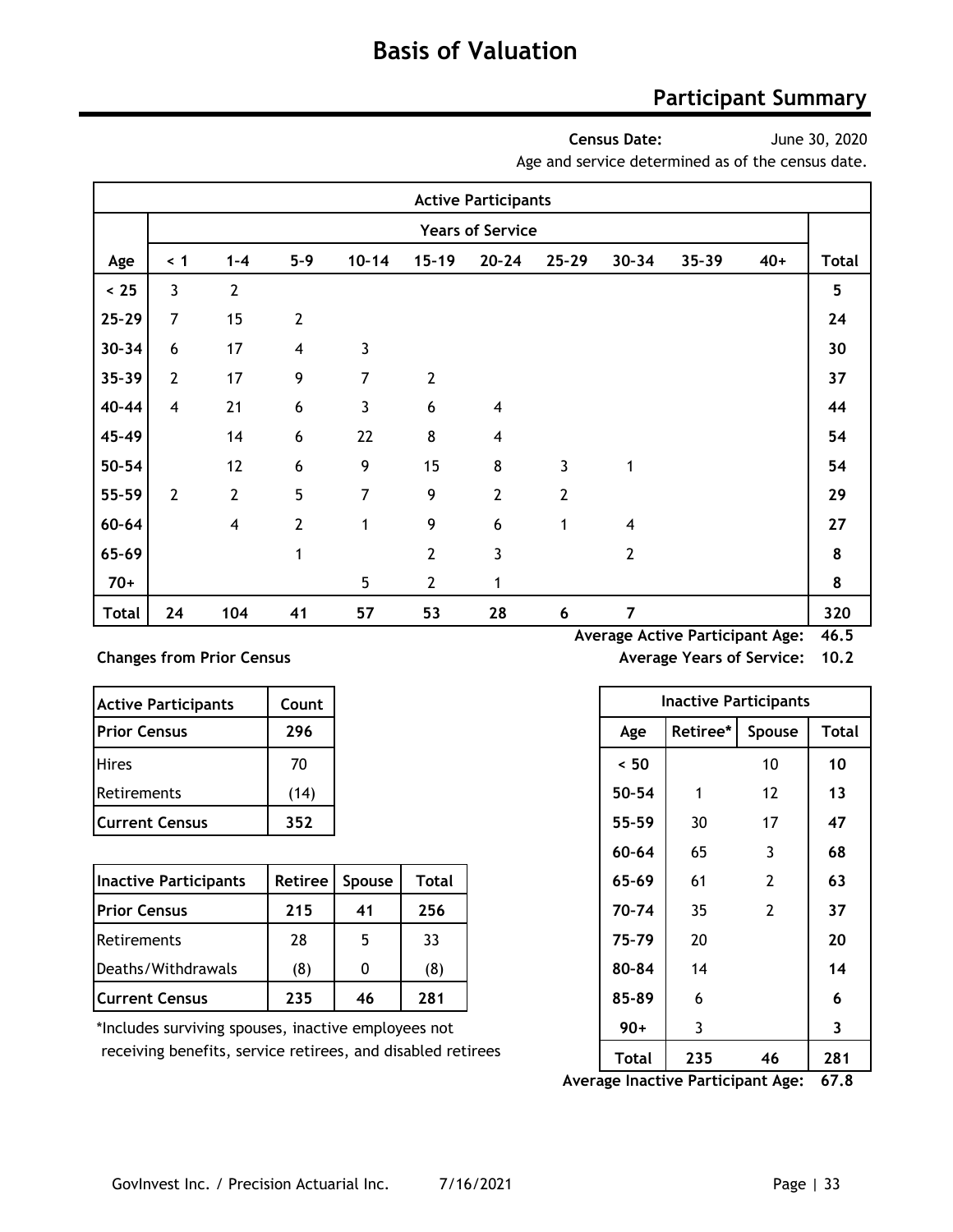### **Participant Summary Charts**

**Census Date:** June 30, 2020 Age and service determined as of the census date.



Prior Report: **10.2** Current: **10.2**  Change: **0.0**  % Change: **0.0% Average Years of Service** 20 40 60 80 100

### **Actives by Years of Service**



### **Inactives by Age Bracket**

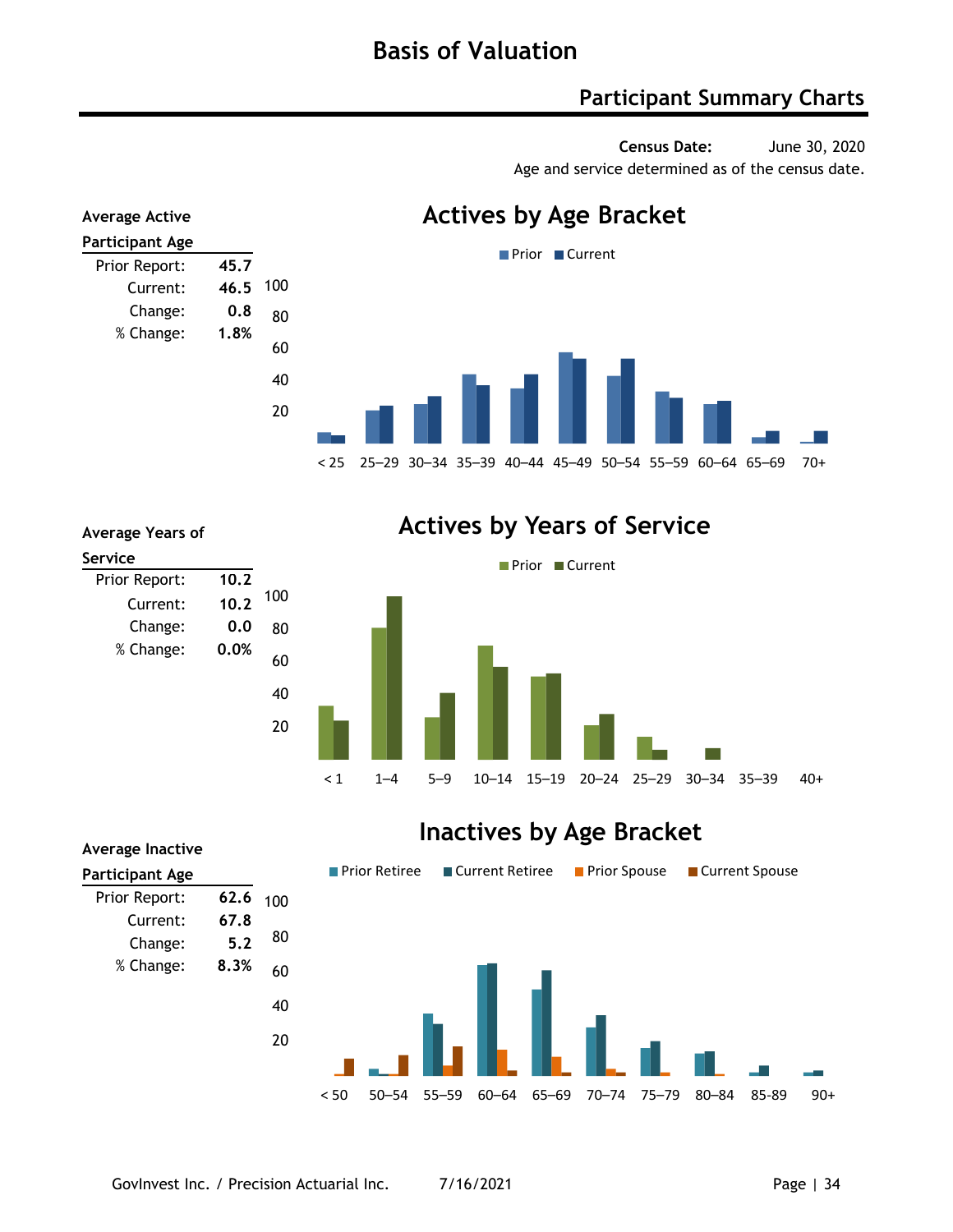### **Basis of Valuation**

A summary of the actuarial assumptions used for this valuation follows. We considered the reasonableness of each assumption independently based on its own merits, consistent with each other assumption, and the combined impact of all assumptions.

| Assumption                              | Rates                                                                                                                                                                                                                                                                                                                                                                                                                                                                                                                                                                                                                                                                                                                                                                              |  |  |  |  |  |  |
|-----------------------------------------|------------------------------------------------------------------------------------------------------------------------------------------------------------------------------------------------------------------------------------------------------------------------------------------------------------------------------------------------------------------------------------------------------------------------------------------------------------------------------------------------------------------------------------------------------------------------------------------------------------------------------------------------------------------------------------------------------------------------------------------------------------------------------------|--|--|--|--|--|--|
| <b>Actuarial Cost Method</b>            | Entry-Age Normal, Level Percentage of Salary                                                                                                                                                                                                                                                                                                                                                                                                                                                                                                                                                                                                                                                                                                                                       |  |  |  |  |  |  |
| <b>Valuation Date</b>                   | June 30, 2020                                                                                                                                                                                                                                                                                                                                                                                                                                                                                                                                                                                                                                                                                                                                                                      |  |  |  |  |  |  |
| <b>Measurement Date</b>                 | June 30, 2020                                                                                                                                                                                                                                                                                                                                                                                                                                                                                                                                                                                                                                                                                                                                                                      |  |  |  |  |  |  |
| <b>Report Date</b>                      | June 30, 2021                                                                                                                                                                                                                                                                                                                                                                                                                                                                                                                                                                                                                                                                                                                                                                      |  |  |  |  |  |  |
| <b>Discount Rate</b>                    | GASB 75 allows the use of a discount rate that is up to the expected long-term<br>rate of return on the assets in the Trust set aside to pay benefits, if the plan<br>sponsor makes regular contributions to the Trust such that the assets are not<br>depleted at any point in the future. If the plans' actuary determines that<br>contributions are not sufficient to keep the Trust funded, a blend of the long-<br>term rate of return and the yield or index rate for 20-year, tax-exempt<br>municipal bonds will be used for the periods when the Trust funds are not<br>sufficient to cover benefit payments will be used. Based on this requirement,<br>and with the approval of the plan sponsor, the discount rate used to measure<br>the total OPFR liability is 6 17% |  |  |  |  |  |  |
| Mortality                               | Same as CalPERS. See appendix.                                                                                                                                                                                                                                                                                                                                                                                                                                                                                                                                                                                                                                                                                                                                                     |  |  |  |  |  |  |
| <b>Termination Rates</b>                | Same as CalPERS. See appendix. Also known as "turnover".                                                                                                                                                                                                                                                                                                                                                                                                                                                                                                                                                                                                                                                                                                                           |  |  |  |  |  |  |
| <b>Disability</b>                       | Same as CalPERS. See appendix.                                                                                                                                                                                                                                                                                                                                                                                                                                                                                                                                                                                                                                                                                                                                                     |  |  |  |  |  |  |
| Retirement                              | Same as CalPERS. See appendix.                                                                                                                                                                                                                                                                                                                                                                                                                                                                                                                                                                                                                                                                                                                                                     |  |  |  |  |  |  |
| <b>Annual Per Capita Claims</b><br>Cost | Developed using CalPERS experience to calculate age-related risk scores, but<br>using the City's actual premiums for all other purposes. Assumed annual per<br>capita claims costs follow:                                                                                                                                                                                                                                                                                                                                                                                                                                                                                                                                                                                         |  |  |  |  |  |  |
|                                         |                                                                                                                                                                                                                                                                                                                                                                                                                                                                                                                                                                                                                                                                                                                                                                                    |  |  |  |  |  |  |

| Age   | Males  | Females  |
|-------|--------|----------|
| 50    | 9,806  | \$10,166 |
| 55    | 11,093 | 10,696   |
| 60-64 | 13,437 | 11,977   |

**Average Per Capita Cost for Implicit Subsidy Calculation**

Developed based on premiums for the City's enrollment by plan, family demographics from CalPERS plans, and risk scores (both HMO and PPO) for the CalPERS population.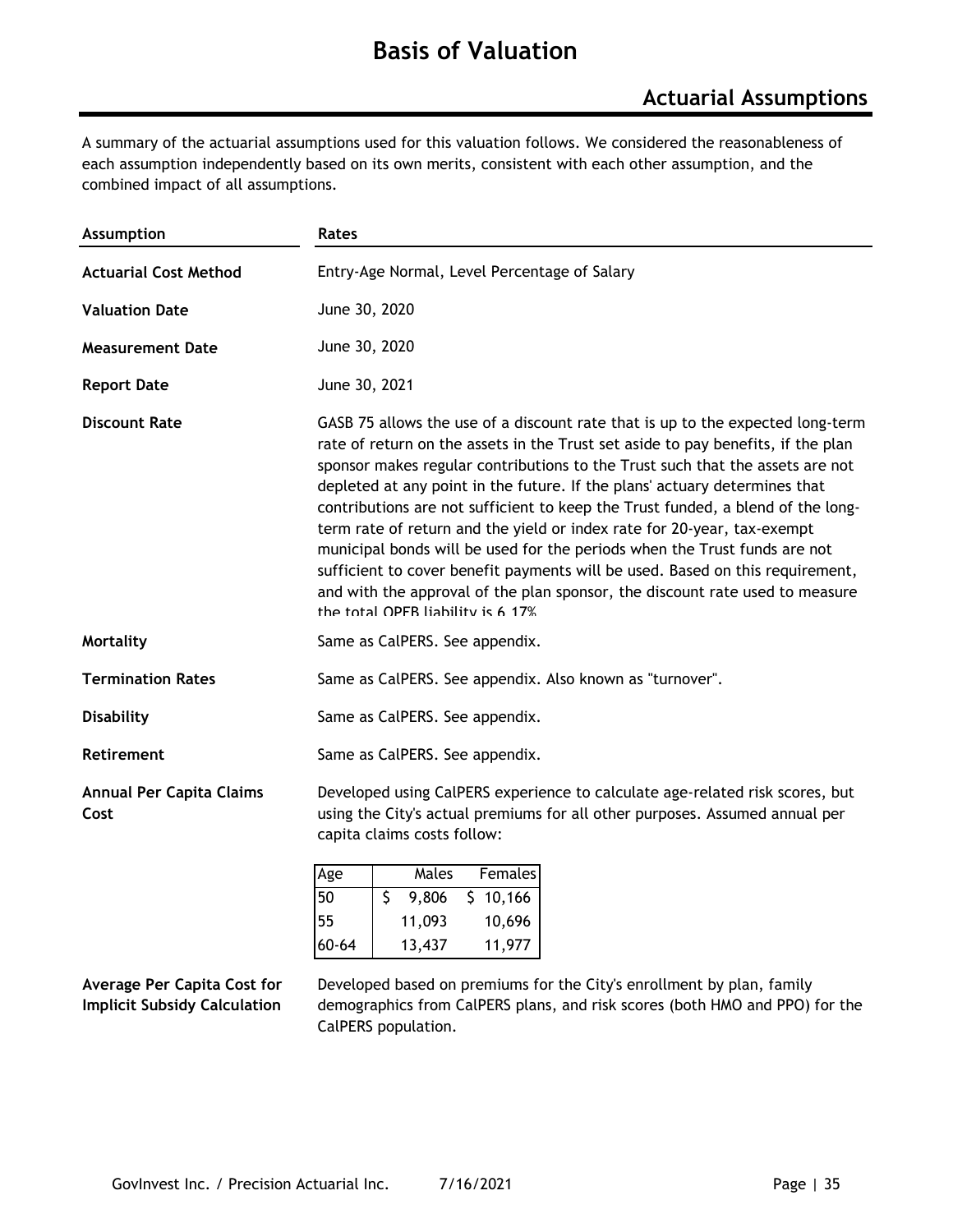# **Basis of Valuation**

### **Actuarial Assumptions**

| <b>Assumption</b>                   | Rates                                                              |                                                                                     |                             |  |  |  |  |  |  |  |
|-------------------------------------|--------------------------------------------------------------------|-------------------------------------------------------------------------------------|-----------------------------|--|--|--|--|--|--|--|
|                                     |                                                                    | Aging or Morbidity Factors Based on actual CalPERS HMO and PPO population data.     |                             |  |  |  |  |  |  |  |
|                                     |                                                                    | Participant Contributions Based on service at retirement and employee group.        |                             |  |  |  |  |  |  |  |
| <b>Salary Increases</b>             | payroll.                                                           | 2.750% The salary increase is used to determine the growth in the aggregate         |                             |  |  |  |  |  |  |  |
|                                     |                                                                    | Individual Salary Increases: 2018 CalPERS Merit Salary Increases.                   |                             |  |  |  |  |  |  |  |
| <b>Inflation Rate</b>               | 2.50%                                                              |                                                                                     |                             |  |  |  |  |  |  |  |
| <b>Marital Status</b>               |                                                                    | Current Retirees: Actual spouse coverage is used.                                   |                             |  |  |  |  |  |  |  |
|                                     |                                                                    | Future retirees: 50% assumed to be married.                                         |                             |  |  |  |  |  |  |  |
| <b>Spouse Gender</b>                | Assumes spouse of opposite gender for current and future retirees. |                                                                                     |                             |  |  |  |  |  |  |  |
| <b>Spouse Age Difference</b>        | than females for future retirees.                                  | Actual spouse age is used for current retirees. Assumes males are three years older |                             |  |  |  |  |  |  |  |
| Participation                       |                                                                    | Current Retirees: Assume current elections continue until decrement.                |                             |  |  |  |  |  |  |  |
|                                     |                                                                    | Future Retiree election assumptions summarized below:                               |                             |  |  |  |  |  |  |  |
|                                     | <b>Healthcare Plan</b>                                             | Hired Before 9/30/2011                                                              | Hired On or After 9/30/2011 |  |  |  |  |  |  |  |
|                                     | <b>PEMHCA</b>                                                      | 60%                                                                                 | 70.0%                       |  |  |  |  |  |  |  |
|                                     | Non-PEMHCA                                                         | 30%                                                                                 | 0.0%                        |  |  |  |  |  |  |  |
|                                     | Waived                                                             | 10%                                                                                 | 30.0%                       |  |  |  |  |  |  |  |
|                                     |                                                                    | *Assumed all covered spouses elect survivor spouse benefits.                        |                             |  |  |  |  |  |  |  |
| <b>PEMHCA Administrative</b><br>Fee | 0.24% of retiree premium.                                          |                                                                                     |                             |  |  |  |  |  |  |  |
| <b>Annual PEMHCA Amount</b>         |                                                                    | \$1,692 for the period June 30, 2020 through June 30, 2021.                         |                             |  |  |  |  |  |  |  |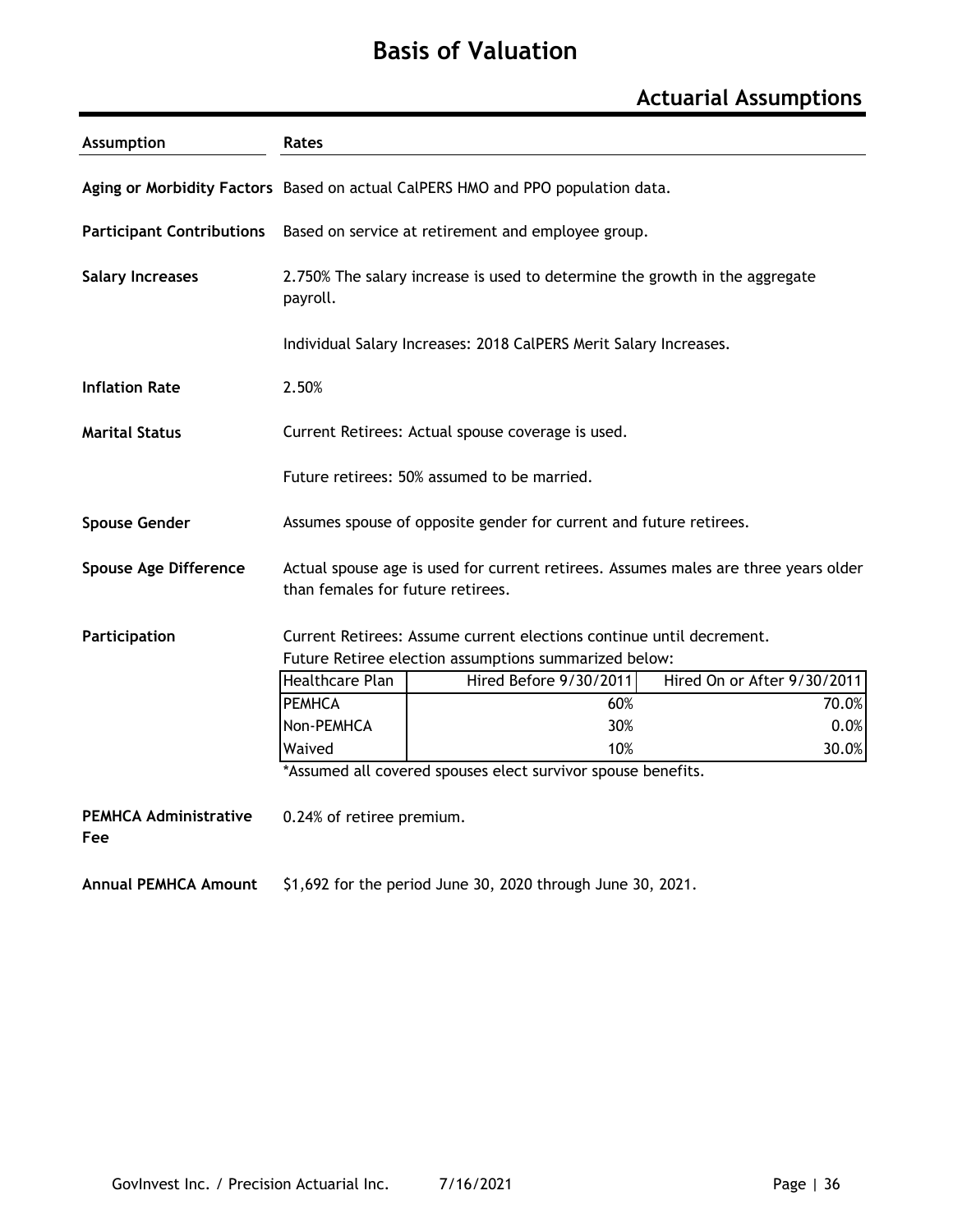# **Basis of Valuation**

### **Actuarial Assumptions**

| <b>Assumption</b>                                            | Rates                                                                                                                                                                                                                                                                                                              |              |          |                           |                   |  |  |  |  |  |  |  |
|--------------------------------------------------------------|--------------------------------------------------------------------------------------------------------------------------------------------------------------------------------------------------------------------------------------------------------------------------------------------------------------------|--------------|----------|---------------------------|-------------------|--|--|--|--|--|--|--|
| <b>Premiums</b>                                              | Premiums used to develop aged claims                                                                                                                                                                                                                                                                               |              |          |                           |                   |  |  |  |  |  |  |  |
|                                                              | Grouping                                                                                                                                                                                                                                                                                                           |              |          | Employee                  | <b>Two-Party</b>  |  |  |  |  |  |  |  |
|                                                              | Pre-Medicare                                                                                                                                                                                                                                                                                                       |              |          | \$<br>7,720               | $\zeta$<br>15,440 |  |  |  |  |  |  |  |
|                                                              | Medicare                                                                                                                                                                                                                                                                                                           |              |          | 4,087                     | 8,174             |  |  |  |  |  |  |  |
| <b>Trend Rates</b>                                           | Medical long-term trends from Society of Actuaries "Long Term Healthcare<br>Cost Trends Model v2019_b" using baseline assumptions. Applied to both<br>claims and premiums.                                                                                                                                         |              |          |                           |                   |  |  |  |  |  |  |  |
|                                                              |                                                                                                                                                                                                                                                                                                                    | Pre-Medicare | Medicare |                           |                   |  |  |  |  |  |  |  |
|                                                              | Calendar Year                                                                                                                                                                                                                                                                                                      | Trend        |          | <b>Trend PEMHCA Trend</b> |                   |  |  |  |  |  |  |  |
|                                                              | 2020                                                                                                                                                                                                                                                                                                               | 7.00%        | 4.00%    | 3.00%                     |                   |  |  |  |  |  |  |  |
|                                                              | 2021                                                                                                                                                                                                                                                                                                               | 6.50%        | 4.00%    | 3.00%                     |                   |  |  |  |  |  |  |  |
|                                                              | 2022                                                                                                                                                                                                                                                                                                               | 6.00%        | 4.00%    | 3.00%                     |                   |  |  |  |  |  |  |  |
|                                                              | 2023                                                                                                                                                                                                                                                                                                               | 5.50%        | 4.00%    | 3.00%                     |                   |  |  |  |  |  |  |  |
|                                                              | 2024                                                                                                                                                                                                                                                                                                               | 5.45%        | 4.00%    | 3.00%                     |                   |  |  |  |  |  |  |  |
|                                                              | 2025                                                                                                                                                                                                                                                                                                               | 5.39%        | 4.00%    | 3.00%                     |                   |  |  |  |  |  |  |  |
|                                                              | 2026                                                                                                                                                                                                                                                                                                               | 5.34%        | 4.00%    | 3.00%                     |                   |  |  |  |  |  |  |  |
|                                                              | 2027                                                                                                                                                                                                                                                                                                               | 5.29%        | 4.00%    | 3.00%                     |                   |  |  |  |  |  |  |  |
|                                                              | 2028-2074                                                                                                                                                                                                                                                                                                          | $\cdots$     |          |                           |                   |  |  |  |  |  |  |  |
|                                                              | $2075+$                                                                                                                                                                                                                                                                                                            | 4.04%        | 4.00%    | 3.00%                     |                   |  |  |  |  |  |  |  |
| <b>Inactives Not Currently</b><br><b>Receiving Benefits:</b> | Inactive individuals not receiving a contribution toward CalPERS premiums or<br>outside health coverage by the City are assumed to receive a contribution of<br>\$318.73/month with a 20% probability.                                                                                                             |              |          |                           |                   |  |  |  |  |  |  |  |
| <b>Benefit Reimbursement</b><br><b>Assumptions:</b>          | Employees enrolled in a health plan outside of CalPERS are assumed to<br>continue to receive the same benefit reimbursement amount per month as<br>they did from July 1, 2019 through June 30, 2020. Employees enrolled in a<br>CalPERS health plan are assumed to receive the benefit cap, \$318.73 per<br>month. |              |          |                           |                   |  |  |  |  |  |  |  |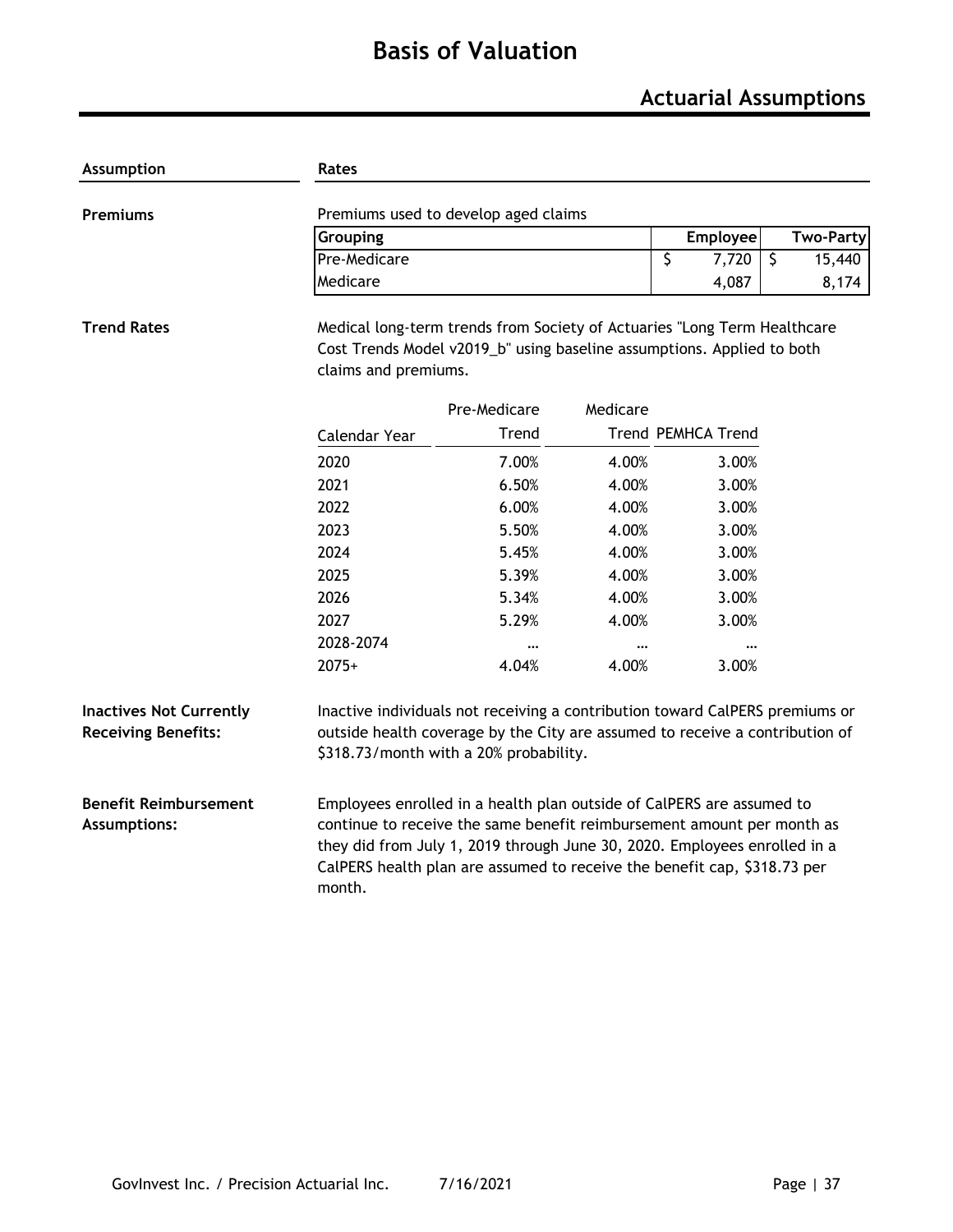This section includes a brief summary of GASB 75, as well as definitions of some of the key terminology used in this report.

#### **About GASB 75**

*In General.* In June 2015 the Governmental Accounting Standards Board released GASB 75, "Accounting and Financial Reporting for Postemployment Benefits Other Than Pensions". GASB 75 replaced GASB 45 for fiscal years beginning after June 15, 2017, for employers that sponsor OPEB plans. The provisions in GASB 75 are similar to the provisions of GASB 68 for pensions.

*Accounting.* GASB 75 requires a liability known as the Net OPEB Liability (NOL). The employer recognizes the NOL on its balance sheet. The employer also recognizes an OPEB expense in the income statement. GASB 45 recorded the Unfunded Accrued Actuarial Liability (UAAL) in the notes to the financial statement, whereas GASB 75 records the NOL, which is very similar to the UAAL with just a few technical differences, on the balance sheet.

*Financial Statement Impact (Employers).* One of the biggest changes to the financial statements of governmental employers that provide OPEB is the reporting of the OPEB liability on the face of the statements rather than in the footnotes. Governments that do not provide OPEB through a trust are required to recognize the entire OPEB liability in the financial statements. For governments that provide OPEB through an OPEB plan that is administered through a trust, the government's OPEB liability is recognized net of the amount of the OPEB plan's fiduciary net position.

*Changes to the Measurement of the Total OPEB Liability.* Measurement of the OPEB liability includes discounting future benefit payments for current and former employees and their beneficiaries to their present value and allocating the present value over past and future periods of the employee service (total OPEB liability), less the amount of the OPEB plan's fiduciary net position. The calculation continues to include employee-related events, such as projected salary increases and projected years of service, if they affect the amount of OPEB payments employees will receive, as well as provisions for automatic cost-of-living adjustments (COLAs) and other automatic benefits. Additionally, ad hoc COLAs and other ad hoc benefit changes, which are made at the discretion of the government, are included in projections as well, if they routinely recur.

GASB 75 requires governments to discount projected OPEB payments to their present value. Under the new standard, governments discount the projected OPEB payments to be made in each year and the amount of plan assets (if a government administers the OPEB through a trust) available for providing those benefits to current active and inactive employees and their beneficiaries. Similar to the pension standards, the discount rate used is based on whether the plan assets are projected to be sufficient to make future payments. If the plan assets are sufficient, governments discount future payments using the long-term expected rate of return. If projected plan assets are insufficient to make all future payments to current and inactive employees and their beneficiaries, or if there are no plan assets held in trust, the discount rate is based on a high-quality 20-year tax-exempt general obligation municipal bond yield or index rate. "High-quality" is defined as being rated AA or higher (or an equivalent rating).

*Cost Method.* The Entry Age Normal Cost method must be used.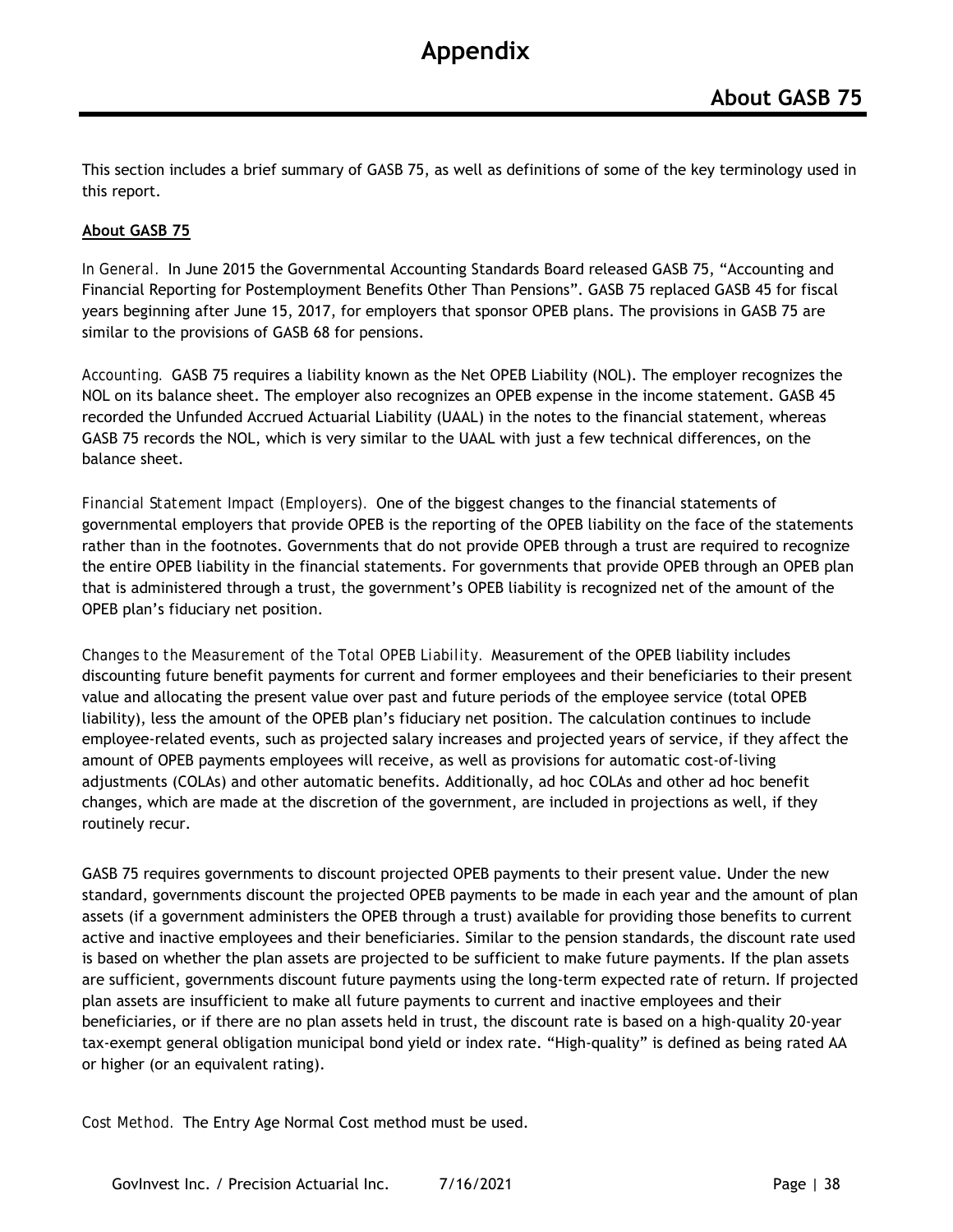#### **About GASB 75 (continued)**

Factors that affect a government's OPEB liability, such as actual earnings on plan investments when the OPEB plan is administered as a trust, employee compensation changes, interest on the outstanding OPEB liability, contributions from employees and employers, and actual demographic and economic changes that are not in line with assumptions made in the actuarial calculations, are considered when determining the government's OPEB expense. A government's annual OPEB expense is calculated with consideration for factors affecting the OPEB liability within the reporting period. Several causes of changes in OPEB liability are immediately factored into the calculation of OPEB expense for the period, such as benefits earned each year, interest on the total OPEB liability, changes in benefit terms, and projected earnings on plan investments, if administered through a trust.

Governments are required to recognize deferred outflows of resources or deferred inflows of resources and then introduce into the expense calculation, systematically and rationally over the average remaining years of employment (active employees and inactive employees, including retirees), the effect on the total OPEB liability of differences between assumptions and actual experience.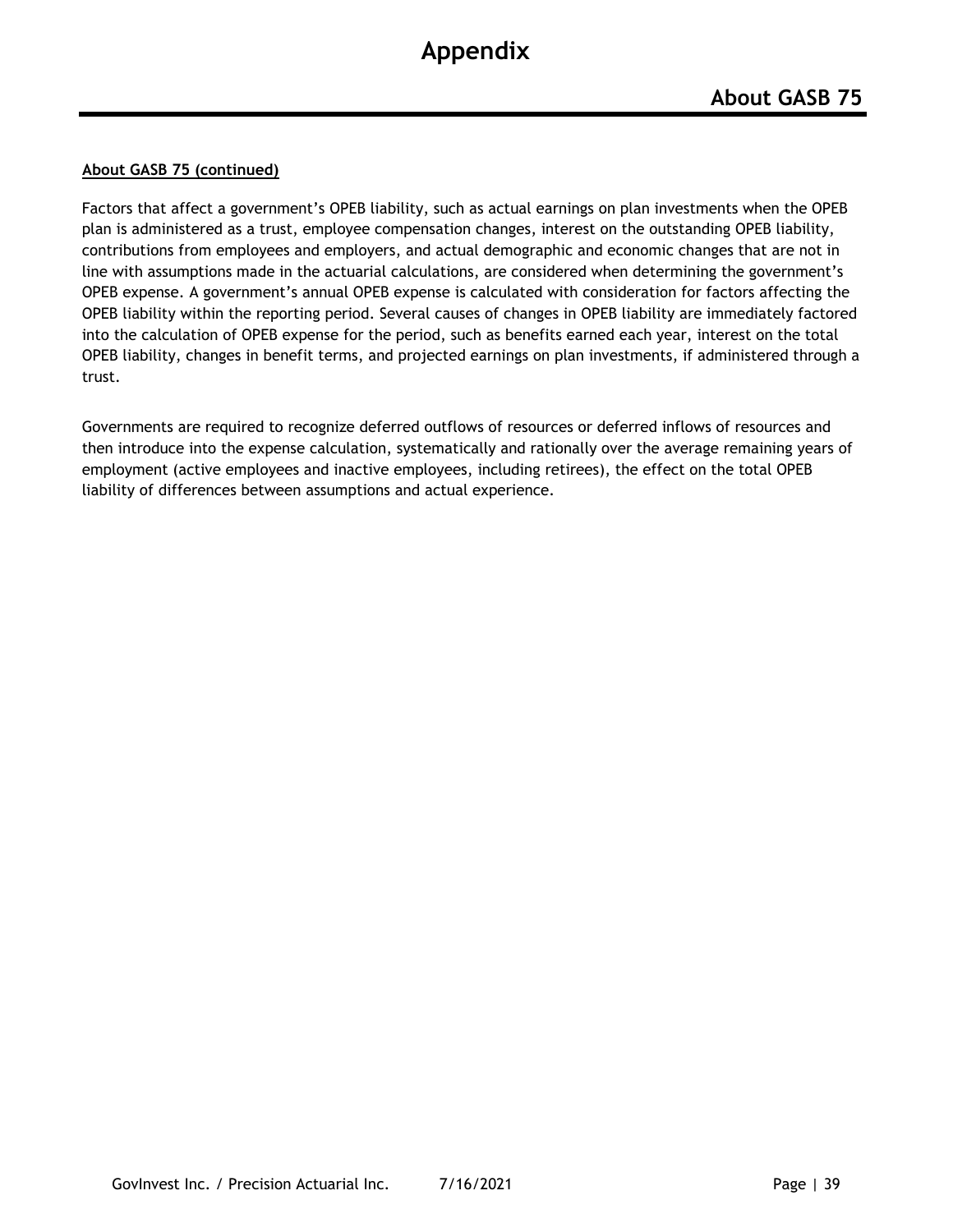#### **Key Terminology**

| <b>Actuarially Determined</b><br>Contribution                             | A target or recommended contribution to a defined benefit OPEB plan for the<br>reporting period, determined in conformity with Actuarial Standards of Practice<br>based on the most recent measurement available when the contribution for the<br>reporting period was adopted.                                                                      |
|---------------------------------------------------------------------------|------------------------------------------------------------------------------------------------------------------------------------------------------------------------------------------------------------------------------------------------------------------------------------------------------------------------------------------------------|
| <b>Actuarial Present Value</b><br>of Projected Benefit<br><b>Payments</b> | Projected benefit payments discounted to reflect the expected effects of the time<br>value (present value) of money and the probabilities of payment.                                                                                                                                                                                                |
| <b>Agent Employer</b>                                                     | An employer whose employees are provided with OPEB through an agent multiple-<br>employer defined-benefit OPEB plan.                                                                                                                                                                                                                                 |
| <b>Closed Period</b>                                                      | A specific number of years that is counted from one date, which declines to zero<br>with the passage of time. For example, if the recognition period initially is five<br>years on a closed basis, four years remain after the first year, three years after the<br>second year, and so forth until no years remain.                                 |
| Contributions                                                             | Additions to an OPEB plan's fiduciary net position for amounts from employers, non-<br>employer contributing entities, or employees.                                                                                                                                                                                                                 |
| <b>Dates and Periods</b>                                                  |                                                                                                                                                                                                                                                                                                                                                      |
| • Census Date                                                             | The date of the census. It is usually the same as the Valuation Date.                                                                                                                                                                                                                                                                                |
| • Measurement Date                                                        | The date on which assets are measured. The liabilities are rolled forward to this<br>date from the Valuation Date, should it differ, using actuarial roll-forward<br>techniques.                                                                                                                                                                     |
| • Measurement Period                                                      | The year ending on the Measurement Date.                                                                                                                                                                                                                                                                                                             |
| • Report Date                                                             | The date on which the amounts are reported in the financial statements. It is the<br>same as the fiscal year-end. It may be up to one year ahead of the Measurement<br>Date, with no roll-forward of liabilities or assets required.                                                                                                                 |
| • Reporting Period                                                        | The year ending on the Report Date. It is the same as the fiscal year.                                                                                                                                                                                                                                                                               |
| • Valuation Date                                                          | The date on which the liabilities are valued.                                                                                                                                                                                                                                                                                                        |
| Deferred Inflows and<br><b>Outflows of Resources</b>                      | The portion of the changes in the Net OPEB Liability that are not recognized in the<br>current pension expense and are recognized in later periods. The changes deferred<br>include differences between expected and actual experience, changes in<br>assumptions, and differences between expected and actual earnings on OPEB plan<br>investments. |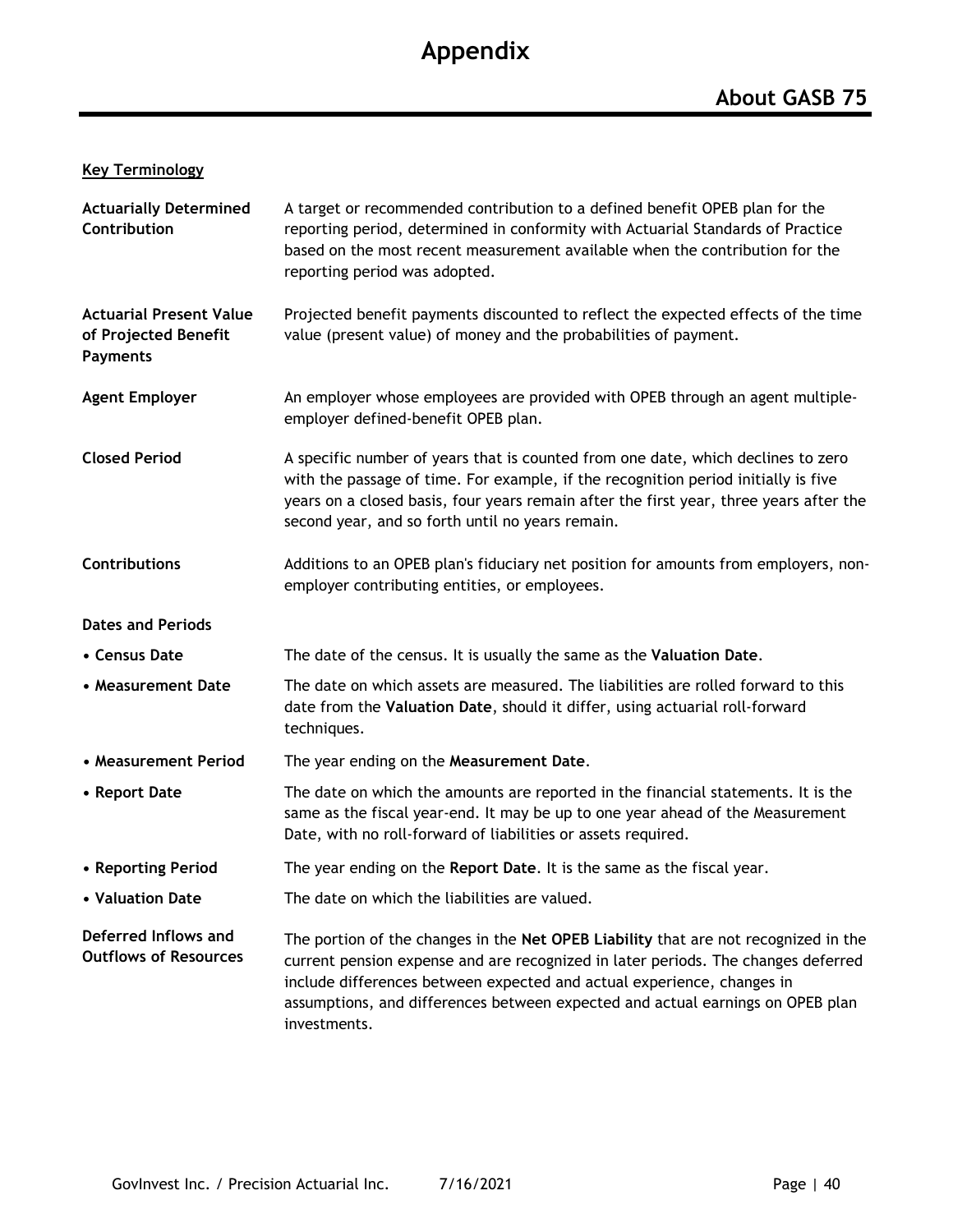#### **Key Terminology (continued)**

| <b>Defined-Benefit OPEB</b>                           | OPEB for which the benefits that the employee will receive at or after separation<br>from employment are defined by the benefit terms. The OPEB may be stated as (a)<br>a specified dollar amount (b) an amount that is calculated based on one or more<br>factors such as age, years of service, and compensation, or (c) a type or level of<br>coverage such as prescription drug coverage or a percentage of health insurance<br>premiums. OPEB that does not have all of the terms of defined contribution OPEB is<br>classified as defined-benefit OPEB.                                                                 |
|-------------------------------------------------------|-------------------------------------------------------------------------------------------------------------------------------------------------------------------------------------------------------------------------------------------------------------------------------------------------------------------------------------------------------------------------------------------------------------------------------------------------------------------------------------------------------------------------------------------------------------------------------------------------------------------------------|
| <b>Discount Rate</b>                                  | The single rate of return that reflects the following:                                                                                                                                                                                                                                                                                                                                                                                                                                                                                                                                                                        |
|                                                       | a. The long-term expected rate of return on OPEB plan investments that are<br>expected to be used to finance the payment of benefits, to the extent that (1) the<br>OPEB plan's fiduciary net position is projected to be sufficient to make projected<br>benefit payments, and (2) OPEB plan assets are expected to be invested using a<br>strategy to achieve that return.                                                                                                                                                                                                                                                  |
|                                                       | b. A yield or index rate for 20-year, tax-exempt general-obligation municipal bonds<br>with an average rating of AA/Aa or higher (or equivalent quality on another scale),<br>to the extend that the conditions in (a) are not met.                                                                                                                                                                                                                                                                                                                                                                                           |
| <b>Fiduciary Net Position</b>                         | The market value of assets as of the Measurement Date.                                                                                                                                                                                                                                                                                                                                                                                                                                                                                                                                                                        |
| <b>Implicit Subsidy</b>                               | The implicit subsidy arises when an employer allows a retiree and the retiree's<br>dependents to continue on the plans for active employees, and pay the active-<br>employee premiums. Retirees are not paying the true cost of their benefits<br>because they have higher costs than active employees, and therefore are partially<br>subsidized by the active employees. Once a retiree reaches Medicare eligibility, the<br>rates are set for Medicare retirees separately, and are set to be sufficient to cover<br>the true costs of the Medicare retirees. Thus, there is no implicit subsidy for<br>Medicare retirees. |
| <b>Net OPEB Liability</b>                             | The Total OPEB Liability minus the Fiduciary Net Position.                                                                                                                                                                                                                                                                                                                                                                                                                                                                                                                                                                    |
| <b>Normal Cost</b>                                    | See Service Cost.                                                                                                                                                                                                                                                                                                                                                                                                                                                                                                                                                                                                             |
| <b>Other Postemployment</b><br><b>Benefits (OPEB)</b> | Benefits (such as death benefits, life insurance, disability, and long-term care) that<br>are paid in the period after employment and that are provided separately from a<br>pension plan, as well as healthcare benefits paid in the period after employment,<br>regardless of the manner in which they are provided. OPEB does not include<br>termination benefits or termination payment for sick leave.                                                                                                                                                                                                                   |
| <b>Projected Benefit</b><br><b>Payments</b>           | All benefits estimated to be payable through OPEB plan to current active and<br>inactive employees as a result of their past service and their expected future<br>service.                                                                                                                                                                                                                                                                                                                                                                                                                                                    |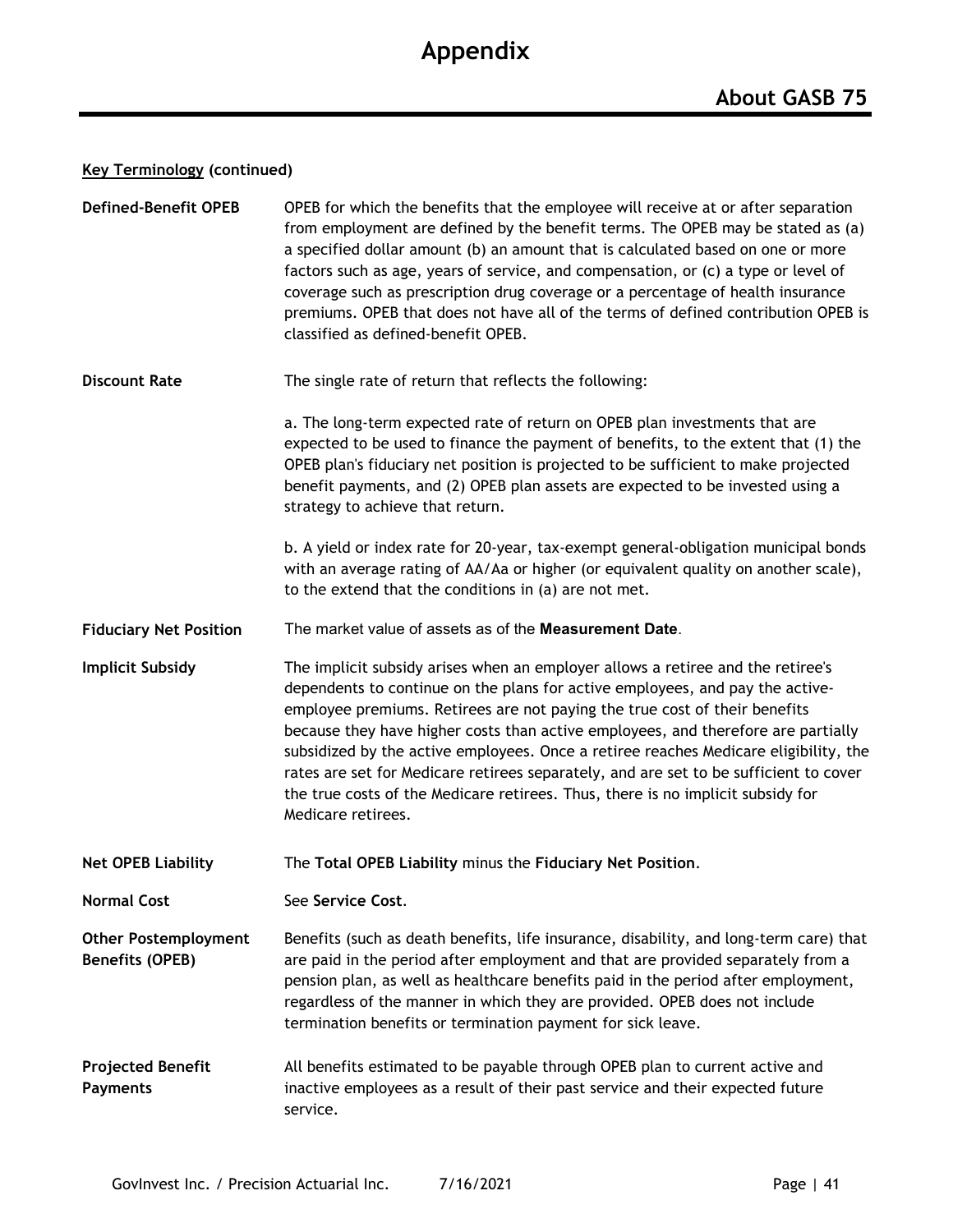#### **Key Terminology (continued)**

| <b>Service Cost</b>         | The portions of the actuarial present value of projected benefit payments that are<br>attributed to valuation years. Also called Normal Cost.                                                                                          |
|-----------------------------|----------------------------------------------------------------------------------------------------------------------------------------------------------------------------------------------------------------------------------------|
| Substantive Plan            | The plan terms as understood by the employer and the plan members at the time<br>of the valuation, including only changes to plan terms that have been made and<br>communicated to employees.                                          |
| <b>Total OPEB Liability</b> | The liability of employers and non-employer contributing entities to employees for<br>benefits provided through a defined-benefit OPEB plan that is administered through<br>a trust that meets the criteria in paragraph 4 of GASB 75. |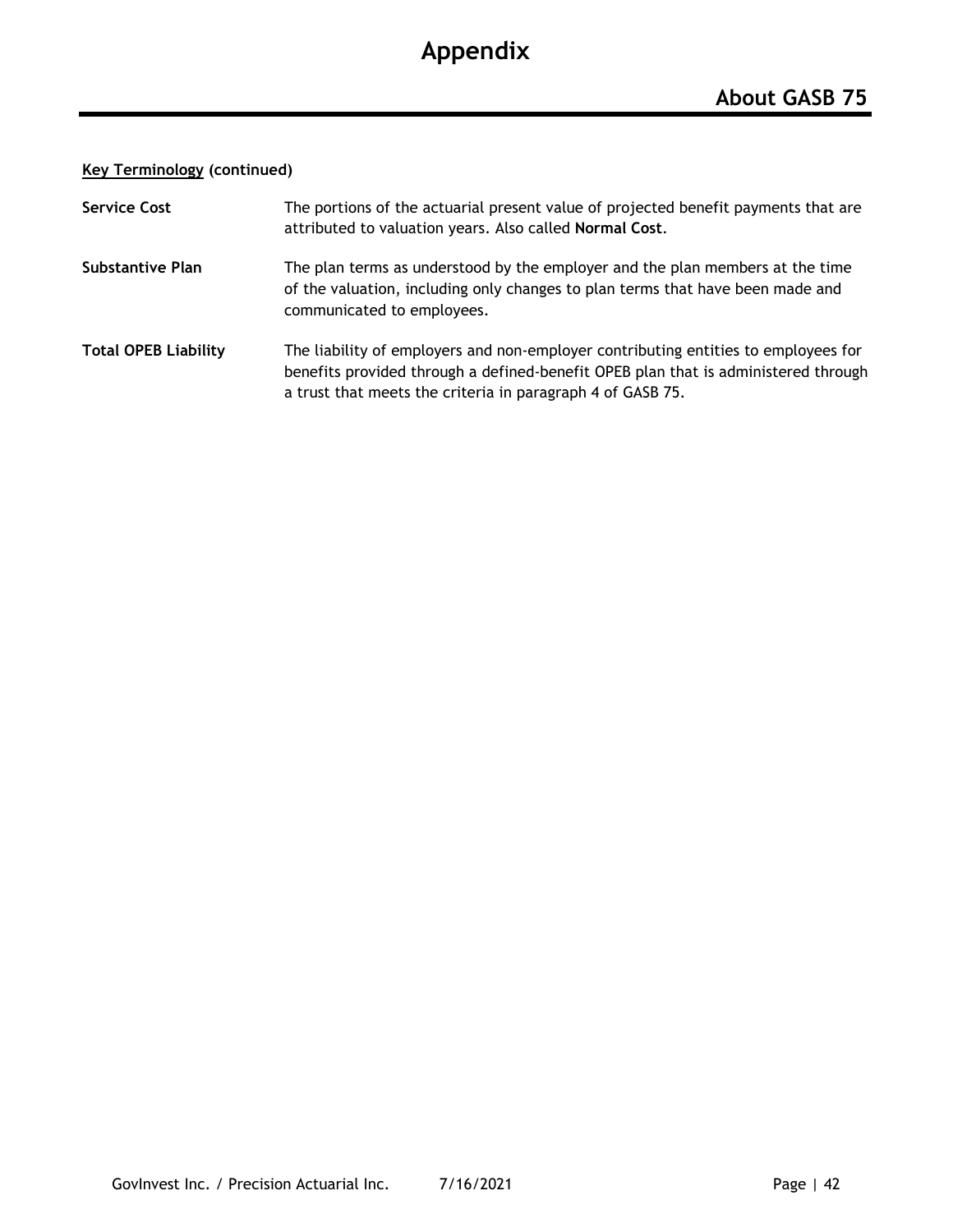The valuation used the following decrement tables from the CalPERS OPEB Assumption Model, revised May 14, 2018:

| <b>Mortality</b>                | Source Table                        |
|---------------------------------|-------------------------------------|
| Miscellaneous Employees         | Mort and Disb Rates_PA Misc         |
| <b>Disability Rates</b>         |                                     |
| Miscellaneous Employees         | Mort and Disb Rates_PA Misc         |
| <b>Terminated Refund Rates</b>  |                                     |
| Miscellaneous Employees         | <b>Terminated Refund Rates_Misc</b> |
| <b>Terminated Vested Rates</b>  |                                     |
| Miscellaneous Employees         | Terminated Vested Rates_PA Misc     |
| <b>Salary Scale Rates</b>       |                                     |
| Miscellaneous Employees         | Salary Scale Rates_PA Misc          |
| <b>Service Retirement Rates</b> |                                     |
| Miscellaneous Employees         |                                     |
| • 2.0% at 55                    | Rx PA Misc 2% @ 55                  |
| • 2.0% at 62                    | Rx PA Misc 2% @ 62                  |
| • 2.7% at 55                    | Rx PA Misc 2.7% @ 55                |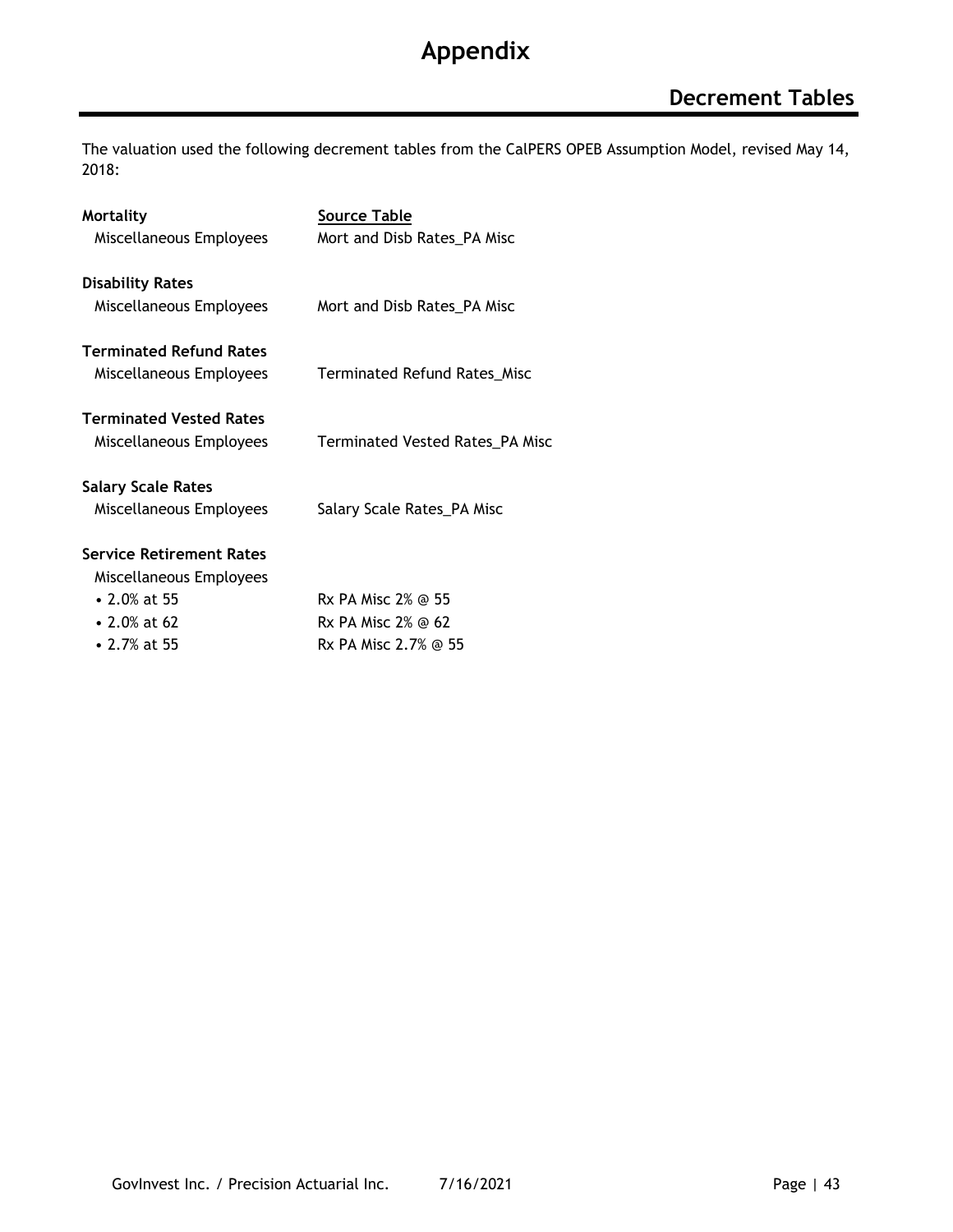#### **Sample Mortality and Disability Rates**

**Public Agency Miscellaneous**

|          | <b>Pre-Retirement Mortality</b> |            |            |                           | Post-Retirement Mortality |                  |                           |                           |                           |                  | Disability |            |                           |            |
|----------|---------------------------------|------------|------------|---------------------------|---------------------------|------------------|---------------------------|---------------------------|---------------------------|------------------|------------|------------|---------------------------|------------|
|          | <b>Male Assumptions</b>         |            |            | <b>Female Assumptions</b> |                           | Male Assumptions |                           | <b>Female Assumptions</b> |                           | Male Assumptions |            |            | <b>Female Assumptions</b> |            |
|          | <b>Non</b>                      |            | Non        |                           |                           | Non              |                           |                           | <b>Non</b>                |                  | Non        |            | Non                       |            |
| Attained | Industrial                      | Industrial | Industrial | Industrial                | Healthy                   |                  | Industrially Industrially | Healthy                   | Industrially Industrially |                  | Industrial | Industrial | Industrial                | Industrial |
| Age      | Death                           | Death      | Death      | Death                     | Recipients                | <b>Disabled</b>  | Disabled                  | Recipients                | Disabled                  | Disabled         | Disability | Disability | Disability                | Disability |
|          | 0.00000                         | 0.00000    | 0.00000    | 0.00000                   | 0.00016                   | 0.00016          | 0.00003                   | 0.00003                   | 0.00003                   | 0.00003          | 0.00000    | 0.00000    | 0.00000                   | 0.00000    |
| 5        | 0.00000                         | 0.00000    | 0.00000    | 0.00000                   | 0.00016                   | 0.00016          | 0.00003                   | 0.00003                   | 0.00003                   | 0.00003          | 0.00000    | 0.00000    | 0.00000                   | 0.00000    |
| 10       | 0.00000                         | 0.00000    | 0.00000    | 0.00000                   | 0.00016                   | 0.00016          | 0.00003                   | 0.00003                   | 0.00003                   | 0.00003          | 0.00000    | 0.00000    | 0.00000                   | 0.00000    |
| 15       | 0.00016                         | 0.00000    | 0.00003    | 0.00000                   | 0.00016                   | 0.00016          | 0.00003                   | 0.00003                   | 0.00003                   | 0.00003          | 0.00017    | 0.00000    | 0.00010                   | 0.00000    |
| 20       | 0.00022                         | 0.00000    | 0.00007    | 0.00000                   | 0.00022                   | 0.00022          | 0.00004                   | 0.00007                   | 0.00007                   | 0.00004          | 0.00017    | 0.00000    | 0.00010                   | 0.00000    |
| 25       | 0.00029                         | 0.00000    | 0.00011    | 0.00000                   | 0.00029                   | 0.00029          | 0.00006                   | 0.00011                   | 0.00011                   | 0.00006          | 0.00017    | 0.00000    | 0.00010                   | 0.00000    |
| 30       | 0.00038                         | 0.00000    | 0.00016    | 0.00000                   | 0.00038                   | 0.00038          | 0.00007                   | 0.00016                   | 0.00016                   | 0.00007          | 0.00019    | 0.00000    | 0.00024                   | 0.00000    |
| 35       | 0.00049                         | 0.00000    | 0.00027    | 0.00000                   | 0.00049                   | 0.00049          | 0.00009                   | 0.00027                   | 0.00027                   | 0.00009          | 0.00039    | 0.00000    | 0.00071                   | 0.00000    |
| 40       | 0.00064                         | 0.00000    | 0.00037    | 0.00000                   | 0.00064                   | 0.00064          | 0.00010                   | 0.00037                   | 0.00037                   | 0.00010          | 0.00102    | 0.00000    | 0.00135                   | 0.00000    |
| 45       | 0.00080                         | 0.00000    | 0.00054    | 0.00000                   | 0.00080                   | 0.00080          | 0.00012                   | 0.00054                   | 0.00054                   | 0.00012          | 0.00151    | 0.00000    | 0.00188                   | 0.00000    |
| 50       | 0.00116                         | 0.00000    | 0.00079    | 0.00000                   | 0.00372                   | 0.01183          | 0.00372                   | 0.00346                   | 0.01083                   | 0.00346          | 0.00158    | 0.00000    | 0.00199                   | 0.00000    |
| 55       | 0.00172                         | 0.00000    | 0.00120    | 0.00000                   | 0.00437                   | 0.01613          | 0.00437                   | 0.00410                   | 0.01178                   | 0.00410          | 0.00158    | 0.00000    | 0.00149                   | 0.00000    |
| 60       | 0.00255                         | 0.00000    | 0.00166    | 0.00000                   | 0.00671                   | 0.02166          | 0.00671                   | 0.00476                   | 0.01404                   | 0.00476          | 0.00153    | 0.00000    | 0.00105                   | 0.00000    |
| 65       | 0.00363                         | 0.00000    | 0.00233    | 0.00000                   | 0.00928                   | 0.02733          | 0.01113                   | 0.00637                   | 0.01757                   | 0.00765          | 0.00128    | 0.00000    | 0.00088                   | 0.00000    |
| 70       | 0.00623                         | 0.00000    | 0.00388    | 0.00000                   | 0.01339                   | 0.03358          | 0.01607                   | 0.00926                   | 0.02184                   | 0.01112          | 0.00102    | 0.00000    | 0.00084                   | 0.00000    |
| 75       | 0.01057                         | 0.00000    | 0.00623    | 0.00000                   | 0.02316                   | 0.04277          | 0.02779                   | 0.01635                   | 0.02969                   | 0.01962          | 0.00102    | 0.00000    | 0.00088                   | 0.00000    |
| 80       | 0.01659                         | 0.00000    | 0.00939    | 0.00000                   | 0.03977                   | 0.06272          | 0.04773                   | 0.03007                   | 0.04641                   | 0.03609          | 0.00102    | 0.00000    | 0.00088                   | 0.00000    |
| 85       | 0.00000                         | 0.00000    | 0.00000    | 0.00000                   | 0.07122                   | 0.09793          | 0.08547                   | 0.05418                   | 0.07847                   | 0.06501          | 0.00000    | 0.00000    | 0.00000                   | 0.00000    |
| 90       | 0.00000                         | 0.00000    | 0.00000    | 0.00000                   | 0.13044                   | 0.14616          | 0.14348                   | 0.10089                   | 0.13220                   | 0.11098          | 0.00000    | 0.00000    | 0.00000                   | 0.00000    |
| 95       | 0.00000                         | 0.00000    | 0.00000    | 0.00000                   | 0.21658                   | 0.21658          | 0.21658                   | 0.17698                   | 0.21015                   | 0.17698          | 0.00000    | 0.00000    | 0.00000                   | 0.00000    |
| 100      | 0.00000                         | 0.00000    | 0.00000    | 0.00000                   | 0.32222                   | 0.32222          | 0.32222                   | 0.28151                   | 0.32226                   | 0.28151          | 0.00000    | 0.00000    | 0.00000                   | 0.00000    |
| 105      | 0.00000                         | 0.00000    | 0.00000    | 0.00000                   | 0.46691                   | 0.46691          | 0.46691                   | 0.43491                   | 0.43491                   | 0.43491          | 0.00000    | 0.00000    | 0.00000                   | 0.00000    |
| 110      | 0.00000                         | 0.00000    | 0.00000    | 0.00000                   | 1.00000                   | 1.00000          | 1.00000                   | 1.00000                   | 1.00000                   | 1.00000          | 0.00000    | 0.00000    | 0.00000                   | 0.00000    |
| 115      | 0.00000                         | 0.00000    | 0.00000    | 0.00000                   | 1.00000                   | 1.00000          | 1.00000                   | 1.00000                   | 1.00000                   | 1.00000          | 0.00000    | 0.00000    | 0.00000                   | 0.00000    |
| 120      | 0.00000                         | 0.00000    | 0.00000    | 0.00000                   | 1.00000                   | 1.00000          | 1.00000                   | 1.00000                   | 1.00000                   | 1.00000          | 0.00000    | 0.00000    | 0.00000                   | 0.00000    |

#### **Notes:**

1) Pre-Retirement and Post-Retirement mortality rates include 20 years of projected on-going mortality improvement using Scale BB published by the Society of Actuaries.

2) Miscellaneous Plans usually have Industrial Death rates set to zero unless the agency has specifically contracted for Industrial Death benefits. If so, each Non-Industrial Death rate shown above will be split into two components: 99% will become the Non-Industrial Death rate and 1% will become the Industrial Death rate.

3) The Miscellaneous Non-Industrial Disability rates are used for Local Prosecutors.

4) Normally, Industrial Disability rates are zero for miscellaneous plans unless the agency has specifically contracted for Industrial Disability benefits. If so, each miscellaneous nonindustrial disability rate will be split into two components: 50% will become the Non-Industrial Disability rate and 50% will become the Industrial Disability rate.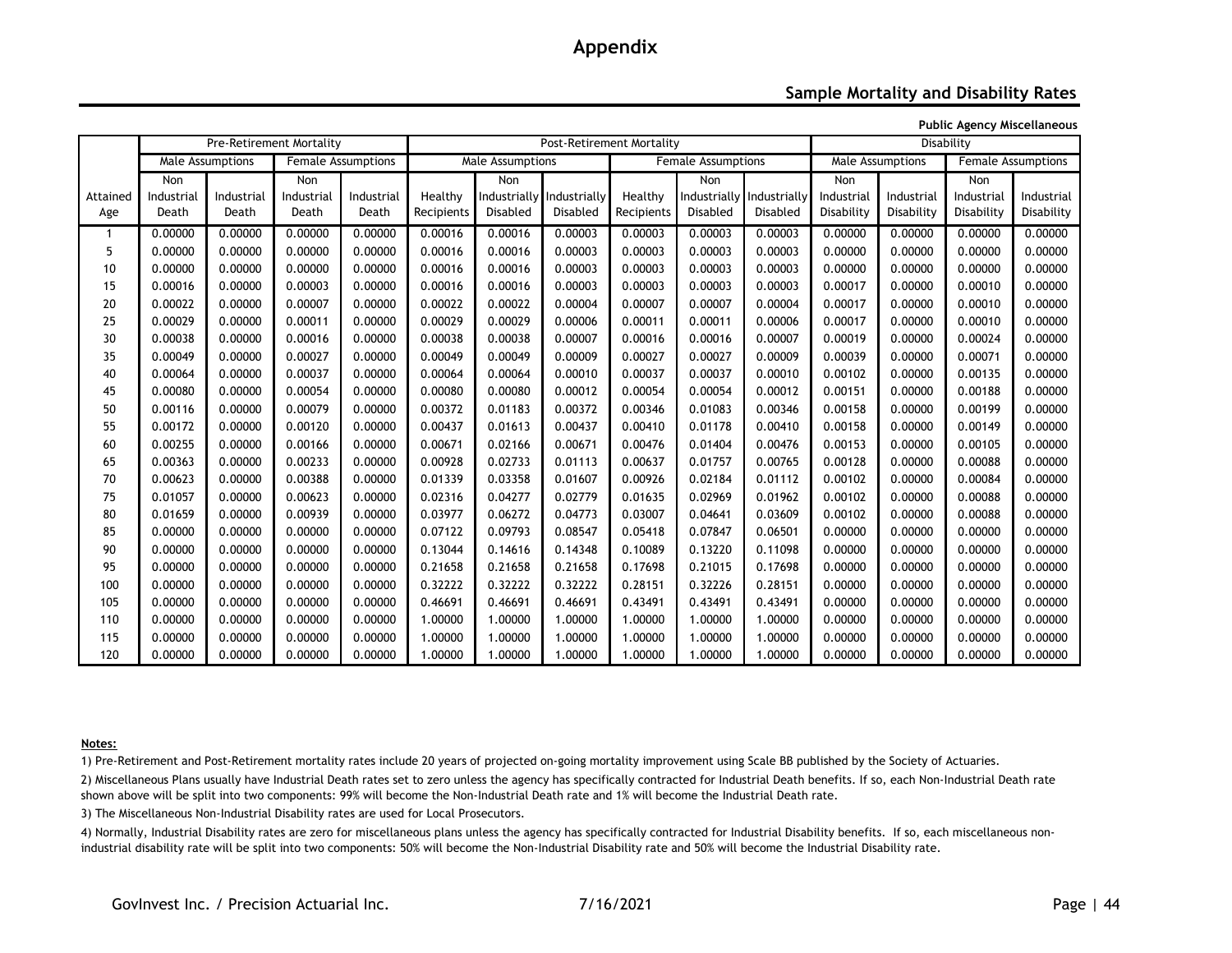### **Sample Termination Rates**

**Sample Terminated Refund Rates** Entry Ages **Public Agency Miscellaneous**

| Servicel        | 15 <sub>l</sub> | 20      | 25      | 30      | 35      | 40      | 45      | 50      | 55      | 59      |
|-----------------|-----------------|---------|---------|---------|---------|---------|---------|---------|---------|---------|
| ΩI              | 0.18120         | 0.17420 | 0.16740 | 0.16060 | 0.15370 | 0.14680 | 0.14000 | 0.13320 | 0.12620 | 0.12080 |
| 5 <sub>l</sub>  | 0.02320         | 0.02120 | 0.01930 | 0.01740 | 0.01550 | 0.01360 | 0.01160 | 0.00970 | 0.00780 | 0.00620 |
| 10 <sup>1</sup> | 0.01550         | 0.01380 | 0.01210 | 0.01040 | 0.00880 | 0.00710 | 0.00550 | 0.00380 | 0.00210 | 0.00080 |
| 15              | 0.00700         | 0.00600 | 0.00510 | 0.00420 | 0.00320 | 0.00230 | 0.00140 | 0.00040 | 0.00020 | 0.00020 |
| 20              | 0.00450         | 0.00370 | 0.00290 | 0.00210 | 0.00130 | 0.00050 | 0.00010 | 0.00010 | 0.00010 | 0.00010 |
| 25              | 0.00240         | 0.00170 | 0.00110 | 0.00050 | 0.00010 | 0.00010 | 0.00010 | 0.00010 | 0.00010 | 0.00010 |
| 30              | 0.00110         | 0.00050 | 0.00010 | 0.00010 | 0.00010 | 0.00010 | 0.00010 | 0.00010 | 0.00000 | 0.00000 |
| 35              | 0.00010         | 0.00010 | 0.00010 | 0.00010 | 0.00010 | 0.00010 | 0.00010 | 0.00000 | 0.00000 | 0.00000 |
| 40              | 0.00010         | 0.00010 | 0.00010 | 0.00010 | 0.00010 | 0.00010 | 0.00000 | 0.00000 | 0.00000 | 0.00000 |
| 45              | 0.00010         | 0.00010 | 0.00010 | 0.00010 | 0.00010 | 0.00000 | 0.00000 | 0.00000 | 0.00000 | 0.00000 |
| 50              | 0.00010         | 0.00010 | 0.00010 | 0.00010 | 0.00000 | 0.00000 | 0.00000 | 0.00000 | 0.00000 | 0.00000 |

#### **Sample Terminated Vested Rates**

Entry Ages **Public Agency Miscellaneous**

|                 | ----------- |         |         |         |         |         |         |         |         |         |
|-----------------|-------------|---------|---------|---------|---------|---------|---------|---------|---------|---------|
| Service         | 15I         | 20      | 25      | 30      | 35I     | 40      | 45I     | 50      | 55      | 59      |
| 01              | 0.00000     | 0.00000 | 0.00000 | 0.00000 | 0.00000 | 0.00000 | 0.00000 | 0.00000 | 0.00000 | 0.00000 |
| 5 <sub>l</sub>  | 0.07140     | 0.06560 | 0.05970 | 0.05370 | 0.04770 | 0.04180 | 0.00000 | 0.00000 | 0.00000 | 0.00000 |
| 10 <sup>1</sup> | 0.05940     | 0.05300 | 0.04660 | 0.04030 | 0.03390 | 0.00000 | 0.00000 | 0.00000 | 0.00000 | 0.00000 |
| 15              | 0.05110     | 0.04430 | 0.03730 | 0.03050 | 0.00000 | 0.00000 | 0.00000 | 0.00000 | 0.00000 | 0.00000 |
| 20              | 0.04050     | 0.03330 | 0.02610 | 0.00000 | 0.00000 | 0.00000 | 0.00000 | 0.00000 | 0.00000 | 0.00000 |
| 25              | 0.02880     | 0.02120 | 0.00000 | 0.00000 | 0.00000 | 0.00000 | 0.00000 | 0.00000 | 0.00000 | 0.00000 |
| 30 <sup>l</sup> | 0.01500     | 0.00000 | 0.00000 | 0.00000 | 0.00000 | 0.00000 | 0.00000 | 0.00000 | 0.00000 | 0.00000 |
| 35              | 0.00000     | 0.00000 | 0.00000 | 0.00000 | 0.00000 | 0.00000 | 0.00000 | 0.00000 | 0.00000 | 0.00000 |
| 40              | 0.00000     | 0.00000 | 0.00000 | 0.00000 | 0.00000 | 0.00000 | 0.00000 | 0.00000 | 0.00000 | 0.00000 |
| 45              | 0.00000     | 0.00000 | 0.00000 | 0.00000 | 0.00000 | 0.00000 | 0.00000 | 0.00000 | 0.00000 | 0.00000 |
| 50              | 0.00000     | 0.00000 | 0.00000 | 0.00000 | 0.00000 | 0.00000 | 0.00000 | 0.00000 | 0.00000 | 0.00000 |

When a member is eligible to retire, the termination with vested benefits probability is set to zero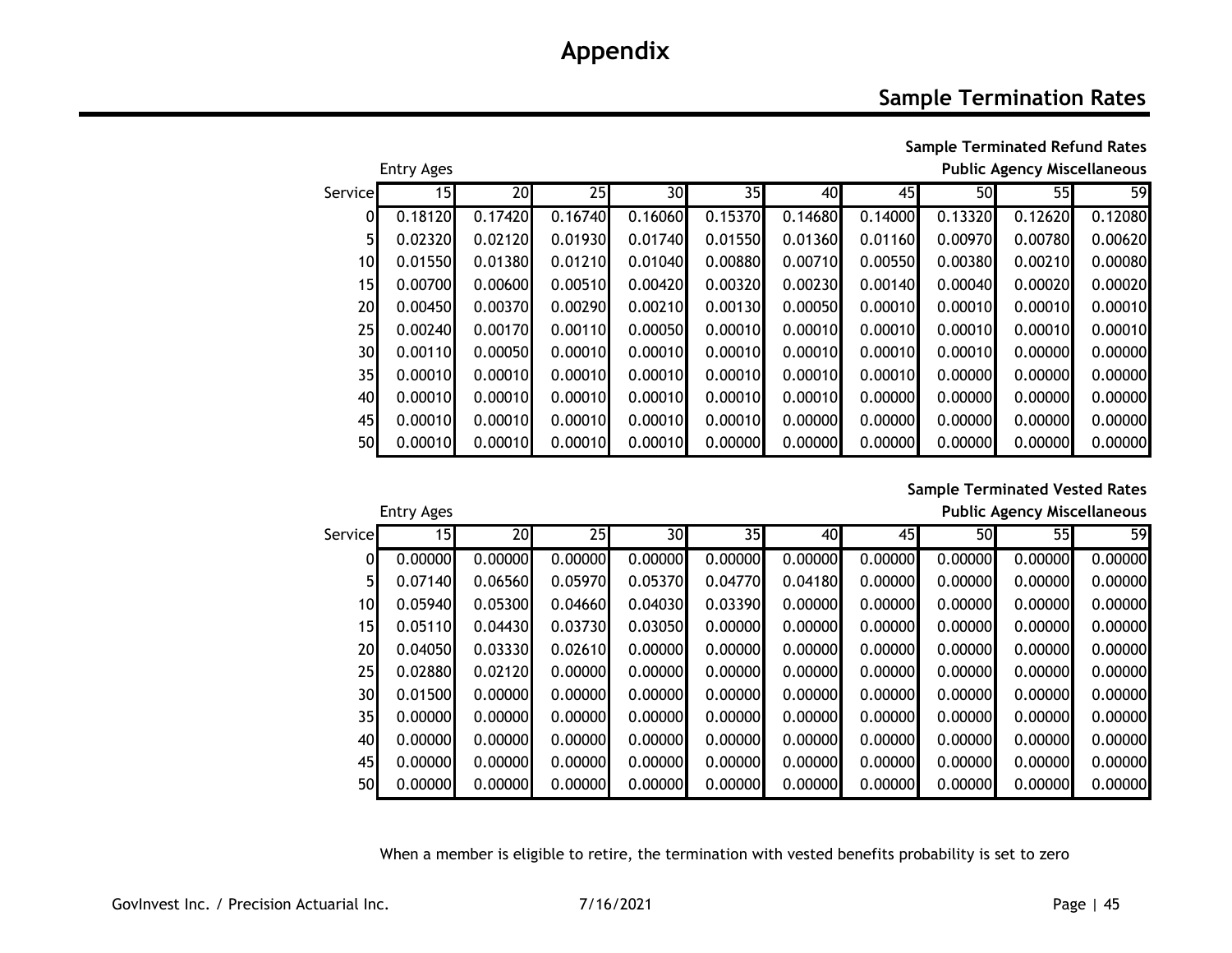### **Sample Salary Scale Rates**

| <b>Public Agency Miscellaneous</b><br><b>Entry Ages</b> |        |        |        |        |        |        |        |        |        |        |        |        |        |        |
|---------------------------------------------------------|--------|--------|--------|--------|--------|--------|--------|--------|--------|--------|--------|--------|--------|--------|
| Service                                                 | 151    | 20     | 25     | 30     | 35I    | 40     | 45     | 50     | 55     | 60     | 65     | 70     | 75I    | 79     |
| 01                                                      | 0.1220 | 0.1220 | 0.1220 | 0.1160 | 0.1090 | 0.1020 | 0.0950 | 0.0950 | 0.0950 | 0.0950 | 0.0950 | 0.0950 | 0.0950 | 0.0950 |
| 51                                                      | 0.0640 | 0.0640 | 0.0640 | 0.0600 | 0.0550 | 0.0520 | 0.0480 | 0.0480 | 0.0480 | 0.0480 | 0.0480 | 0.0480 | 0.0480 | 0.0480 |
| 10                                                      | 0.0460 | 0.0460 | 0.0460 | 0.0430 | 0.0410 | 0.0390 | 0.0370 | 0.0370 | 0.0370 | 0.0370 | 0.0370 | 0.0370 | 0.0370 | 0.0370 |
| 15                                                      | 0.0420 | 0.0420 | 0.0420 | 0.0400 | 0.0380 | 0.0360 | 0.0340 | 0.0340 | 0.0340 | 0.0340 | 0.0340 | 0.0340 | 0.0340 | 0.0340 |
| 20                                                      | 0.0390 | 0.0390 | 0.0390 | 0.0380 | 0.0360 | 0.0340 | 0.0330 | 0.0330 | 0.0330 | 0.0330 | 0.0330 | 0.0330 | 0.0330 | 0.0330 |
| 25                                                      | 0.0370 | 0.0370 | 0.0370 | 0.0360 | 0.0340 | 0.0330 | 0.0310 | 0.0310 | 0.0310 | 0.0310 | 0.0310 | 0.0310 | 0.0310 | 0.0310 |
| 30                                                      | 0.0350 | 0.0350 | 0.0350 | 0.0340 | 0.0330 | 0.0320 | 0.0300 | 0.0300 | 0.0300 | 0.0300 | 0.0300 | 0.0300 | 0.0300 | 0.0300 |
| 35                                                      | 0.0350 | 0.0350 | 0.0350 | 0.0340 | 0.0330 | 0.0320 | 0.0300 | 0.0300 | 0.0300 | 0.0300 | 0.0300 | 0.0300 | 0.0300 | 0.0300 |
| 40                                                      | 0.0350 | 0.0350 | 0.0350 | 0.0340 | 0.0330 | 0.0320 | 0.0300 | 0.0300 | 0.0300 | 0.0300 | 0.0300 | 0.0300 | 0.0300 | 0.0300 |
| 45                                                      | 0.0350 | 0.0350 | 0.0350 | 0.0340 | 0.0330 | 0.0320 | 0.0300 | 0.0300 | 0.0300 | 0.0300 | 0.0300 | 0.0300 | 0.0300 | 0.0300 |
| 50                                                      | 0.0350 | 0.0350 | 0.0350 | 0.0340 | 0.0330 | 0.0320 | 0.0300 | 0.0300 | 0.0300 | 0.0300 | 0.0300 | 0.0300 | 0.0300 | 0.0300 |